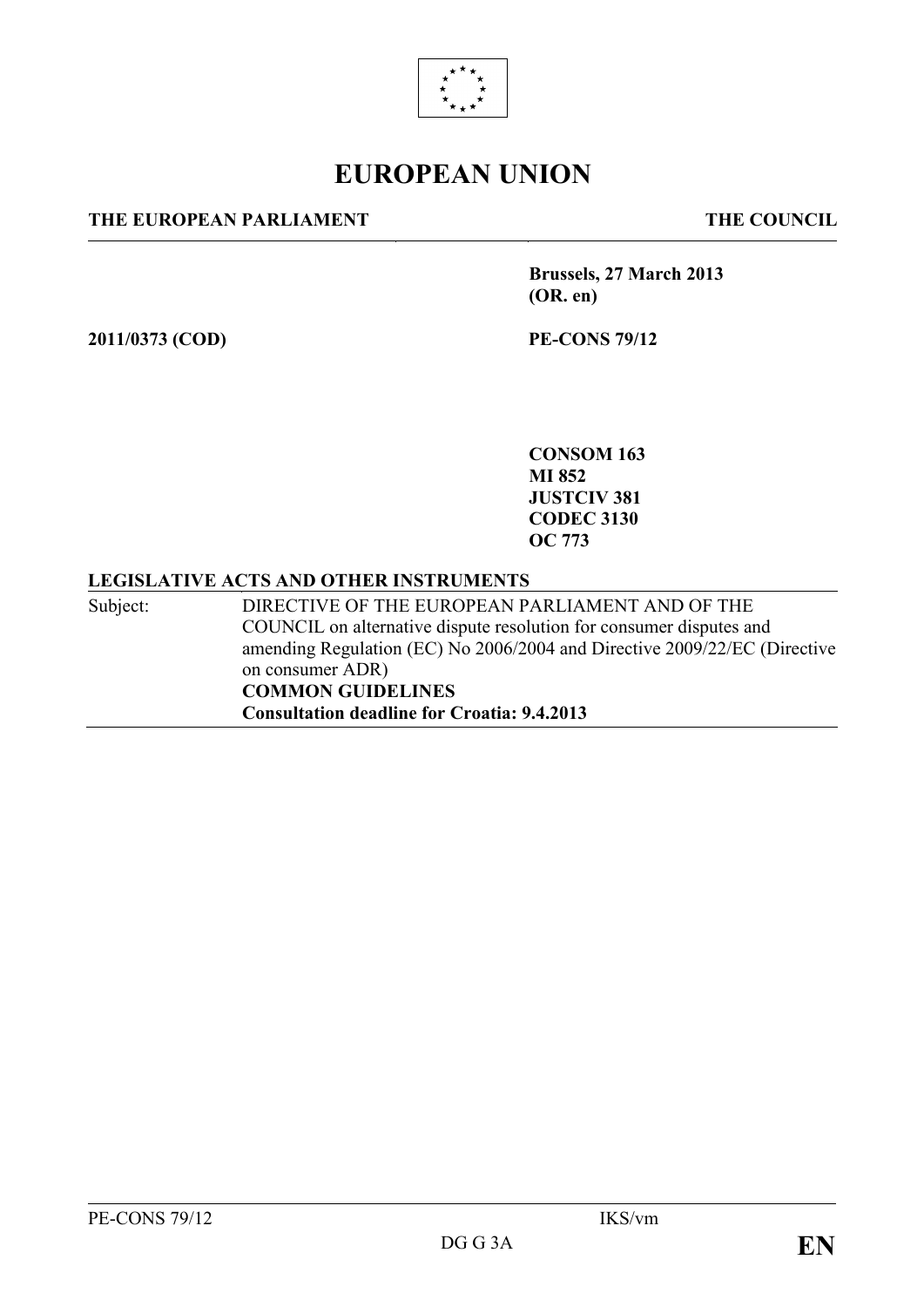# **DIRECTIVE 2013/.../EU OF THE EUROPEAN PARLIAMENT AND OF THE COUNCIL**

**of**

**on alternative dispute resolution for consumer disputes and amending Regulation (EC) No 2006/2004 and Directive 2009/22/EC (Directive on consumer ADR)**

THE EUROPEAN PARLIAMENT AND THE COUNCIL OF THE EUROPEAN UNION,

Having regard to the Treaty on the Functioning of the European Union, and in particular Article 114 thereof,

Having regard to the proposal from the European Commission,

After transmission of the draft legislative act to the national Parliaments,

Having regard to the opinion of the European Economic and Social Committee**[1](#page-1-0)** ,

Acting in accordance with the ordinary legislative procedure**[2](#page-1-1)** ,

<span id="page-1-0"></span>**<sup>1</sup>** OJ C 181, 21.6.2012, p. 93.

<span id="page-1-1"></span>**<sup>2</sup>** Position of the European Parliament of 12 March 2013 (not yet published in the Official Journal) and decision of the Council of ….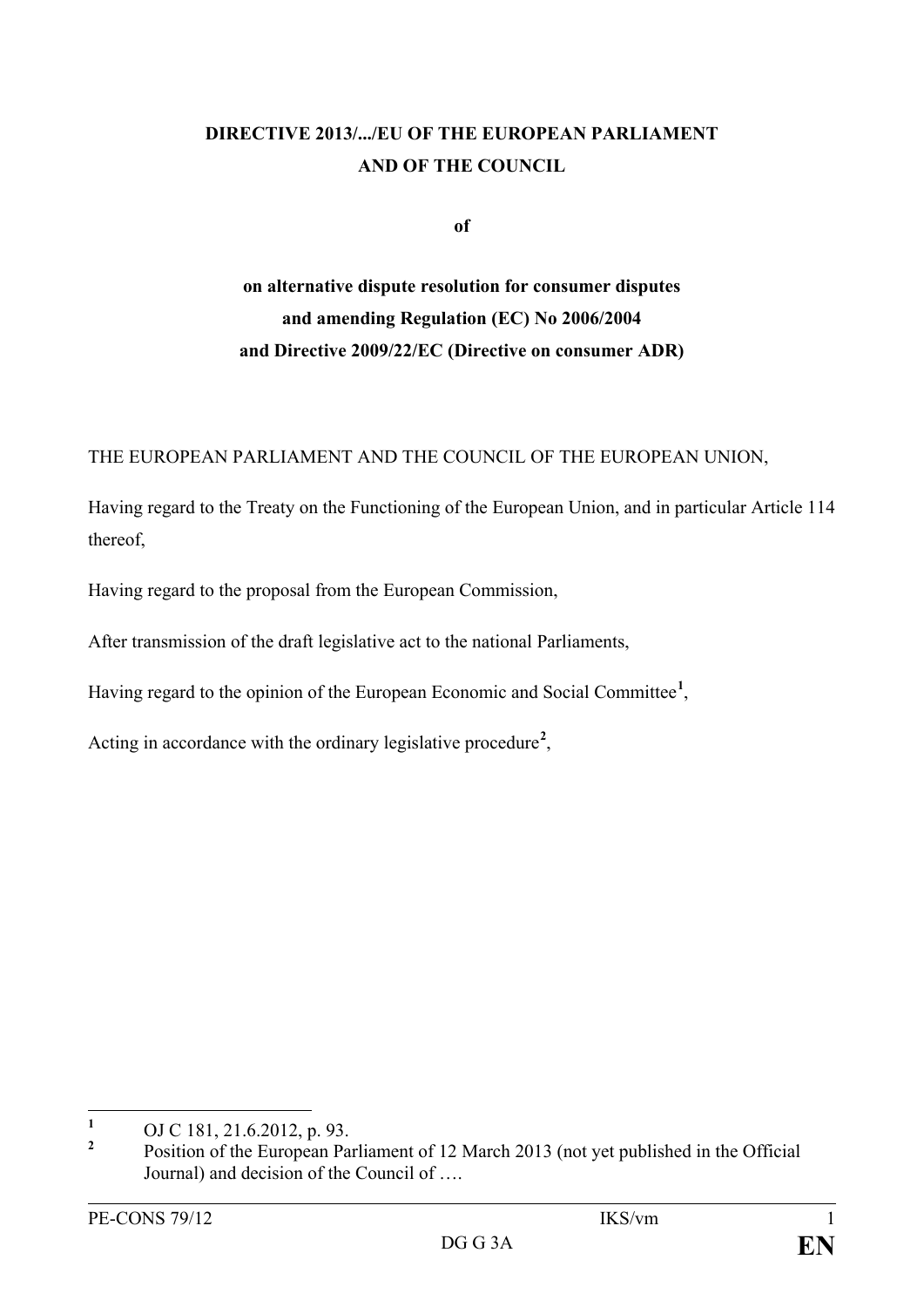#### Whereas:

- (1) Article 169(1) and point (a) of Article 169(2) of the Treaty on the Functioning of the European Union (TFEU) provide that the Union is to contribute to the attainment of a high level of consumer protection through measures adopted pursuant to Article 114 TFEU. Article 38 of the Charter of Fundamental Rights of the European Union provides that Union policies are to ensure a high level of consumer protection.
- (2) In accordance with Article 26(2) TFEU, the internal market is to comprise an area without internal frontiers in which the free movement of goods and services is ensured. The internal market should provide consumers with added value in the form of better quality, greater variety, reasonable prices and high safety standards for goods and services, which should promote a high level of consumer protection.
- (3) Fragmentation of the internal market is detrimental to competitiveness, growth and job creation within the Union. Eliminating direct and indirect obstacles to the proper functioning of the internal market and improving citizens' trust is essential for the completion of the internal market.
- (4) Ensuring access to simple, efficient, fast and low-cost ways of resolving domestic and cross-border disputes which arise from sales or service contracts should benefit consumers and therefore boost their confidence in the market. That access should apply to online as well as to offline transactions, and is particularly important when consumers shop across borders.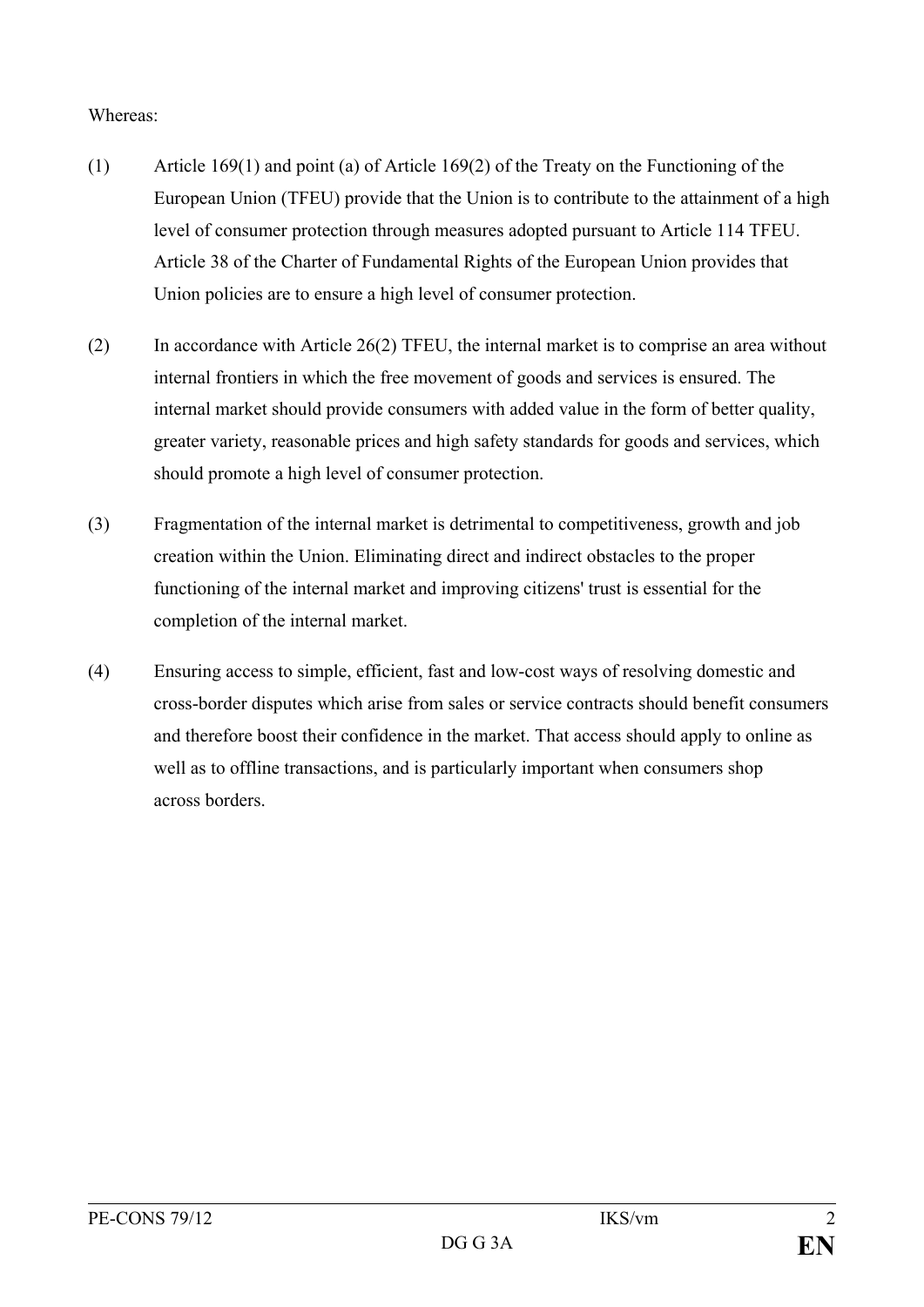- (5) Alternative dispute resolution (ADR) offers a simple, fast and low-cost out-of-court solution to disputes between consumers and traders. However, ADR is not yet sufficiently and consistently developed across the Union. It is regrettable that, despite Commission Recommendations 98/257/EC of 30 March 1998 on the principles applicable to the bodies responsible for out-of-court settlement of consumer disputes**[1](#page-3-0)** and 2001/310/EC of 4 April 2001 on the principles for out-of-court bodies involved in the consensual resolution of consumer disputes**[2](#page-3-1)** , ADR has not been correctly established and is not running satisfactorily in all geographical areas or business sectors in the Union. Consumers and traders are still not aware of the existing out-of-court redress mechanisms, with only a small percentage of citizens knowing how to file a complaint with an ADR entity. Where ADR procedures are available, their quality levels vary considerably in the Member States and cross-border disputes are often not handled effectively by ADR entities.
- (6) The disparities in ADR coverage, quality and awareness in Member States constitute a barrier to the internal market and are among the reasons why many consumers abstain from shopping across borders and why they lack confidence that potential disputes with traders can be resolved in an easy, fast and inexpensive way. For the same reasons, traders might abstain from selling to consumers in other Member States where there is no sufficient access to high-quality ADR procedures. Furthermore, traders established in a Member State where high-quality ADR procedures are not sufficiently available are put at a competitive disadvantage with regard to traders that have access to such procedures and can thus resolve consumer disputes faster and more cheaply.

<span id="page-3-0"></span><sup>&</sup>lt;sup>1</sup> OJ L 115, 17.4.1998, p. 31.

<span id="page-3-1"></span>**<sup>2</sup>** OJ L 109, 19.4.2001, p. 56.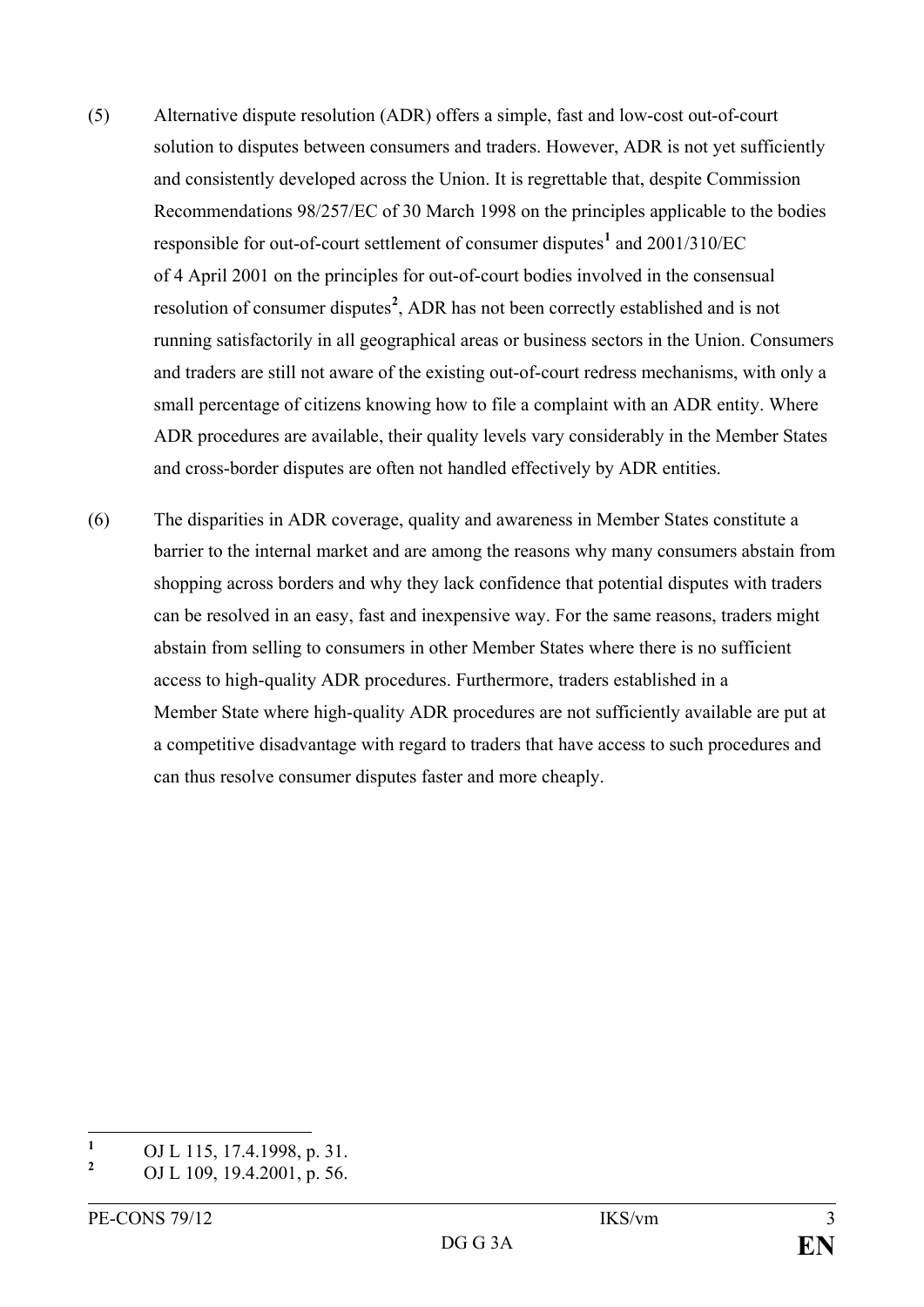- (7) In order for consumers to exploit fully the potential of the internal market, ADR should be available for all types of domestic and cross-border disputes covered by this Directive, ADR procedures should comply with consistent quality requirements that apply throughout the Union, and consumers and traders should be aware of the existence of such procedures. Due to increased cross-border trade and movement of persons, it is also important that ADR entities handle cross-border disputes effectively.
- (8) As advocated by the European Parliament in its resolutions of 25 October 2011 on alternative dispute resolution in civil, commercial and family matters and of 20 May 2010 on delivering a single market to consumers and citizens, any holistic approach to the single market which delivers results for its citizens should as a priority develop simple, affordable, expedient and accessible system of redress.
- (9) In its Communication of 13 April 2011 entitled 'Single Market Act Twelve levers to boost growth and strengthen confidence - "Working together to create new growth"', the Commission identified legislation on ADR which includes an electronic commerce (ecommerce) dimension, as one of the twelve levers to boost growth, strengthen confidence and make progress towards completing the Single Market.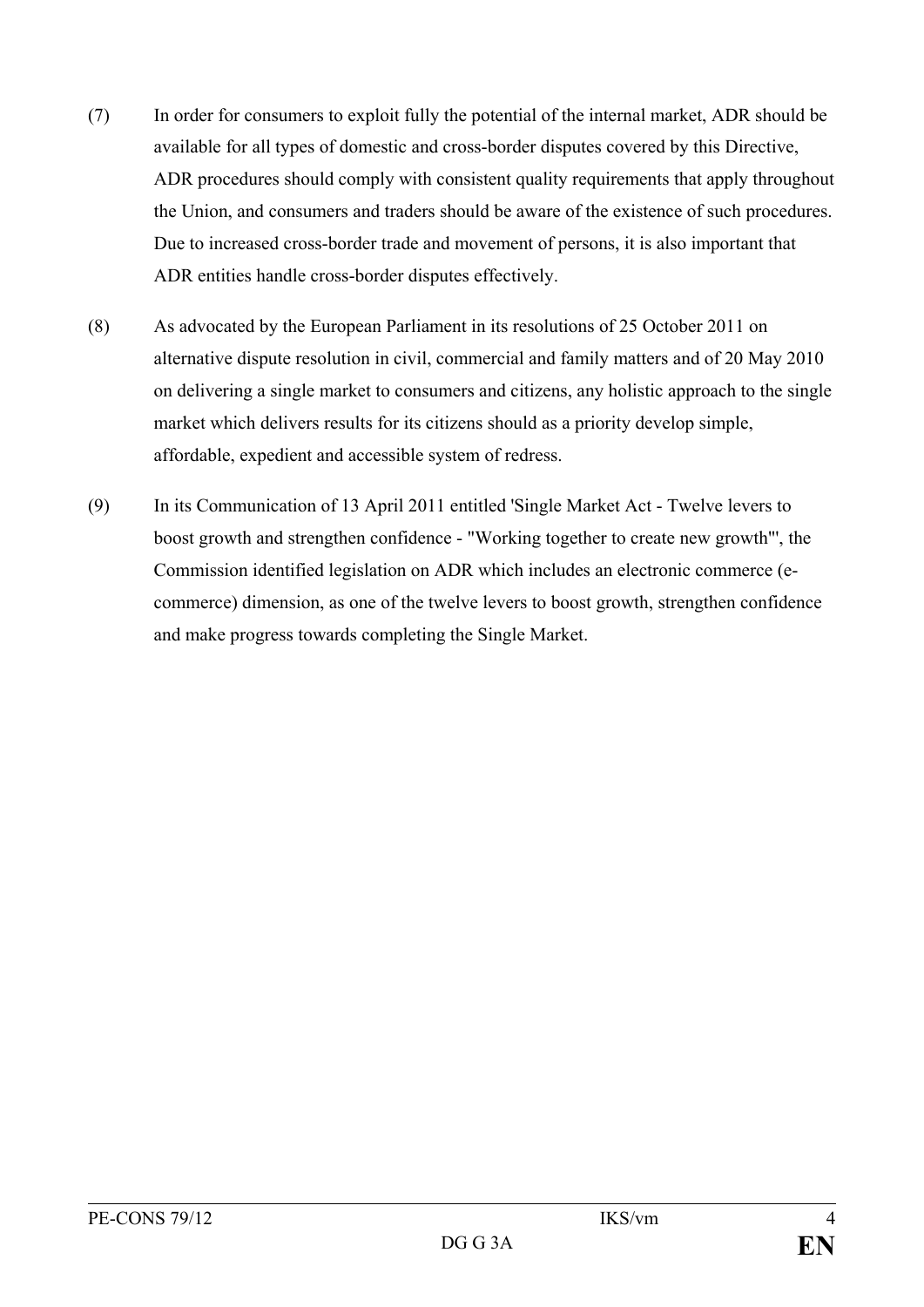- (10) In its conclusions of 24-25 March and 23 October 2011, the European Council invited the European Parliament and the Council to adopt, by the end of 2012, a first set of priority measures to bring a new impetus to the Single Market. Moreover, in its Conclusions of 30 May 2011 on the Priorities for relaunching the Single Market, the Council of the European Union highlighted the importance of e-commerce and agreed that consumer ADR schemes can offer low-cost, simple and quick redress for both consumers and traders. The successful implementation of those schemes requires sustained political commitment and support from all actors, without compromising the affordability, transparency, flexibility, speed and quality of decision-making by the ADR entities falling within the scope of this Directive.
- (11) Given the increasing importance of online commerce and in particular cross-border trade as a pillar of Union economic activity, a properly functioning ADR infrastructure for consumer disputes and a properly integrated online dispute resolution (ODR) framework for consumer disputes arising from online transactions are necessary in order to achieve the Single Market Act's aim of boosting citizens' confidence in the internal market.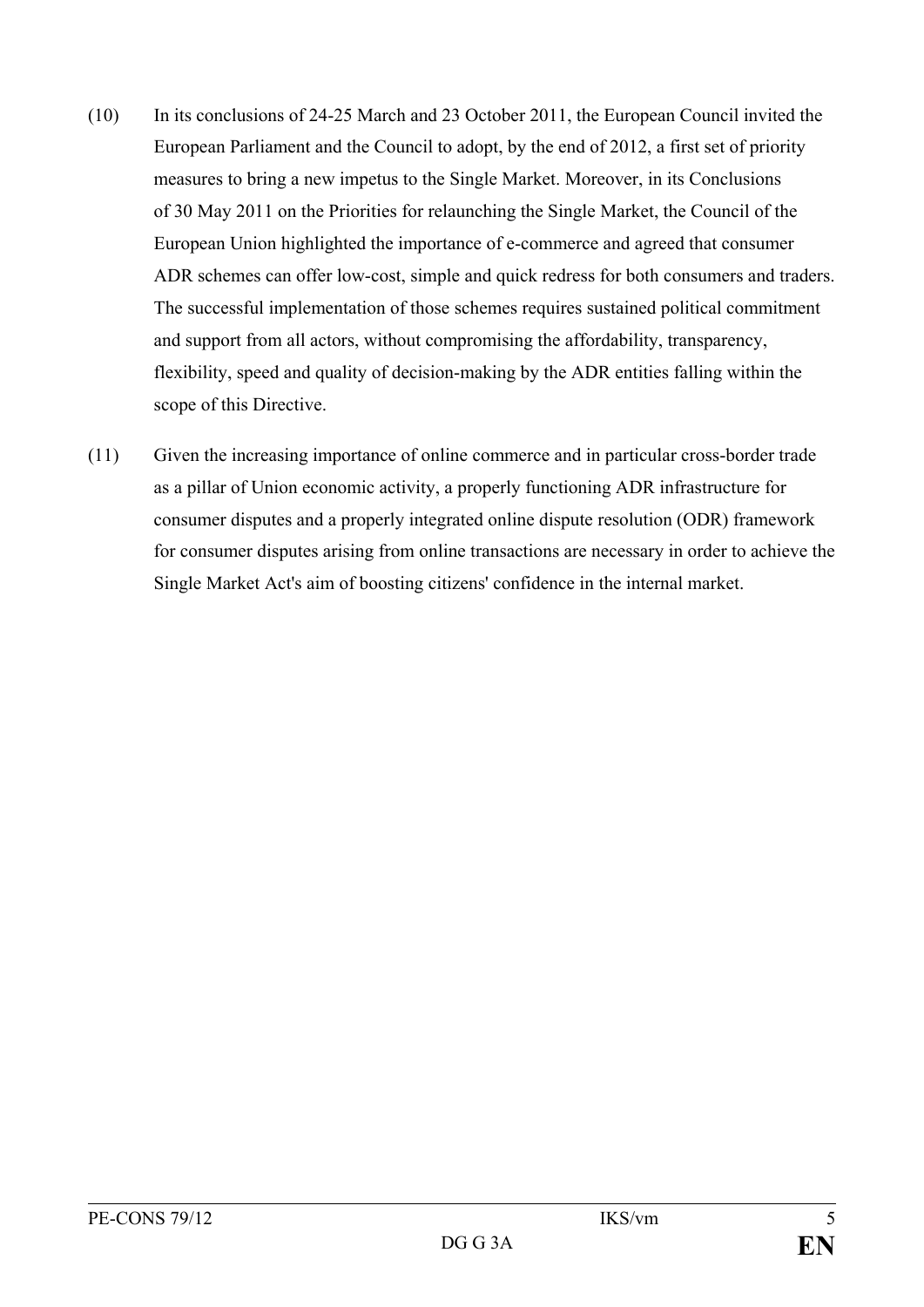- (12) This Directive and Regulation(EU) No .../2013[+](#page-6-0) of the European Parliament and of the Council of ...<sup>[++](#page-6-1)</sup>. on online dispute resolution for consumer disputes<sup>[1](#page-6-2)</sup> are two interlinked and complementary legislative instruments. Regulation (EU) No/…/2013 provides for the establishment of an ODR platform which offers consumers and traders a single point of entry for the out-of-court resolution of online disputes, through ADR entities which are linked to the platform and offer ADR through quality ADR procedures. The availability of quality ADR entities across the Union is thus a precondition for the proper functioning of the ODR platform.
- (13) This Directive should not apply to non-economic services of general interest. Noneconomic services are services which are not performed for economic consideration. As a result, non-economic services of general interest performed by the State or on behalf of the State, without remuneration, should not be covered by this Directive irrespective of the legal form through which those services are provided.
- (14) This Directive should not apply to health care services as defined in point (a) of Article 3 of Directive 2011/24/EU of the European Parliament and of the Council of 9 March 2011 on the application of patients' rights in cross-border healthcare**[2](#page-6-3)** .

<span id="page-6-0"></span><sup>+</sup> OJ: Please insert the serial number of Regulation in document PE-CONS 80/12-2011/0374

<span id="page-6-1"></span><sup>(</sup>COD).<br>  $^{++}$  OJ: Please insert the date of Regulation in document PE-CONS 80/12-2011/0374 (COD).

<span id="page-6-3"></span><span id="page-6-2"></span> $\frac{1}{2}$  OJ L ...

**<sup>2</sup>** OJ L 88, 4.4.2011, p. 45.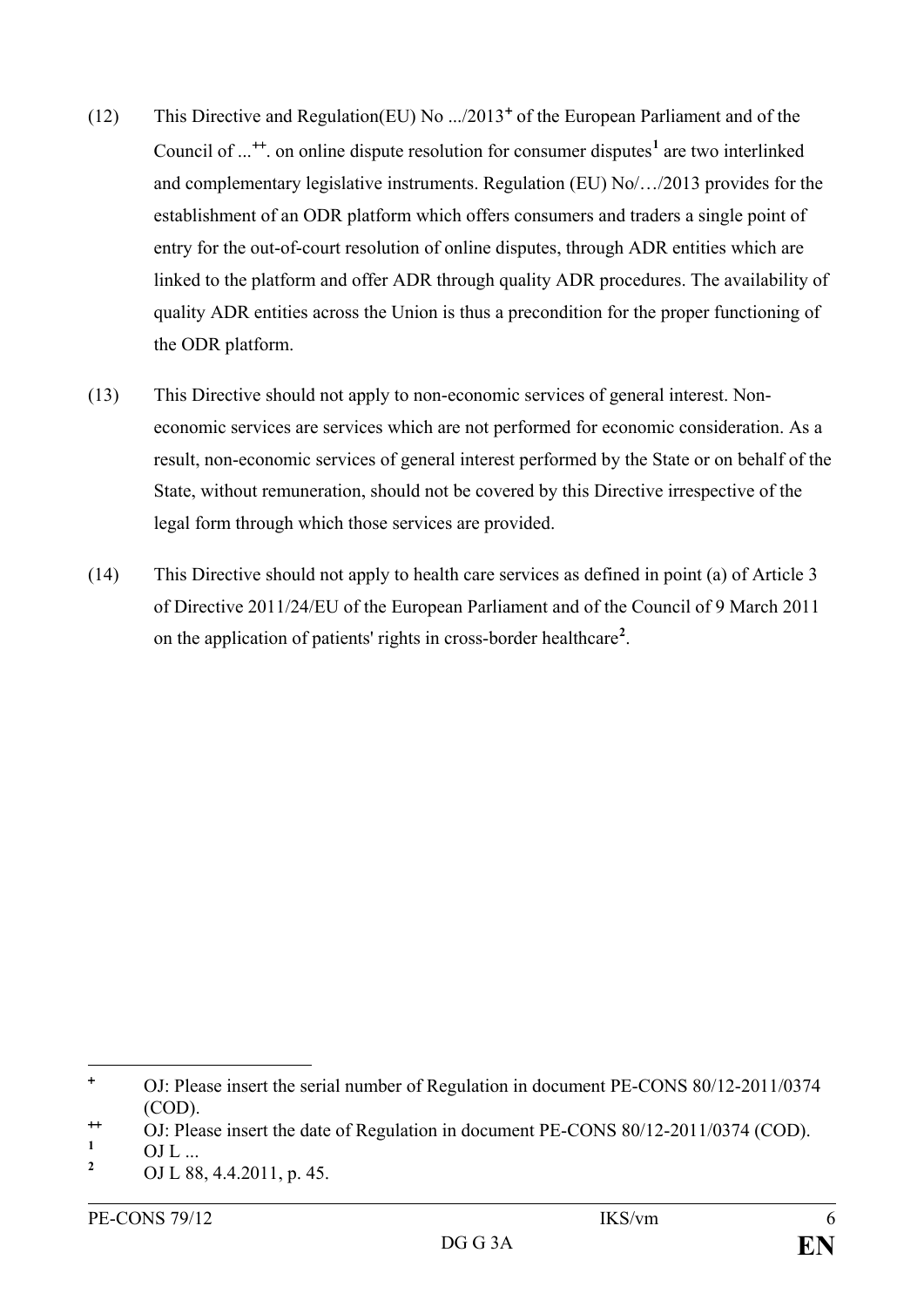- (15) The development within the Union of properly functioning ADR is necessary to strengthen consumers' confidence in the internal market, including in the area of online commerce, and to fulfil the potential for and opportunities of cross-border and online trade. Such development should build on existing ADR procedures in the Member States and respect their legal traditions. Both existing and newly established properly functioning dispute resolution entities that comply with the quality requirements set out in this Directive should be considered as "ADR entities" within the meaning of this Directive. The dissemination of ADR can also prove to be important in those Member States in which there is a substantial backlog of cases pending before the courts, preventing Union citizens from exercising their right to a fair trial within a reasonable time.
- (16) This Directive should apply to disputes between consumers and traders concerning contractual obligations stemming from sales or services contracts, both online and offline, in all economic sectors, other than the exempted sectors. This should include disputes arising from the sale or provision of digital content for remuneration. This Directive should apply to complaints submitted by consumers against traders. It should not apply to complaints submitted by traders against consumers or to disputes between traders. However, it should not prevent Member States from adopting or maintaining in force provisions on procedures for the out-of-court resolution of such disputes.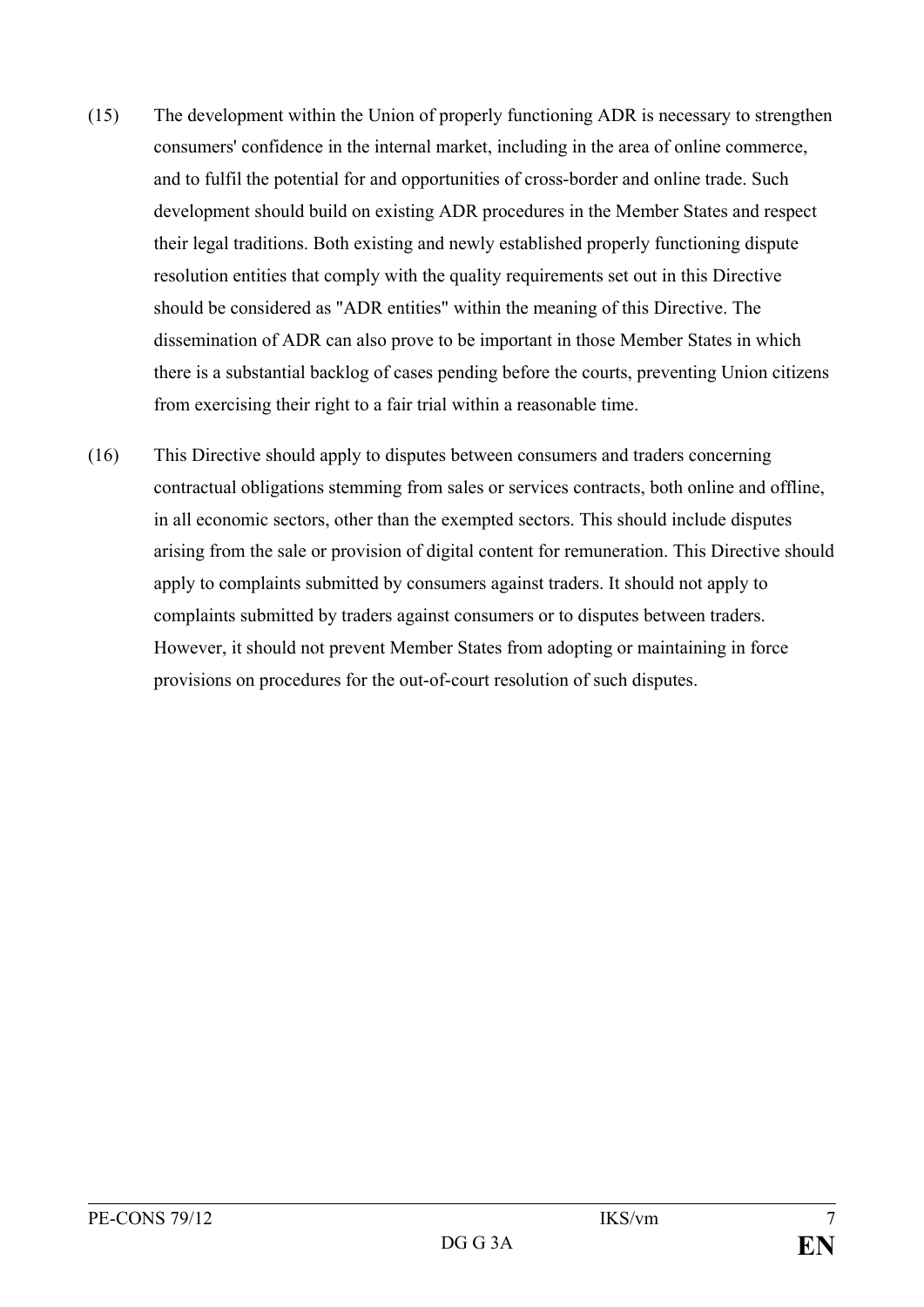- (17) Member States should be permitted to maintain or introduce national provisions with regard to procedures not covered by this Directive, such as internal complaint handling procedures operated by the trader. Such internal complaint handling procedures can constitute an effective means for resolving consumer disputes at an early stage.
- (18) The definition of "consumer" should cover natural persons who are acting outside their trade, business, craft or profession. However, if the contract is concluded for purposes partly within and partly outside the person's trade (dual purpose contracts) and the trade purpose is so limited as not to be predominant in the overall context of the supply, that person should also be considered as a consumer.
- (19) Some existing Union legal acts already contain provisions concerning ADR. In order to ensure legal certainty, it should be provided that, in the event of conflict, this Directive is to prevail, except where it explicitly provides otherwise. In particular, this Directive should be without prejudice to Directive 2008/52/EC of the European Parliament and of the Council of 21 May 2008 on certain aspects of mediation in civil and commercial matters**[1](#page-8-0)** , which already sets out a framework for systems of mediation at Union level for crossborder disputes, without preventing the application of that Directive to internal mediation systems. This Directive is intended to apply horizontally to all types of ADR procedures, including to ADR procedures covered by Directive 2008/52/EC.

<span id="page-8-0"></span>**<sup>1</sup>** OJ L 136, 24.5.2008, p. 3.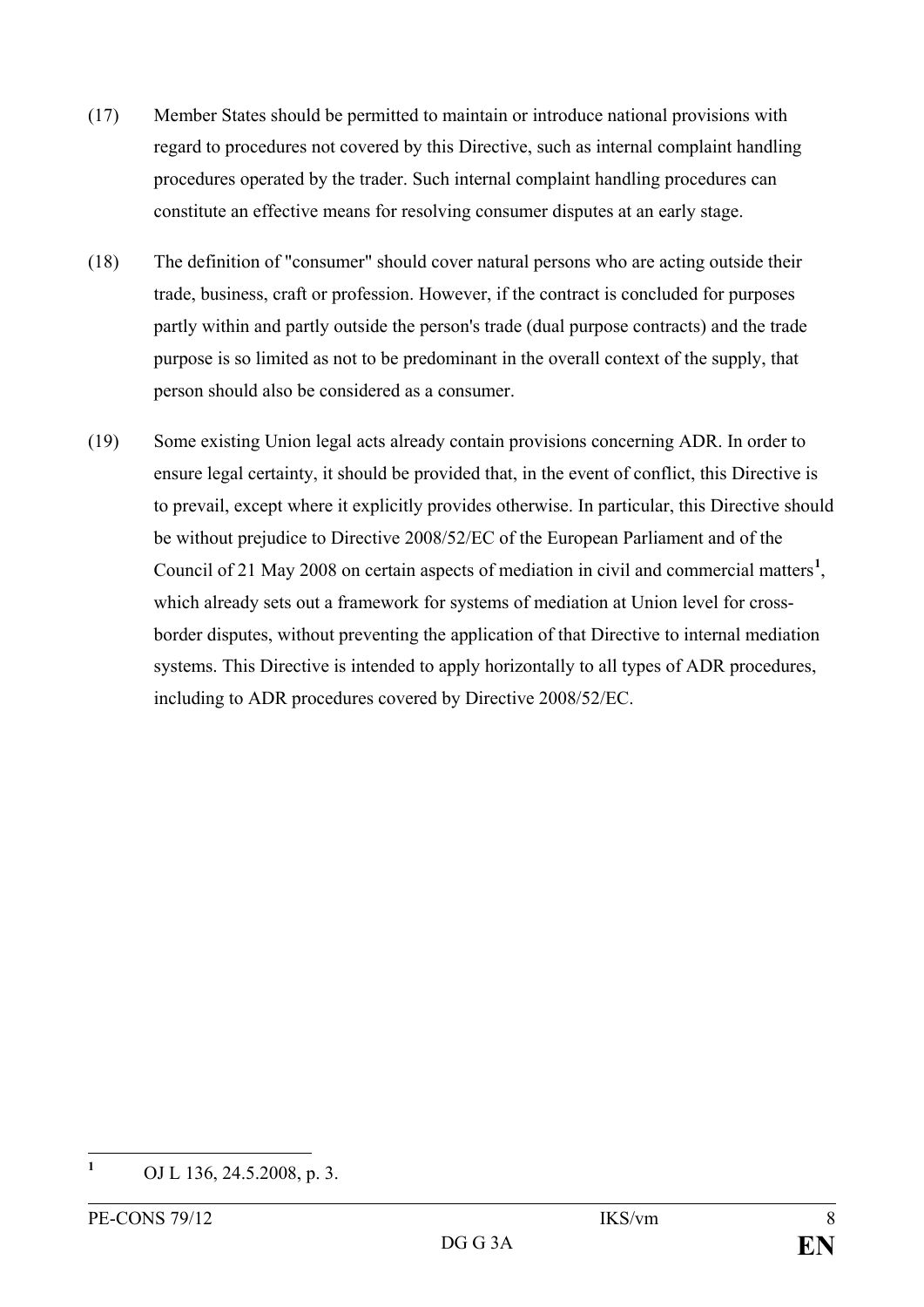- (20) ADR entities are highly diverse across the Union but also within the Member States. This Directive should cover any entity that is established on a durable basis, offers the resolution of a dispute between a consumer and a trader through an ADR procedure and is listed in accordance with this Directive. This Directive may also cover, if Member States so decide, dispute resolution entities which impose solutions which are binding on the parties. However, an out-of-court procedure which is created on an ad hoc basis for a single dispute between a consumer and a trader should not be considered as an ADR procedure.
- (21) Also ADR procedures are highly diverse across the Union and within Member States. They can take the form of procedures where the ADR entity brings the parties together with the aim of facilitating an amicable solution, or procedures where the ADR entity proposes a solution or procedures where the ADR entity imposes a solution. They can also take the form of a combination of two or more such procedures. This Directive should be without prejudice to the form which ADR procedures take in the Member States.
- (22) Procedures before dispute resolution entities where the natural persons in charge of dispute resolution are employed or receive any form of remuneration exclusively from the trader are likely to be exposed to a conflict of interest. Therefore, those procedures should, in principle, be excluded from the scope of this Directive, unless a Member State decides that such procedures can be recognised as ADR procedures under this Directive and provided that those entities are in complete conformity with the specific requirements on independence and impartiality laid down in this Directive. ADR entities offering dispute resolution through such procedures should be subject to regular evaluation of their compliance with the quality requirements set out in this Directive, including the specific additional requirements ensuring their independence.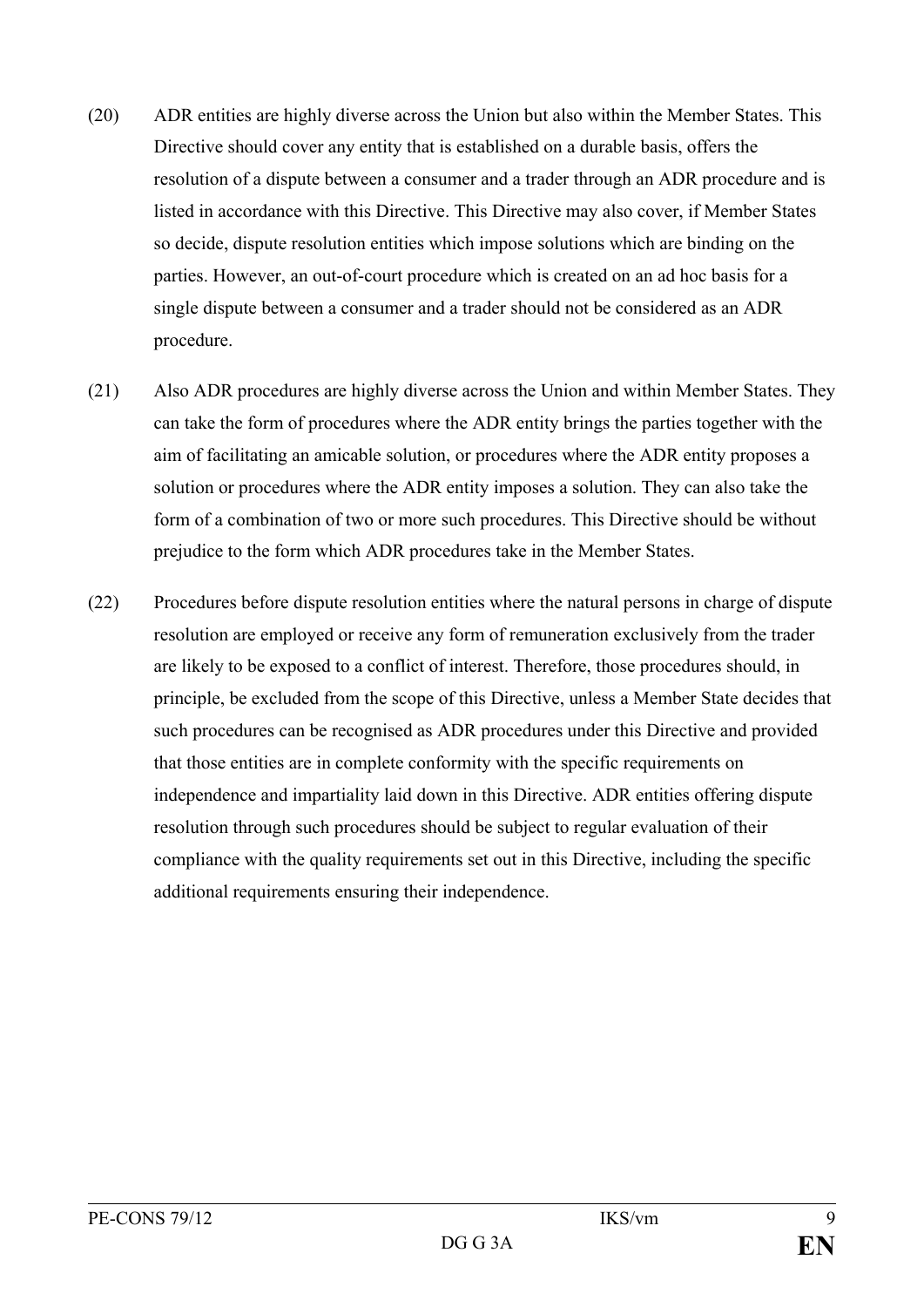- (23) This Directive should not apply to procedures before consumer-complaint handling systems operated by the trader, nor to direct negotiations between the parties. Furthermore, it should not apply to attempts made by a judge to settle a dispute in the course of a judicial proceeding concerning that dispute.
- (24) Member States should ensure that disputes covered by this Directive can be submitted to an ADR entity which complies with the requirements set out in this Directive and is listed in accordance with it. Member States should have the possibility of fulfilling this obligation by building on existing properly functioning ADR entities and adjusting their scope of application, if needed, or by providing for the creation of new ADR entities. This Directive should not preclude the functioning of existing dispute resolution entities operating within the framework of national consumer protection authorities of Member States where State officials are in charge of dispute resolution. State officials should be regarded as representatives of both consumers' and traders' interests. This Directive should not oblige Member States to create a specific ADR entity in each retail sector. When necessary, in order to ensure full sectoral and geographical coverage by and access to ADR, Member States should have the possibility to provide for the creation of a residual ADR entity that deals with disputes for the resolution of which no specific ADR entity is competent. Residual ADR entities are intended to be a safeguard for consumers and traders by ensuring that there are no gaps in access to an ADR entity.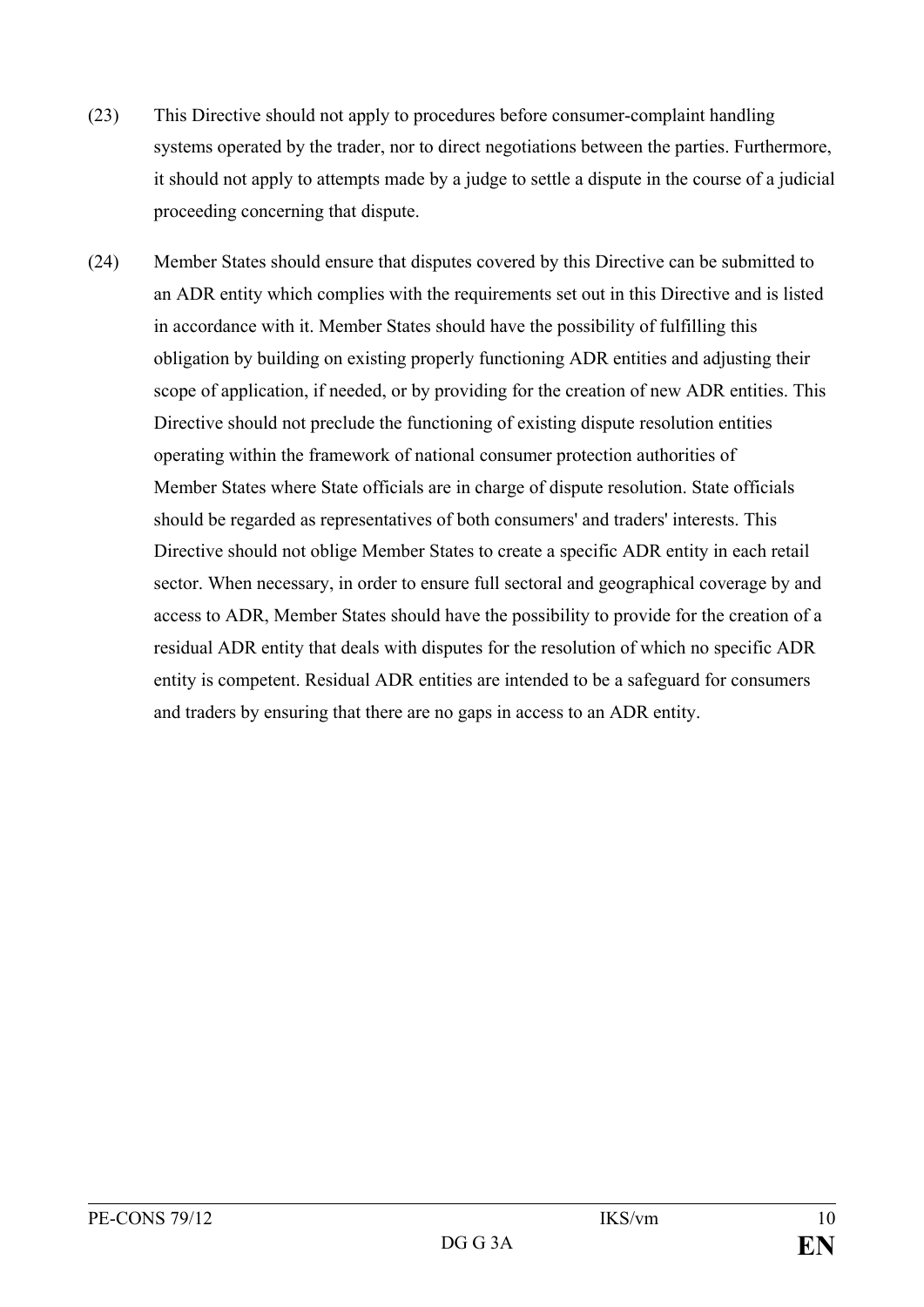(25) This Directive should not prevent Member States from maintaining or introducing legislation on procedures for out-of-court resolution of consumer contractual disputes which is in compliance with the requirements set out in this Directive. Furthermore, in order to ensure that ADR entities can operate effectively, those entities should have the possibility of maintaining or introducing, in accordance with the laws of the Member State in which they are established, procedural rules that allow them to refuse to deal with disputes in specific circumstances, for example where a dispute is too complex and would therefore be better resolved in court. However, procedural rules allowing ADR entities to refuse to deal with a dispute should not impair significantly consumers' access to ADR procedures, including in the case of cross-border disputes. Thus, when providing for a monetary threshold, Member States should always take into account that the real value of a dispute may vary among Member States and, consequently, setting a disproportionately high threshold in one Member State could impair access to ADR procedures for consumers from other Member States. Member States should not be required to ensure that the consumer can submit his complaint to another ADR entity, where an ADR entity to which the complaint was first submitted has refused to deal with it because of its procedural rules. In such cases Member States should be deemed to have fulfilled their obligation to ensure full coverage of ADR entities.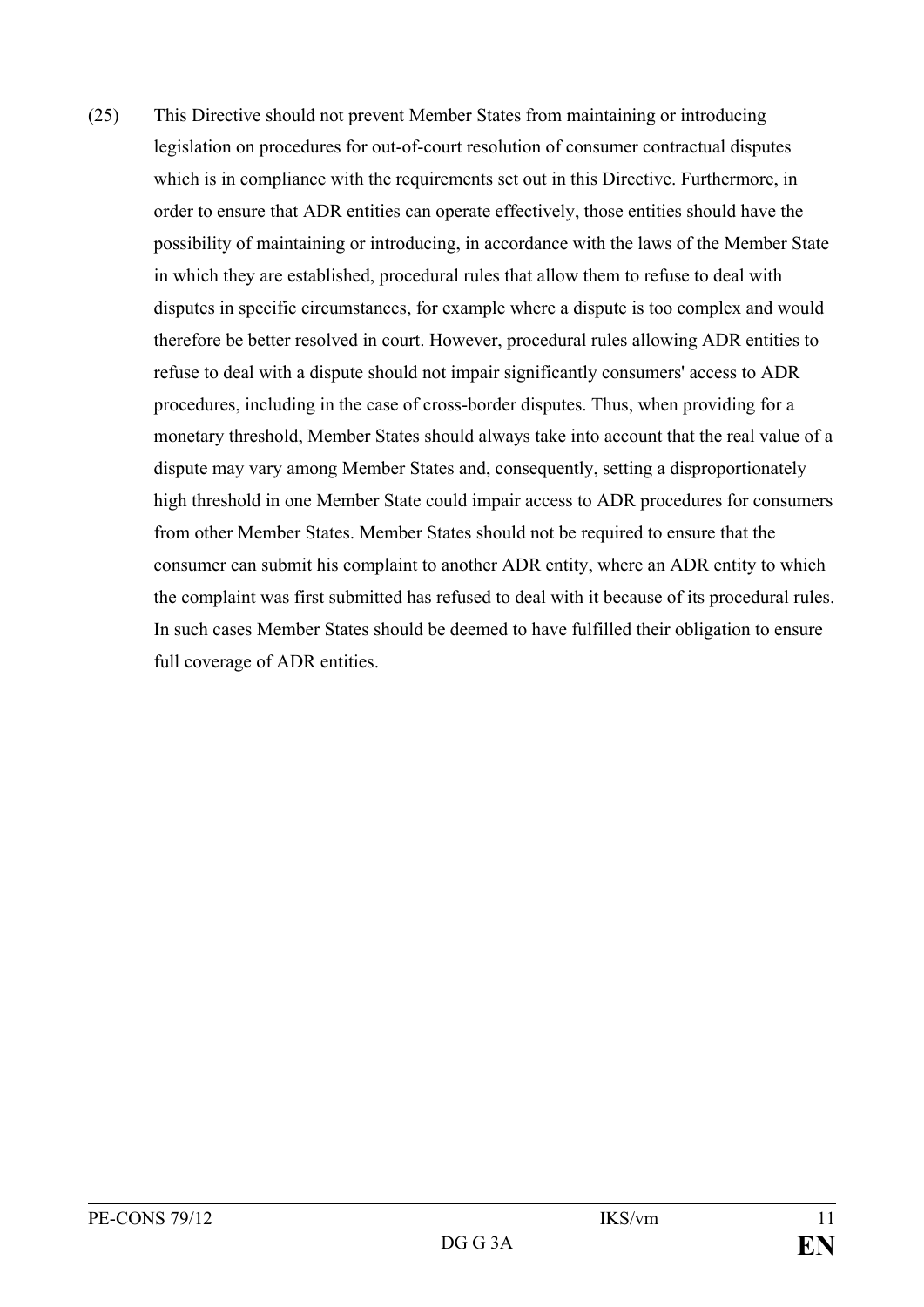- (26) This Directive should allow traders established in a Member State to be covered by an ADR entity which is established in another Member State. In order to improve the coverage of and consumer access to ADR across the Union, Member States should have the possibility of deciding to rely on ADR entities established in another Member State or regional, transnational or pan-European ADR entities, where traders from different Member States are covered by the same ADR entity. Recourse to ADR entities established in another Member State or to transnational or pan-European ADR entities should, however, be without prejudice to Member States' responsibility to ensure full coverage by and access to ADR entities.
- (27) This Directive should be without prejudice to Member States maintaining or introducing ADR procedures dealing jointly with identical or similar disputes between a trader and several consumers. Comprehensive impact assessments should be carried out on collective out-of-court settlements before such settlements are proposed at Union level. The existence of an effective system for collective claims and easy recourse to ADR should be complementary and they should not be mutually exclusive procedures.
- (28) The processing of information relating to disputes covered by this Directive should comply with the rules on the protection of personal data laid down in the laws, regulations and administrative provisions of the Member States adopted pursuant to Directive 95/46/EC of the European Parliament and of the Council of 24 October 1995 on the protection of individuals with regard to the processing of personal data and on the free movement of such data**[1](#page-12-0)** .

<span id="page-12-0"></span>**<sup>1</sup>** OJ L 281, 23.11.1995, p. 31.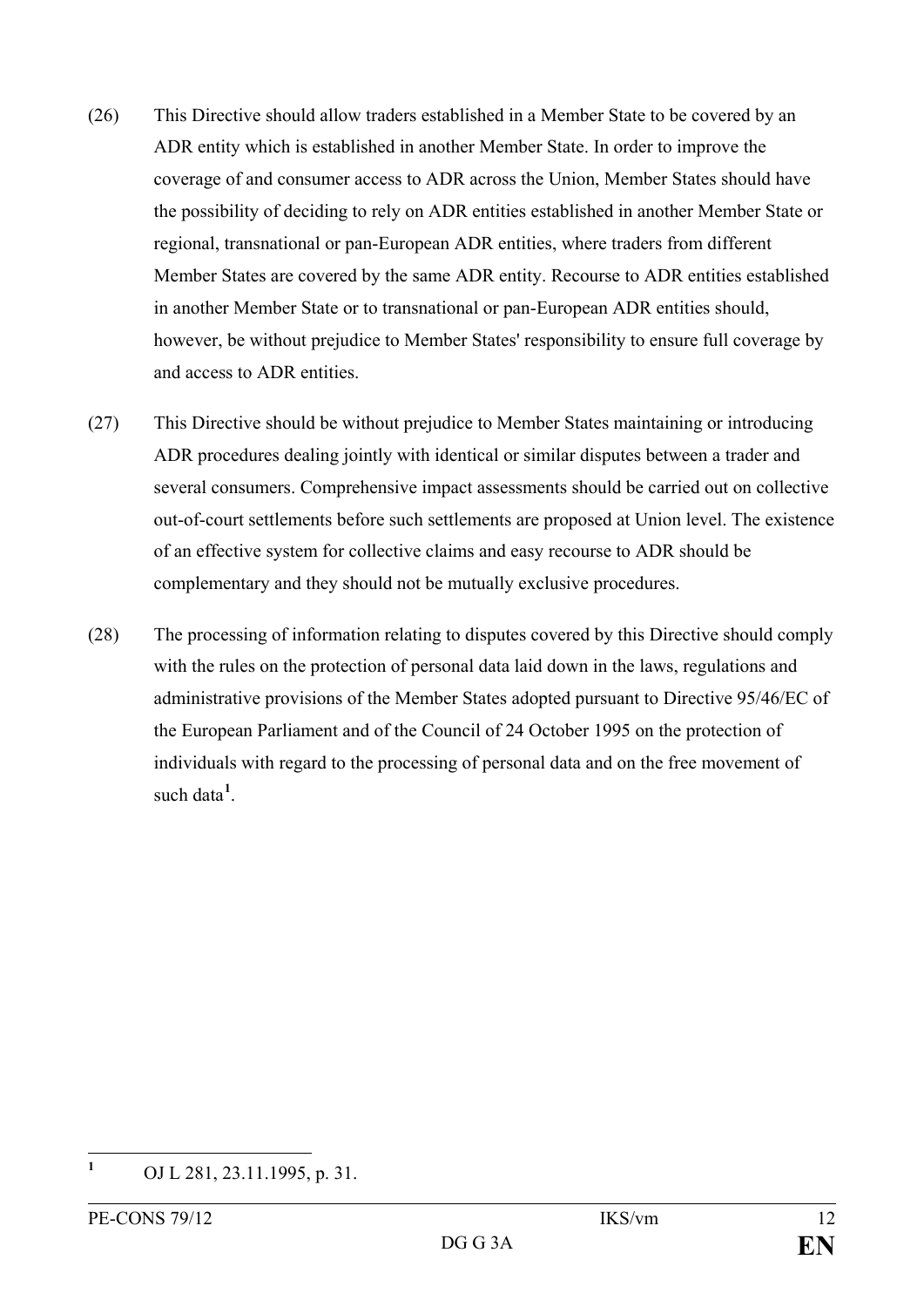- (29) Confidentiality and privacy should be respected at all times during the ADR procedure. Member States should be encouraged to protect the confidentiality of ADR procedures in any subsequent civil or commercial judicial proceedings or arbitration.
- (30) Member States should nevertheless ensure that ADR entities make publicly available any systematic or significant problems that occur frequently and lead to disputes between consumers and traders. The information communicated in this regard could be accompanied by recommendations as to how such problems can be avoided or resolved in future, in order to raise traders' standards and to facilitate the exchange of information and best practices.
- (31) Member States should ensure that ADR entities resolve disputes in a manner that is fair, practical and proportionate to both the consumer and the trader, on the basis of an objective assessment of the circumstances in which the complaint is made and with due regard to the rights of the parties.
- (32) The independence and integrity of ADR entities is crucial in order to gain Union citizens' trust that ADR mechanisms will offer them a fair and independent outcome. The natural person or collegial body in charge of ADR should be independent of all those who might have an interest in the outcome and should have no conflict of interest which could impede him or it from reaching a decision in a fair, impartial and independent manner.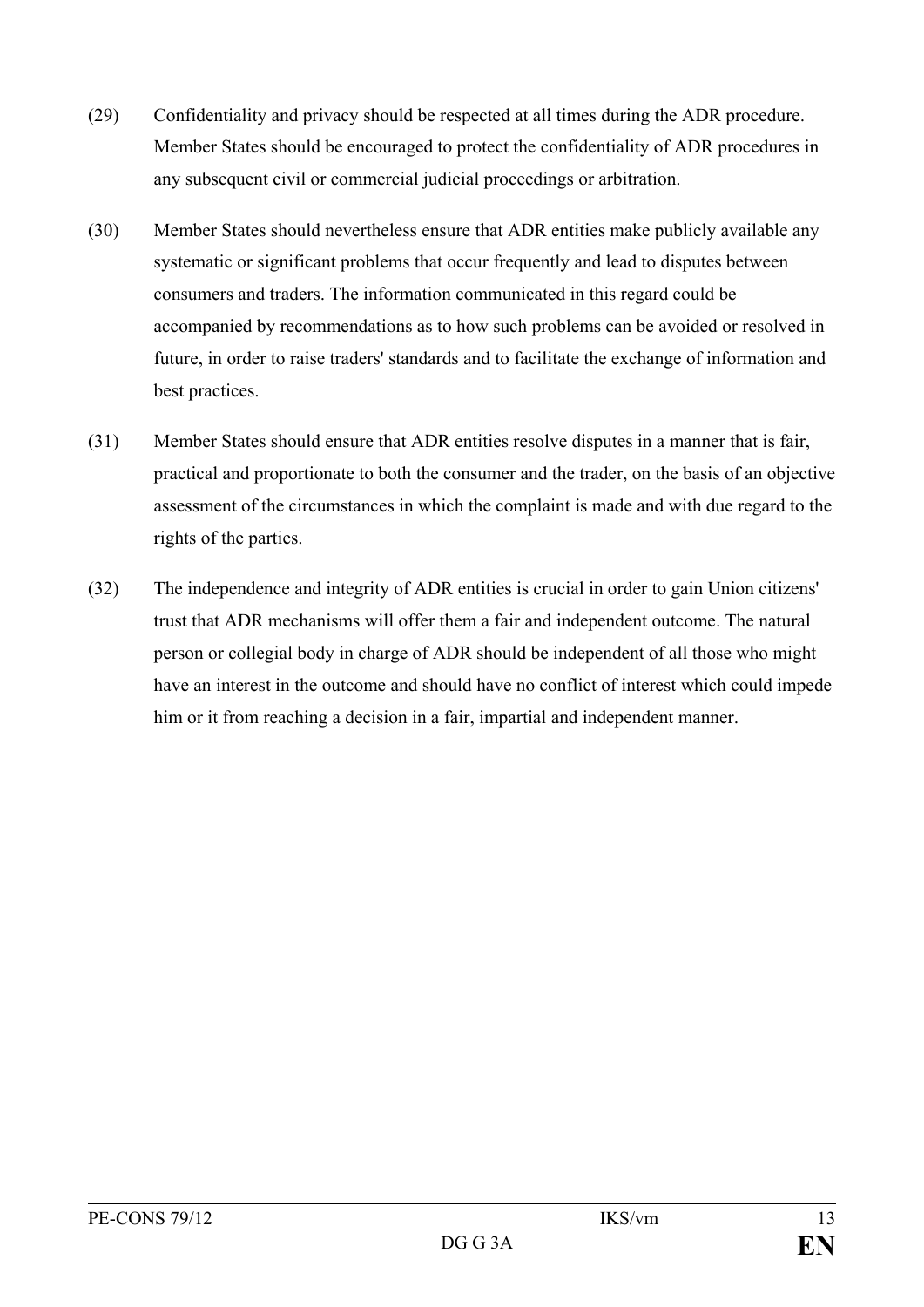- (33) The natural persons in charge of ADR should only be considered impartial if they cannot be subject to pressure that potentially influences their attitude towards the dispute. In order to ensure the independence of their actions, those persons should also be appointed for a sufficient duration, and should not be subject to any instructions from either party or their representative.
- (34) In order to ensure the absence of any conflict of interest, natural persons in charge of ADR should disclose any circumstances that might affect their independence and impartiality or give rise to a conflict of interest with either party to the dispute they are asked to resolve. This could be any financial interest, direct or indirect, in the outcome of the ADR procedure or any personal or business relationship with one or more of the parties during the three years prior to assuming the post, including any capacity other than for the purposes of ADR in which the person concerned has acted for one or more of the parties, for a professional organisation or a business association of which one of the parties is a member or for any other member thereof.
- (35) There is a particular need to ensure the absence of such pressure where the natural persons in charge of ADR are employed or receive any form of remuneration from the trader. Therefore, specific requirements should be provided for in the event that Member States decide to allow dispute resolution procedures in such cases to qualify as ADR procedures under this Directive. Where natural persons in charge of ADR are employed or receive any form of remuneration exclusively from a professional organisation or a business association of which the trader is a member, they should have at their disposal a separate and dedicated budget sufficient to fulfil their tasks.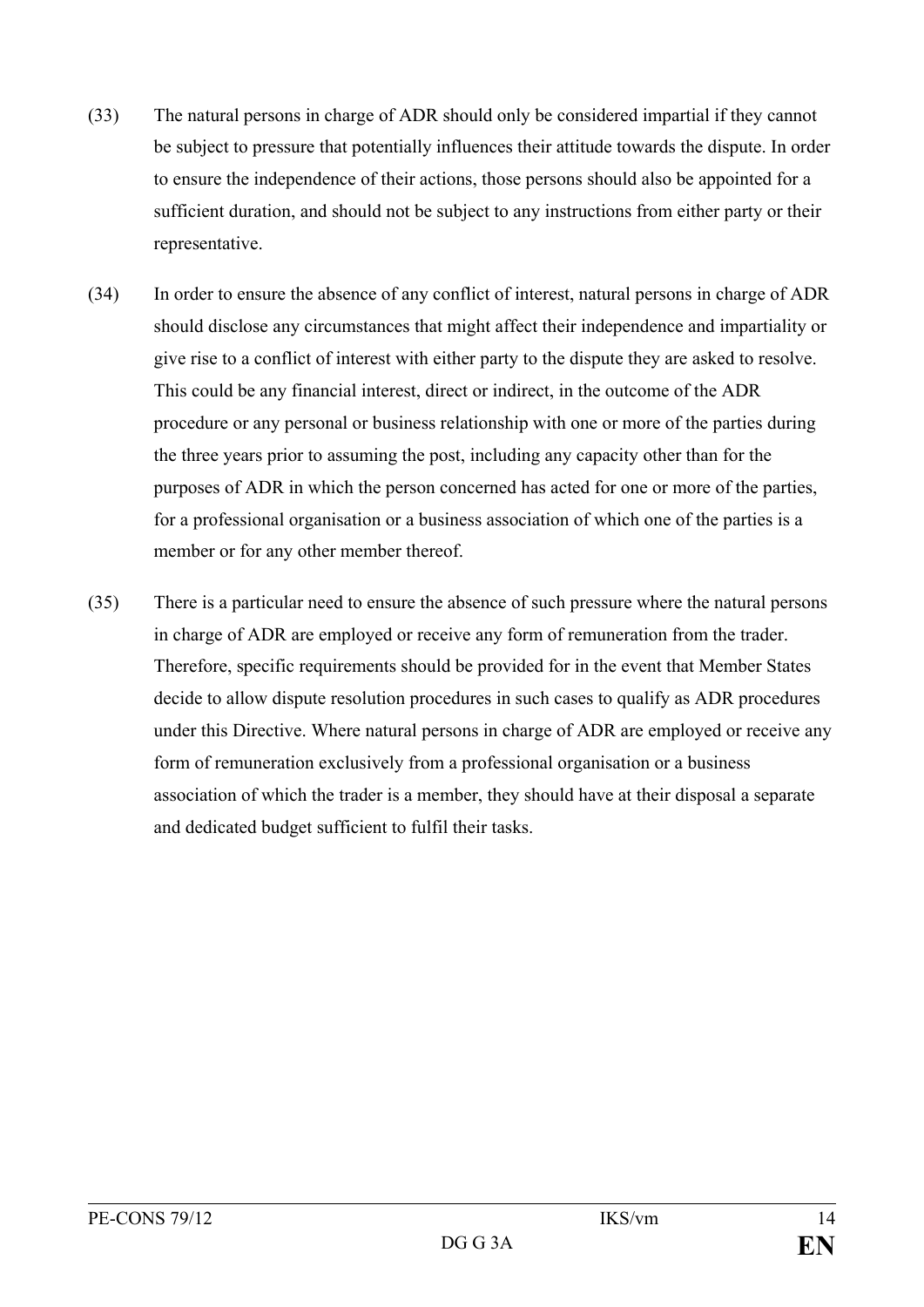- (36) It is essential for the success of ADR, in particular in order to ensure the necessary trust in ADR procedures, that the natural persons in charge of ADR possess the necessary expertise, including a general understanding of law. In particular, those persons should have sufficient general knowledge of legal matters in order to understand the legal implications of the dispute, without being obliged to be a qualified legal professional.
- (37) The applicability of certain quality principles to ADR procedures strengthens both consumers' and traders' confidence in such procedures. Such quality principles were first developed at Union level in Recommendations 98/257/EC and 2001/310/EC. By making some of the principles established in those Commission Recommendations binding, this Directive establishes a set of quality requirements which apply to all ADR procedures carried out by an ADR entity which has been notified to the Commission.
- (38) This Directive should establish quality requirements of ADR entities, which should ensure the same level of protection and rights for consumers in both domestic and cross-border disputes. This Directive should not prevent Member States from adopting or maintaining rules that go beyond what is provided for in this Directive.
- (39) ADR entities should be accessible and transparent. In order to ensure the transparency of ADR entities and of ADR procedures it is necessary that the parties receive the clear and accessible information they need in order to take an informed decision before engaging in an ADR procedure. The provision of such information to traders should not be required where their participation in ADR procedures is mandatory under national law.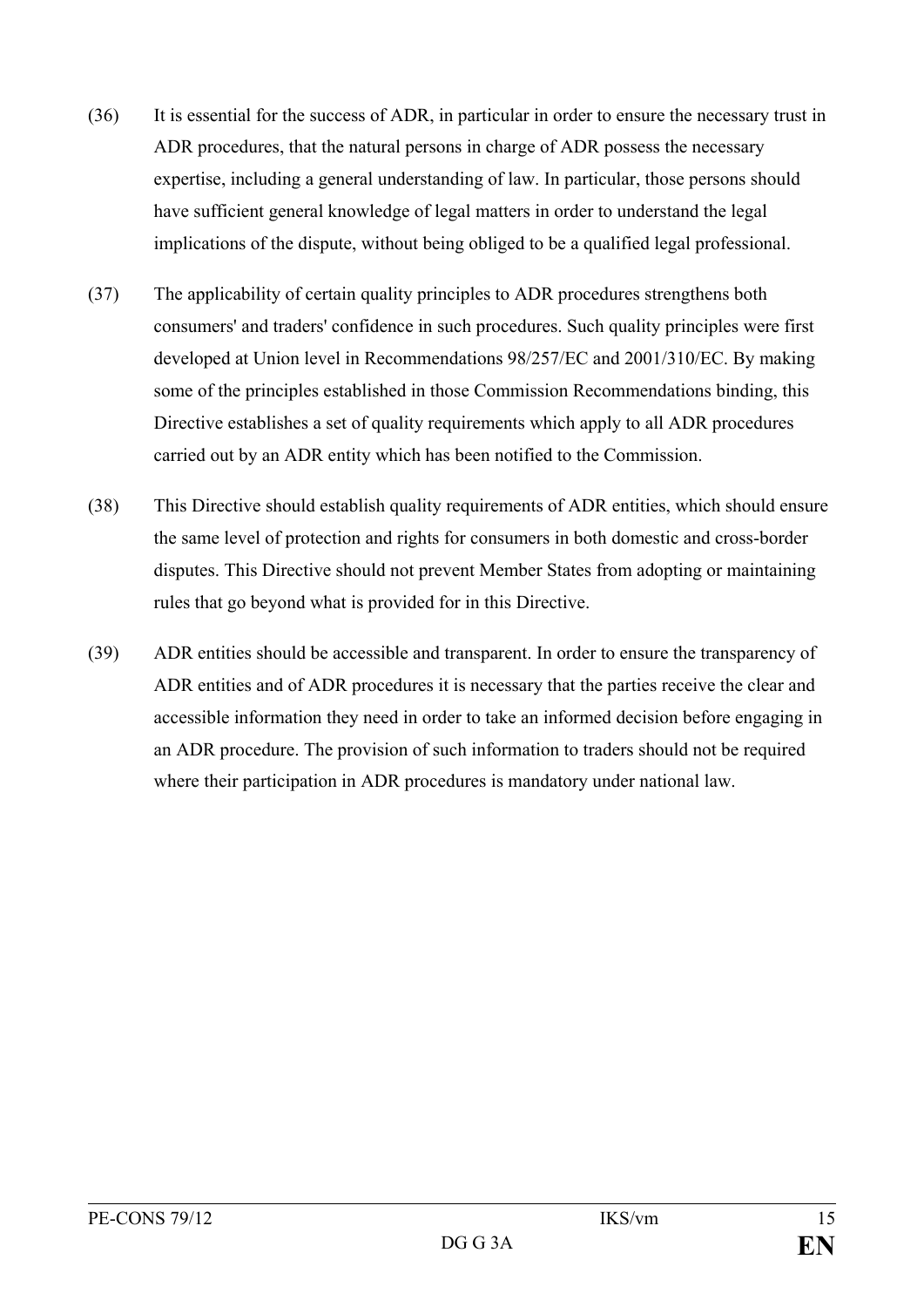- (40) A properly functioning ADR entity should conclude online and offline dispute resolution proceedings expeditiously within a timeframe of 90 calendar days starting on the date on which the ADR entity has received the complete complaint file including all relevant documentation pertaining to that complaint, and ending on the date on which the outcome of the ADR procedure is made available. The ADR entity which has received a complaint should notify the parties after receiving all the documents necessary to carry out the ADR procedure. In certain exceptional cases of a highly complex nature, including where one of the parties is unable, on justified grounds, to take part in the ADR procedure, ADR entities should be able to extend the timeframe for the purpose of undertaking an examination of the case in question. The parties should be informed of any such extension, and of the expected approximate length of time that will be needed for the conclusion of the dispute.
- (41) ADR procedures should preferably be free of charge for the consumer. In the event that costs are applied, the ADR procedure should be accessible, attractive and inexpensive for consumers. To that end, costs should not exceed a nominal fee.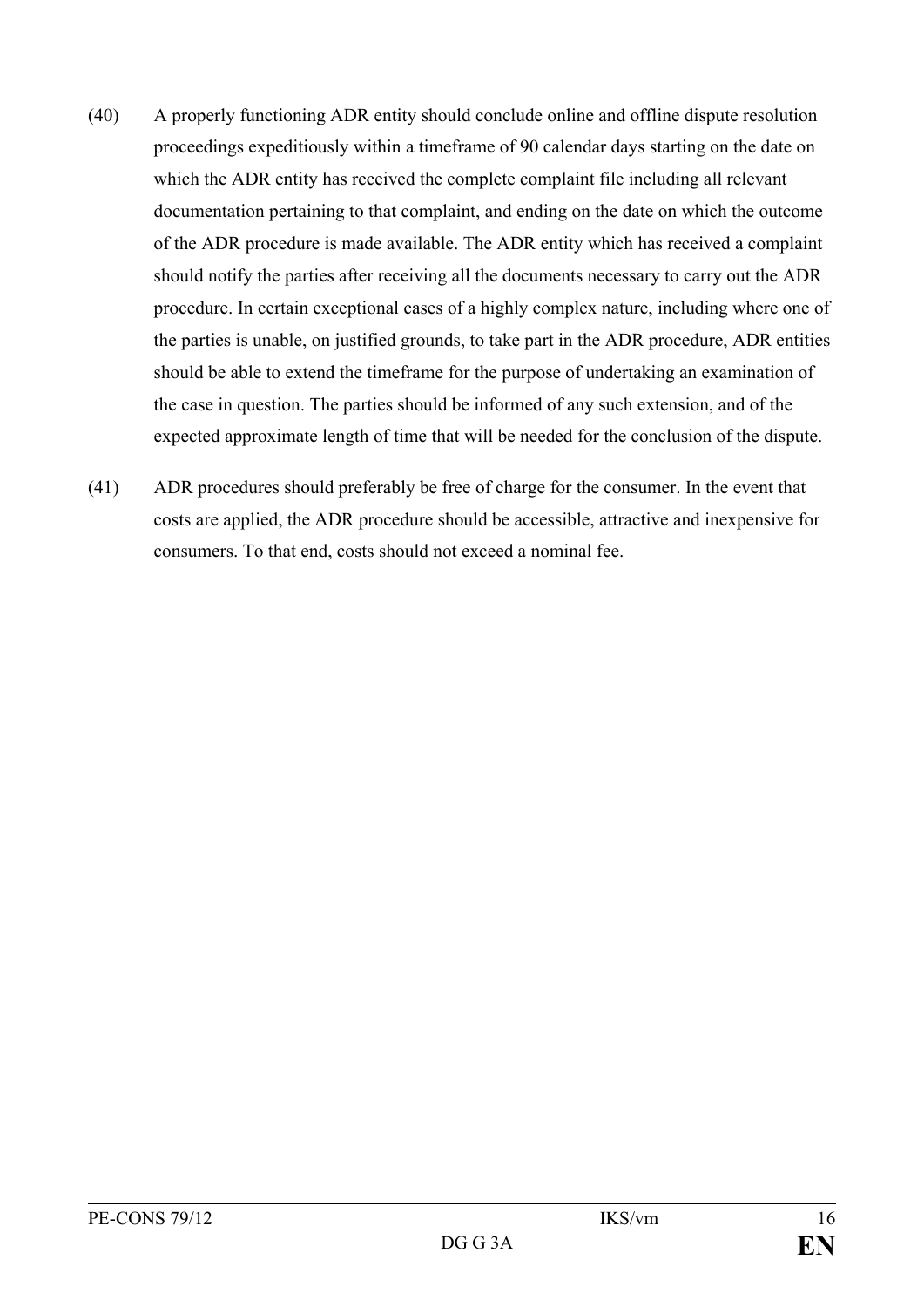- (42) ADR procedures should be fair so that the parties to a dispute are fully informed about their rights and the consequences of the choices they make in the context of an ADR procedure. ADR entities should inform consumers of their rights before they agree to or follow a proposed solution. Both parties should also be able to submit their information and evidence without being physically present.
- (43) An agreement between a consumer and a trader to submit complaints to an ADR entity should not be binding on the consumer if it was concluded before the dispute has materialised and if it has the effect of depriving the consumer of his right to bring an action before the courts for the settlement of the dispute. Furthermore, in ADR procedures which aim at resolving the dispute by imposing a solution, the solution imposed should be binding on the parties only if they were informed of its binding nature in advance and specifically accepted this. Specific acceptance by the trader should not be required if national rules provide that such solutions are binding on traders.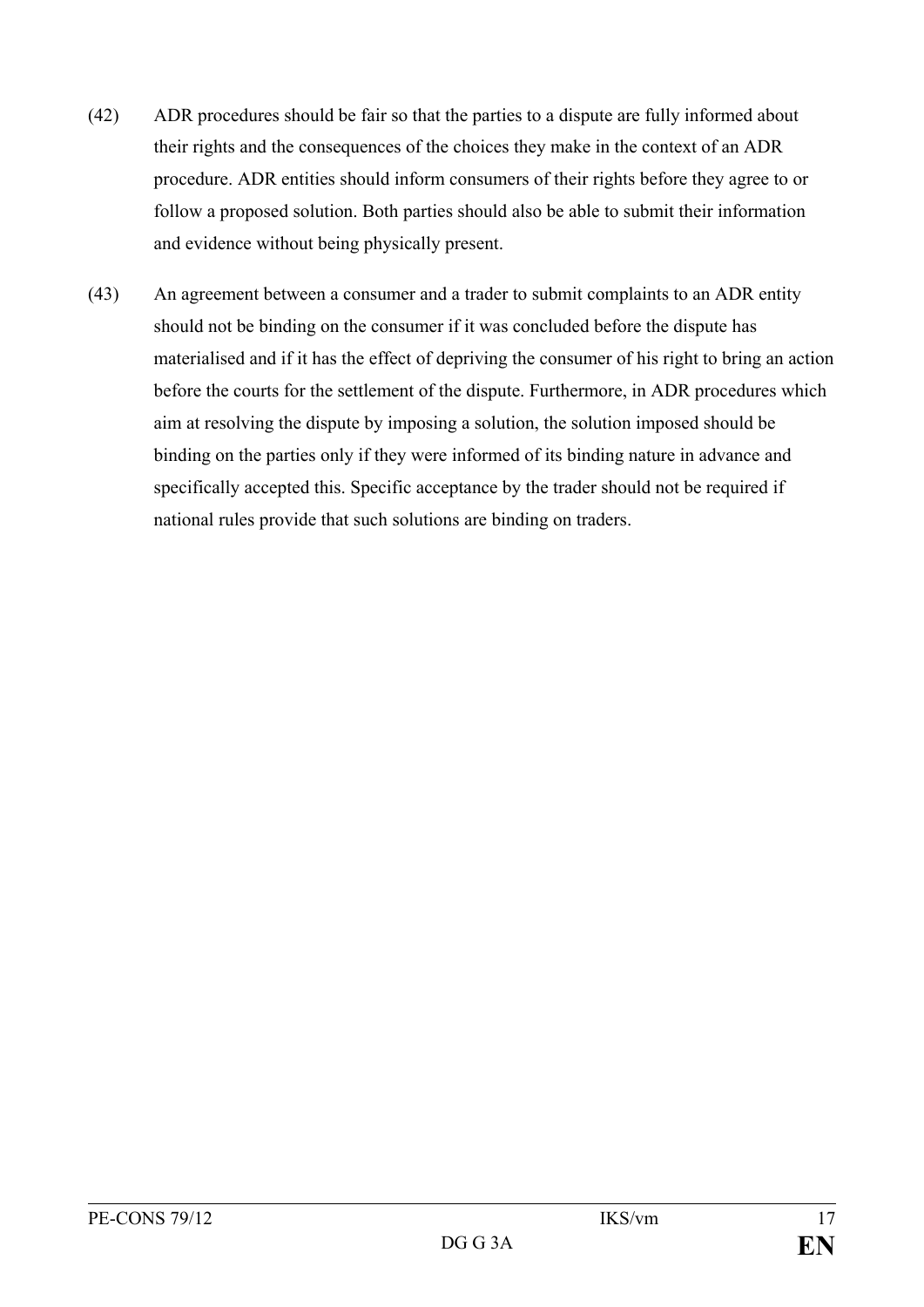(44) In ADR procedures which aim at resolving the dispute by imposing a solution on the consumer, in a situation where there is no conflict of laws, the solution imposed should not result in the consumer being deprived of the protection afforded to him by the provisions that cannot be derogated from by agreement by virtue of the law of the Member State where the consumer and the trader are habitually resident. In a situation involving a conflict of laws, where the law applicable to the sales or service contract is determined in accordance with Article 6(1) and (2) of Regulation (EC) No 593/2008 of the European Parliament and of the Council of 17 June 2008 on the law applicable to contractual obligations (Rome I)<sup>[1](#page-18-0)</sup>, the solution imposed by the ADR entity should not result in the consumer being deprived of the protection afforded to him by the provisions that cannot be derogated from by agreement by virtue of the law of the Member State in which the consumer is habitually resident. In a situation involving a conflict of laws, where the law applicable to the sales or service contract is determined in accordance with Article 5(1) to (3) of the Rome Convention of 19 June 1980 on the law applicable to contractual obligations**[2](#page-18-1)** , the solution imposed by the ADR entity should not result in the consumer being deprived of the protection afforded to the consumer by the mandatory rules of the law of the Member State in which the consumer is habitually resident.

<span id="page-18-0"></span><sup>&</sup>lt;sup>1</sup> OJ L 177, 4.7.2008, p. 6.

<span id="page-18-1"></span>**<sup>2</sup>** OJ L 266, 9.10.1980, p. 1.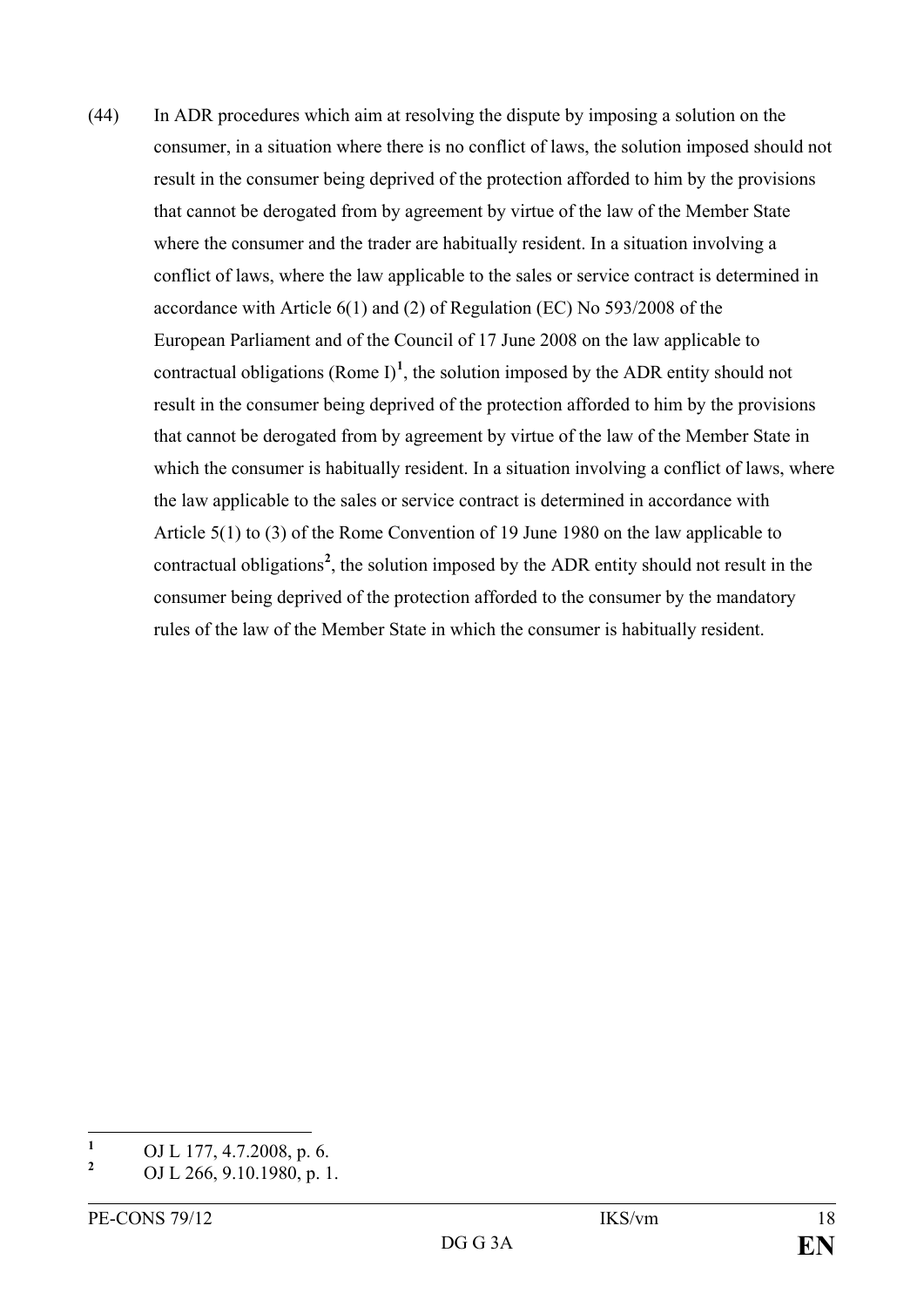- (45) The right to an effective remedy and the right to a fair trial are fundamental rights laid down in Article 47 of the Charter of Fundamental Rights of the European Union. Therefore, ADR procedures should not be designed to replace court procedures and should not deprive consumers or traders of their rights to seek redress before the courts. This Directive should not prevent parties from exercising their right of access to the judicial system. In cases where a dispute could not be resolved through a given ADR procedure whose outcome is not binding, the parties should subsequently not be prevented from initiating judicial proceedings in relation to that dispute. Member States should be free to choose the appropriate means to achieve this objective. They should have the possibility to provide, inter alia, that limitation or prescription periods do not expire during an ADR procedure.
- (46) In order to function efficiently, ADR entities should have sufficient human, material and financial resources at their disposal. Member States should decide on an appropriate form of funding for ADR entities on their territories, without restricting the funding of entities that are already operational. This Directive should be without prejudice to the question of whether ADR entities are publicly or privately funded or funded through a combination of public and private funding. However, ADR entities should be encouraged to specifically consider private forms of funding and to utilise public funds only at Member States' discretion. This Directive should not affect the possibility for businesses or for professional organisations or business associations to fund ADR entities.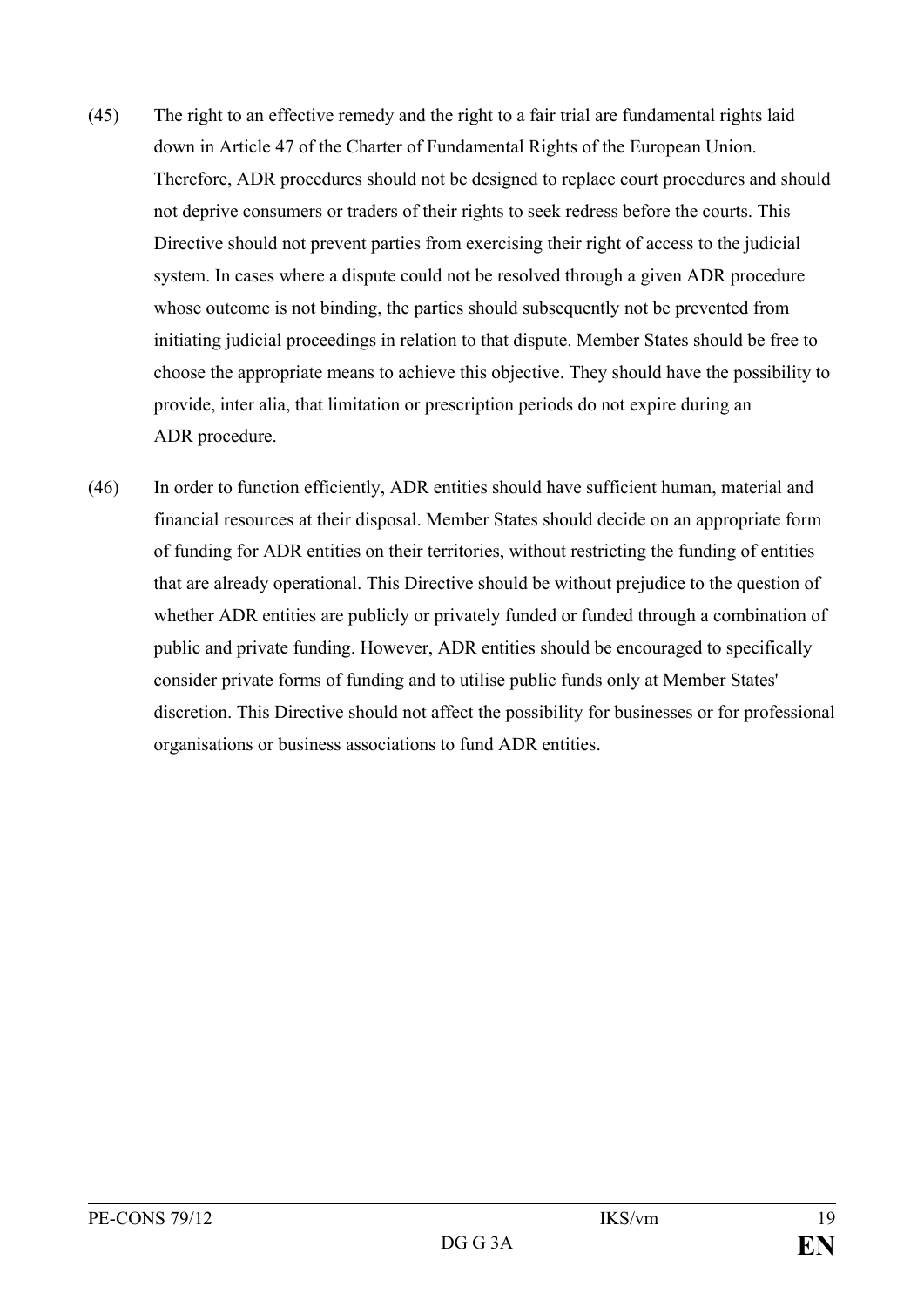- (47) When a dispute arises it is necessary that consumers are able to identify quickly which ADR entities are competent to deal with their complaint and to know whether or not the trader concerned will participate in proceedings submitted to an ADR entity. Traders who commit to use ADR entities to resolve disputes with consumers should inform consumers of the address and website of the ADR entity or entities by which they are covered. That information should be provided in a clear, comprehensible and easily accessible way on the trader's website, where one exists, and if applicable in the general terms and conditions of sales or service contracts between the trader and the consumer. Traders should have the possibility of including on their websites, and in the terms and conditions of the relevant contracts, any additional information on their internal complaint handling procedures or on any other ways of directly contacting them with a view to settling disputes with consumers without referring them to an ADR entity. Where a dispute cannot be settled directly, the trader should provide the consumer, on paper or another durable medium, with the information on relevant ADR entities and specify if he will make use of them.
- (48) The obligation on traders to inform consumers about the ADR entities by which those traders are covered should be without prejudice to provisions on consumer information on out-of-court redress procedures contained in other Union legal acts, which should apply in addition to the relevant information obligation provided for in this Directive.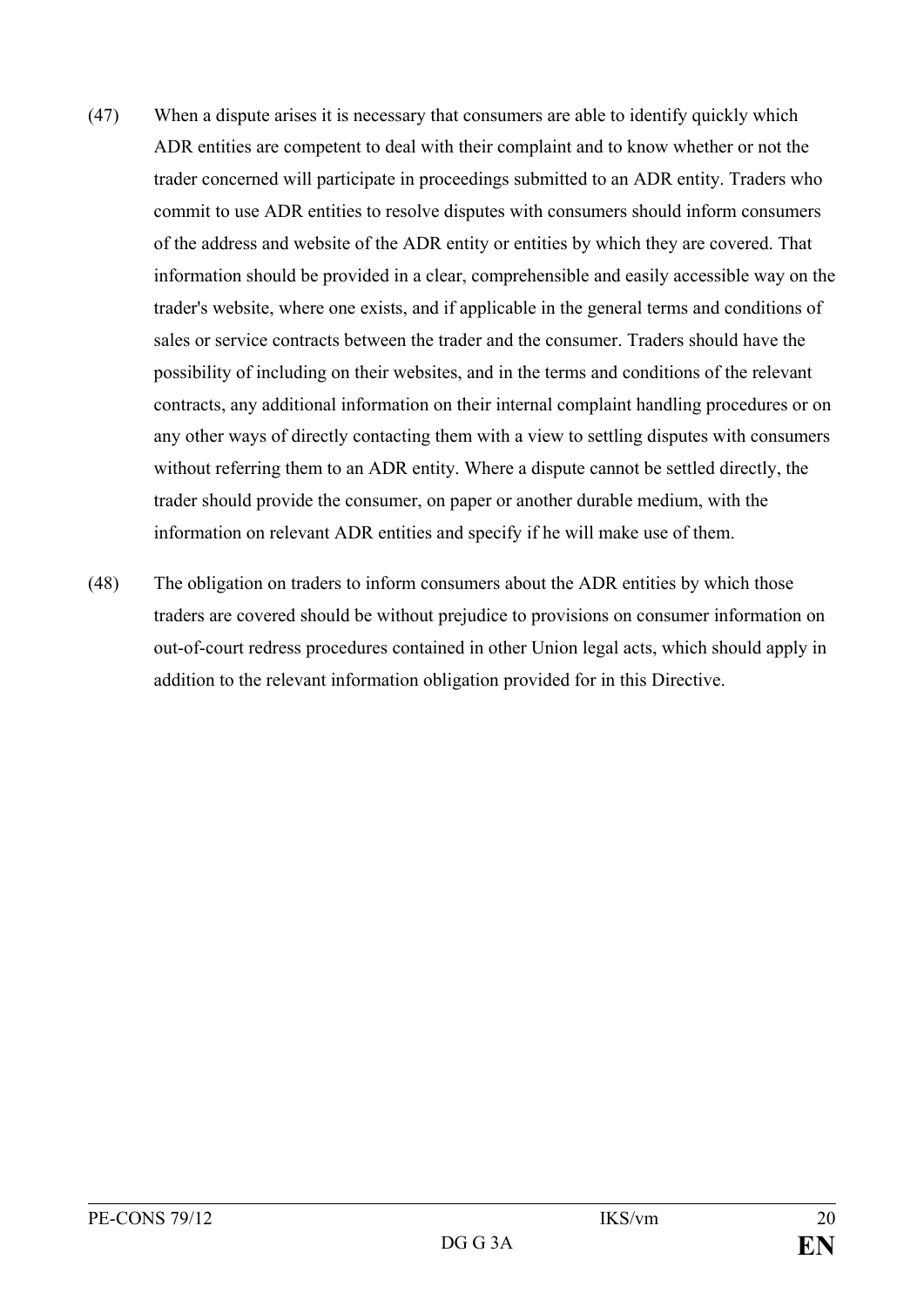- (49) This Directive should not require the participation of traders in ADR procedures to be mandatory or the outcome of such procedures to be binding on traders, when a consumer has lodged a complaint against them. However, in order to ensure that consumers have access to redress and that they are not obliged to forego their claims, traders should be encouraged as far as possible to participate in ADR procedures. Therefore, this Directive should be without prejudice to any national rules making the participation of traders in such procedures mandatory or subject to incentives or sanctions or making their outcome binding on traders, provided that such legislation does not prevent the parties from exercising their right of access to the judicial system as provided for in Article 47 of the Charter of Fundamental Rights of the European Union.
- (50) In order to avoid an unnecessary burden being placed on ADR entities, Member States should encourage consumers to contact the trader in an effort to solve the problem bilaterally before submitting a complaint to an ADR entity. In many cases, doing so would allow consumers to settle their disputes swiftly and at an early stage.
- (51) Member States should involve the representatives of professional organisations, business associations and consumer organisations when developing ADR, in particular in relation to the principles of impartiality and independence.
- (52) Member States should ensure that ADR entities cooperate on the resolution of cross-border disputes.
- (53) Networks of ADR entities, such as the financial dispute resolution network "FIN-NET" in the area of financial services, should be strengthened within the Union. Member States should encourage ADR entities to become part of such networks.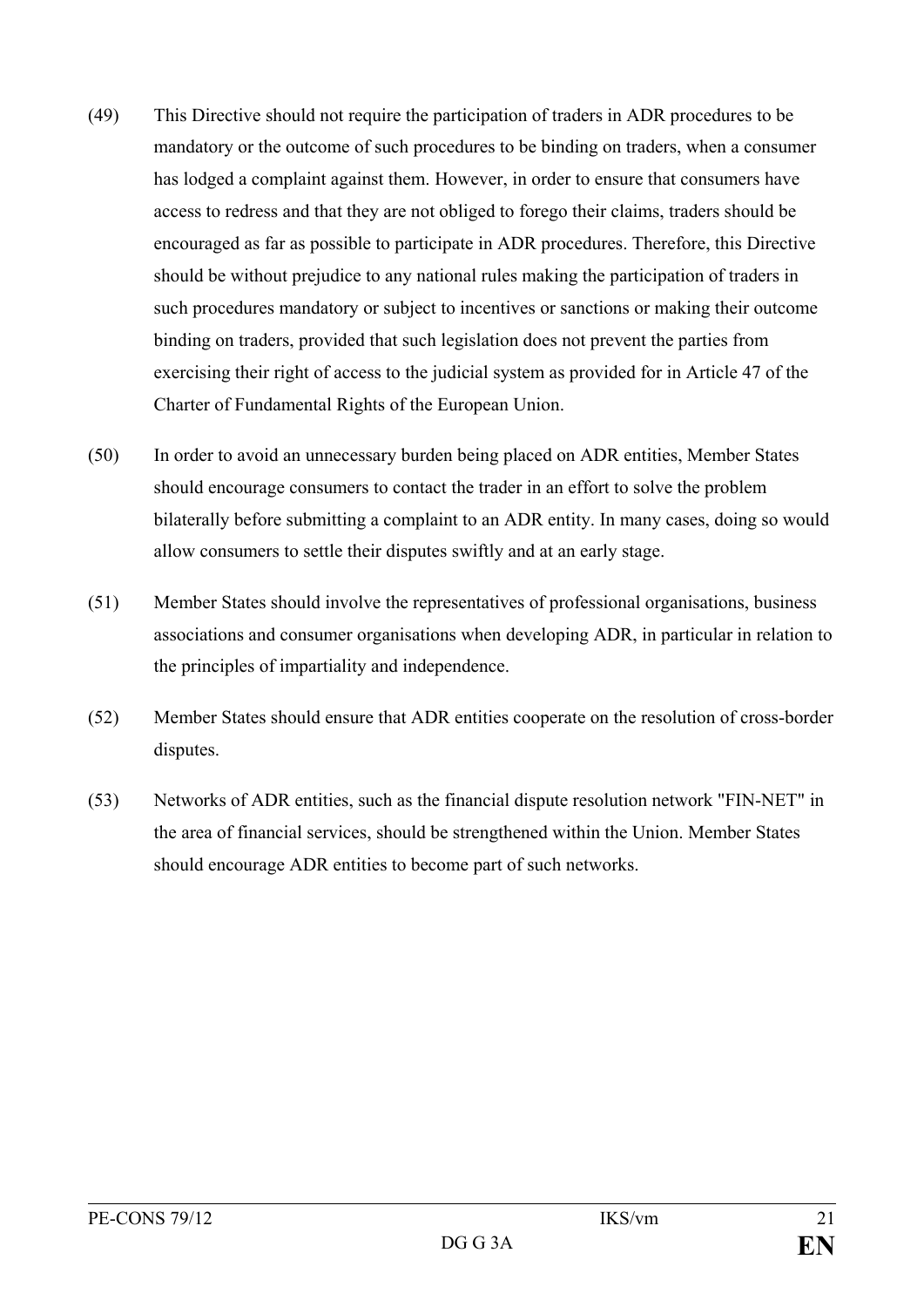- (54) Close cooperation between ADR entities and national authorities should strengthen the effective application of Union legal acts on consumer protection. The Commission and the Member States should facilitate cooperation between the ADR entities, in order to encourage the exchange of best practice and technical expertise and to discuss any problems arising from the operation of ADR procedures. Such cooperation should be supported inter alia through the Union's forthcoming Consumer Programme.
- (55) In order to ensure that ADR entities function properly and effectively, they should be closely monitored. For that purpose, each Member States should designate a competent authority or competent authorities which should perform that function. The Commission and competent authorities under this Directive should publish and update a list of ADR entities that comply with this Directive. Member States should ensure that ADR entities, the European Consumer Centre Network, and, where appropriate, the bodies designated in accordance with this Directive publish that list on their website by providing a link to the Commission's website, and whenever possible on a durable medium at their premises. Furthermore, Member States should also encourage relevant consumer organisations and business associations to publish the list. Member States should also ensure the appropriate dissemination of information on what consumers should do if they have a dispute with a trader. In addition, competent authorities should publish regular reports on the development and functioning of ADR entities in their Member States. ADR entities should notify to competent authorities specific information on which those reports should be based. Member States should encourage ADR entities to provide such information using Commission Recommendation 2010/304/EU of 12 May 2010 on the use of a harmonised methodology for classifying and reporting consumer complaints and enquiries**[1](#page-22-0)** .

<span id="page-22-0"></span>**<sup>1</sup>** OJ L 136, 2.6.2010, p. 1.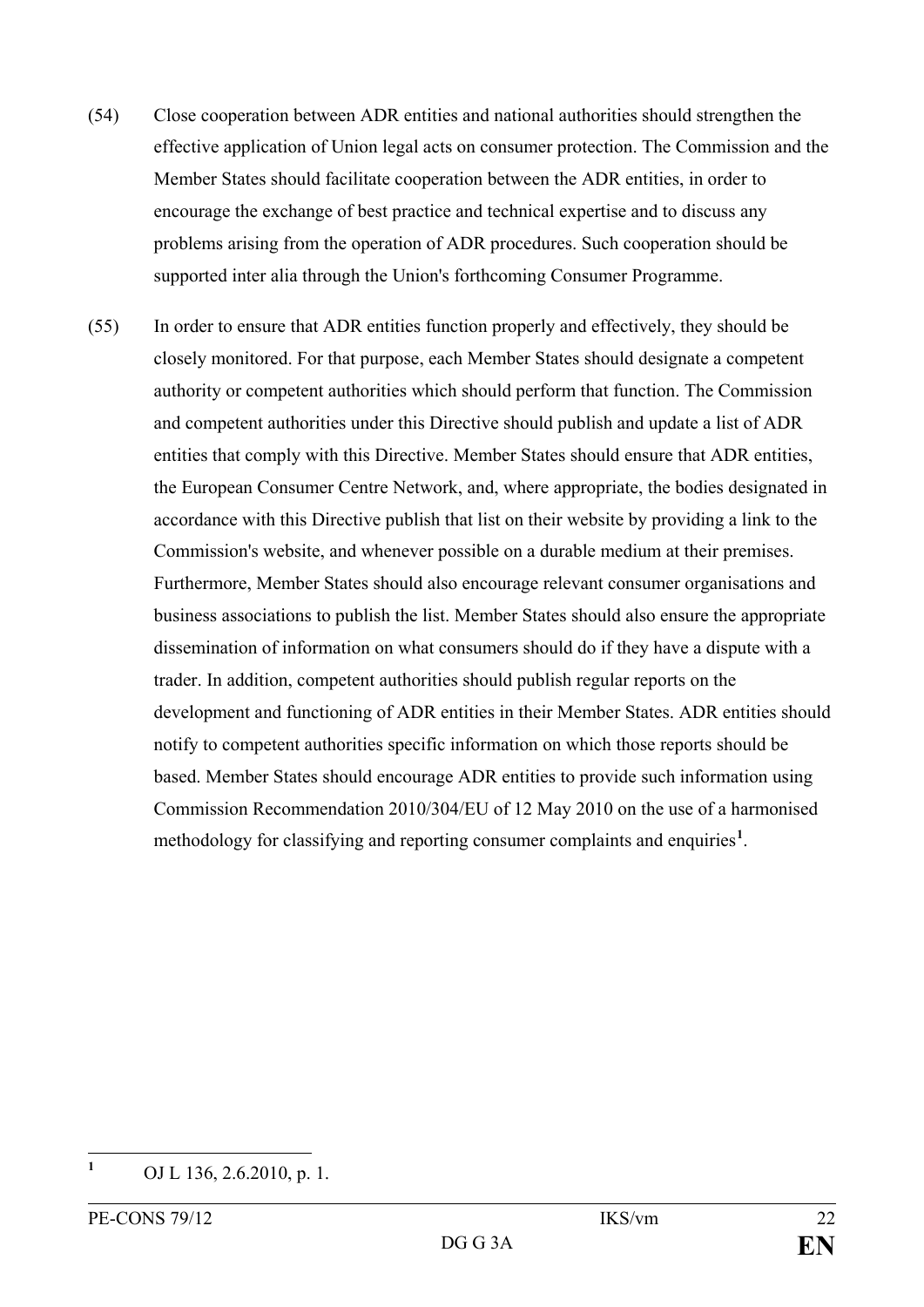- (56) It is necessary for Member States to lay down rules on penalties for infringements of the national provisions adopted to comply with this Directive and to ensure that those rules are implemented. The penalties should be effective, proportionate and dissuasive.
- (57) Regulation (EC) No 2006/2004 of the European Parliament and of the Council of 27 October 2004 on cooperation between national authorities responsible for the enforcement of consumer protection laws (the Regulation on consumer protection cooperation)<sup>[1](#page-23-0)</sup> should be amended to include a reference to this Directive in its Annex so as to reinforce cross-border cooperation on enforcement of this Directive.
- (58) Directive 2009/22/EC of the European Parliament and of the Council of 23 April 2009 on injunctions for the protection of consumers' interests**[2](#page-23-1)** (Injunctions Directive) should be amended to include a reference to this Directive in its Annex so as to ensure that the consumers' collective interests laid down in this Directive are protected.
- (59) In accordance with the Joint Political Declaration of Member States and the Commission on explanatory documents of 28 September 2011**[3](#page-23-2)** , Member States have undertaken to accompany, in justified cases, the notification of their transposition measures with one or more documents explaining the relationship between the components of a directive and the corresponding parts of national transposition instruments. With regard to this Directive, the legislator considers the transmission of such documents to be justified.

<span id="page-23-0"></span><sup>&</sup>lt;sup>1</sup> OJ L 364, 9.12.2004, p. 1.<br><sup>2</sup> OJ L 110, 1.5, 2000, p. 20

<span id="page-23-1"></span><sup>&</sup>lt;sup>2</sup> OJ L 110, 1.5.2009, p. 30.

<span id="page-23-2"></span>**<sup>3</sup>** OJ C 369, 17.12.2011, p. 14.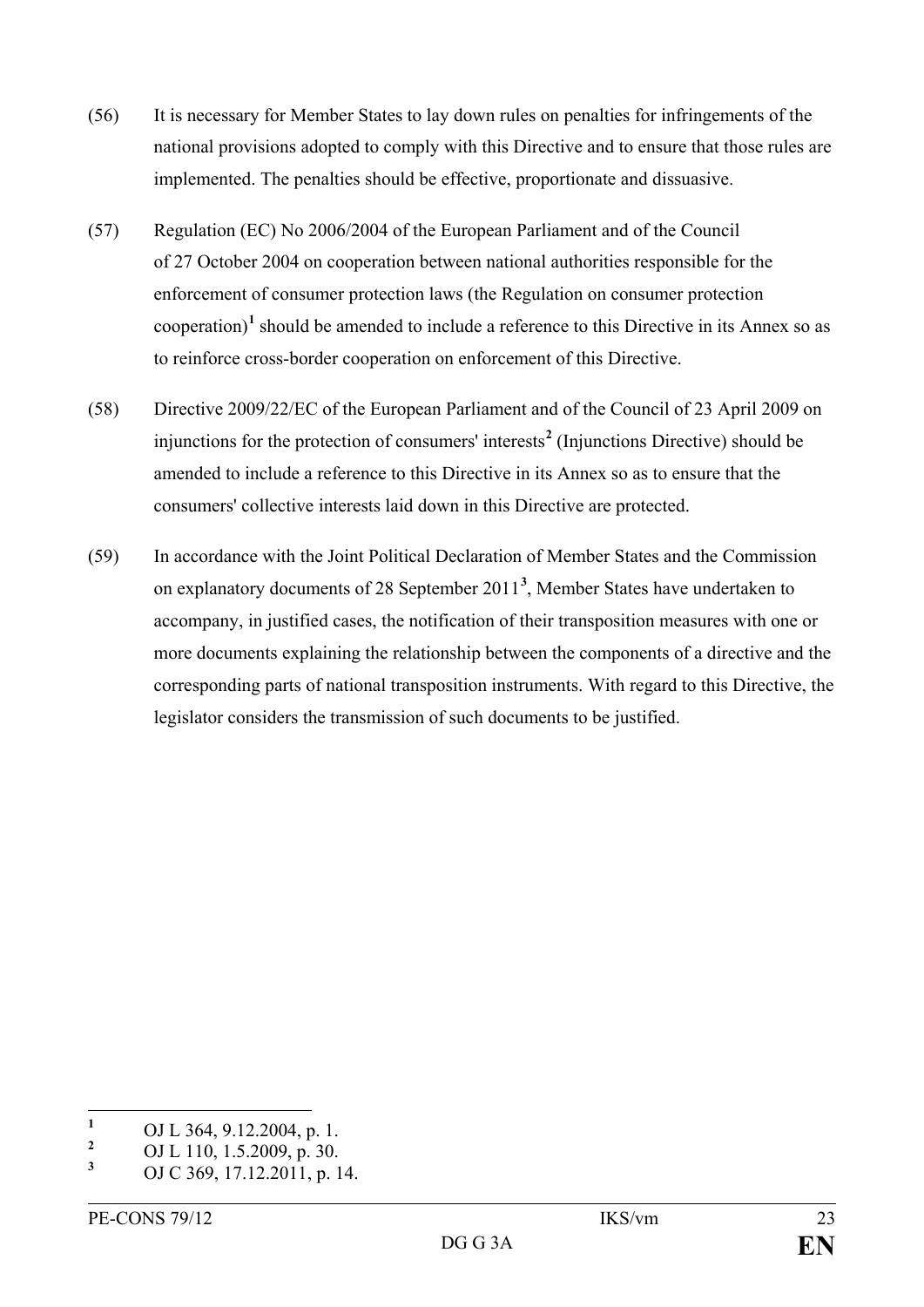- (60) Since the objective of this Directive, namely to contribute, through the achievement of a high level of consumer protection and without restricting consumers' access to the courts, to the proper functioning of the internal market, cannot be sufficiently achieved by the Member States and can therefore be better achieved at Union level, the Union may adopt measures, in accordance with the principle of subsidiarity as set out in Article 5 of the Treaty on European Union. In accordance with the principle of proportionality, as set out in that Article, this Directive does not go beyond what is necessary in order to achieve that objective.
- (61) This Directive respects fundamental rights and observes the principles recognised in particular by the Charter of Fundamental Rights of the European Union and specifically Articles 7, 8, 38 and 47 thereof.
- (62) The European Data Protection Supervisor was consulted in accordance with Article 28(2) of Regulation (EC) No 45/2001 of the European Parliament and of the Council of 18 December 2000 on the protection of individuals with regard to the processing of personal data by the Community institutions and bodies and on the free movement of such data<sup>[1](#page-24-0)</sup> and delivered an opinion on 1[2](#page-24-1) January 2012<sup>2</sup>,

HAVE ADOPTED THIS DIRECTIVE:

<span id="page-24-0"></span><sup>&</sup>lt;sup>1</sup> OJ L 8, 12.1.2001, p. 1.<br><sup>2</sup> OJ C 126, 11.5, 2012

<span id="page-24-1"></span>**<sup>2</sup>** OJ C 136, 11.5.2012, p. 1.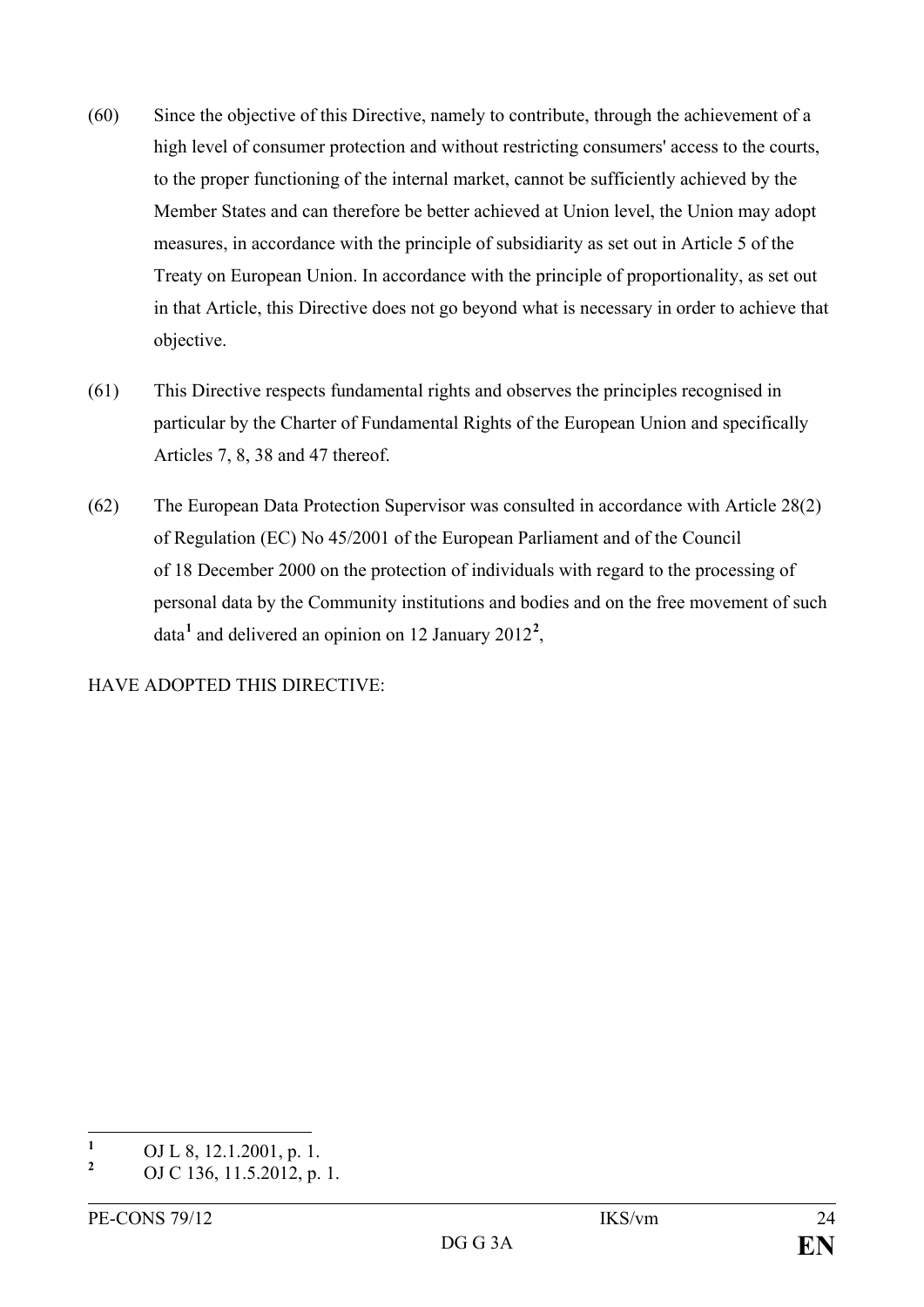# **CHAPTER I GENERAL PROVISIONS**

#### *Article 1*

#### *Subject matter*

The purpose of this Directive is, through the achievement of a high level of consumer protection, to contribute to the proper functioning of the internal market by ensuring that consumers can, on a voluntary basis, submit complaints against traders to entities offering independent, impartial, transparent, effective, fast and fair alternative dispute resolution procedures. This Directive is without prejudice to national legislation making participation in such procedures mandatory, provided that such legislation does not prevent the parties from exercising their right of access to the judicial system.

# *Article 2 Scope*

1. This Directive shall apply to procedures for the out-of-court resolution of domestic and cross-border disputes concerning contractual obligations stemming from sales contracts or service contracts between a trader established in the Union and a consumer resident in the Union through the intervention of an ADR entity which proposes or imposes a solution or brings the parties together with the aim of facilitating an amicable solution.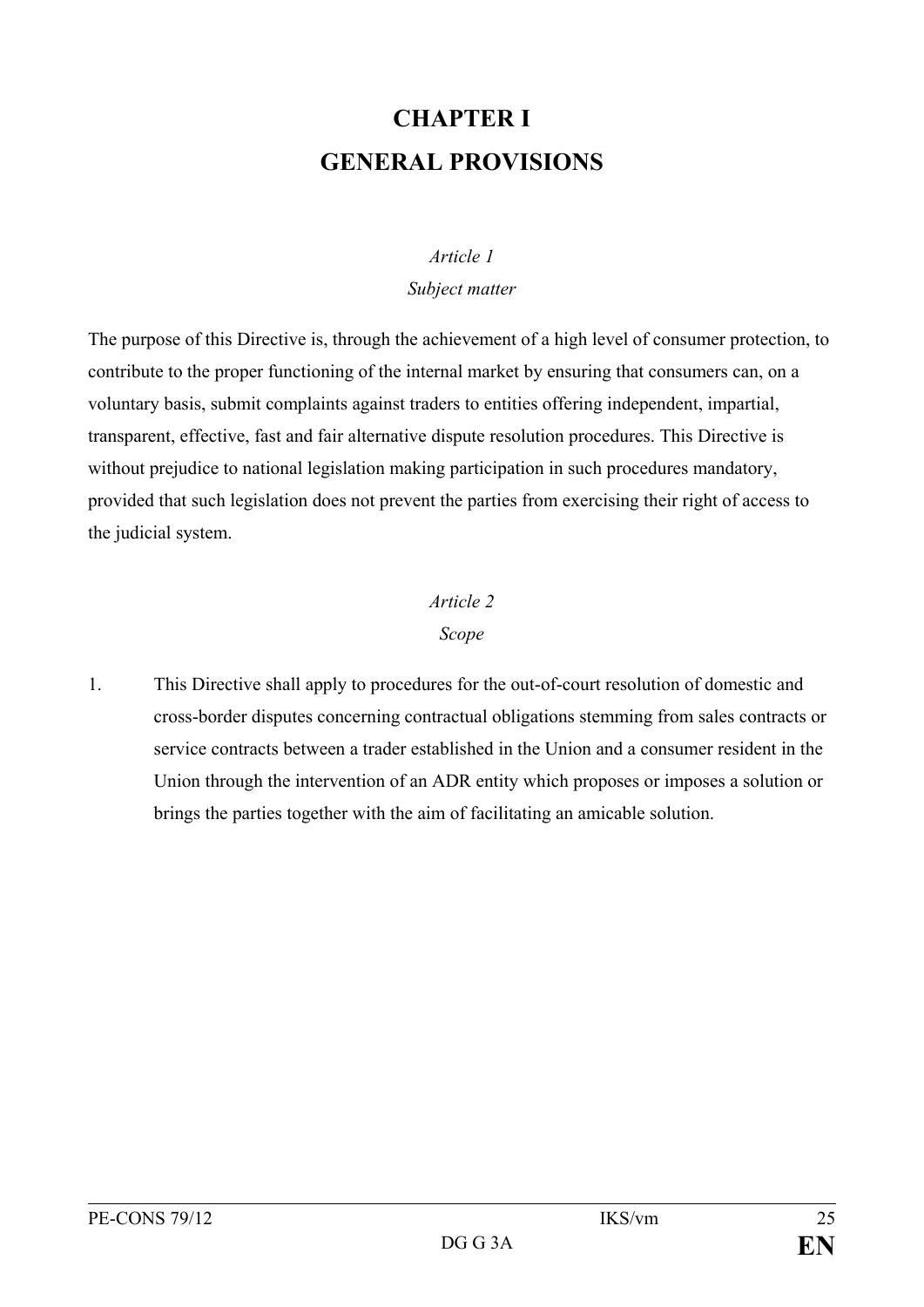- 2. This Directive shall not apply to:
	- (a) procedures before dispute resolution entities where the natural persons in charge of dispute resolution are employed or remunerated exclusively by the individual trader, unless Member States decide to allow such procedures as ADR procedures under this Directive and the requirements set out in Chapter II, including the specific requirements of independence and transparency set out in Article 6(3), are met;
	- (b) procedures before consumer complaint-handling systems operated by the trader;
	- (c) non-economic services of general interest;
	- (d) disputes between traders;
	- (e) direct negotiation between the consumer and the trader;
	- (f) attempts made by a judge to settle a dispute in the course of a judicial proceeding concerning that dispute;
	- (g) procedures initiated by a trader against a consumer;
	- (h) health services provided by health professionals to patients to assess, maintain or restore their state of health, including the prescription, dispensation and provision of medicinal products and medical devices;
	- (i) public providers of further or higher education.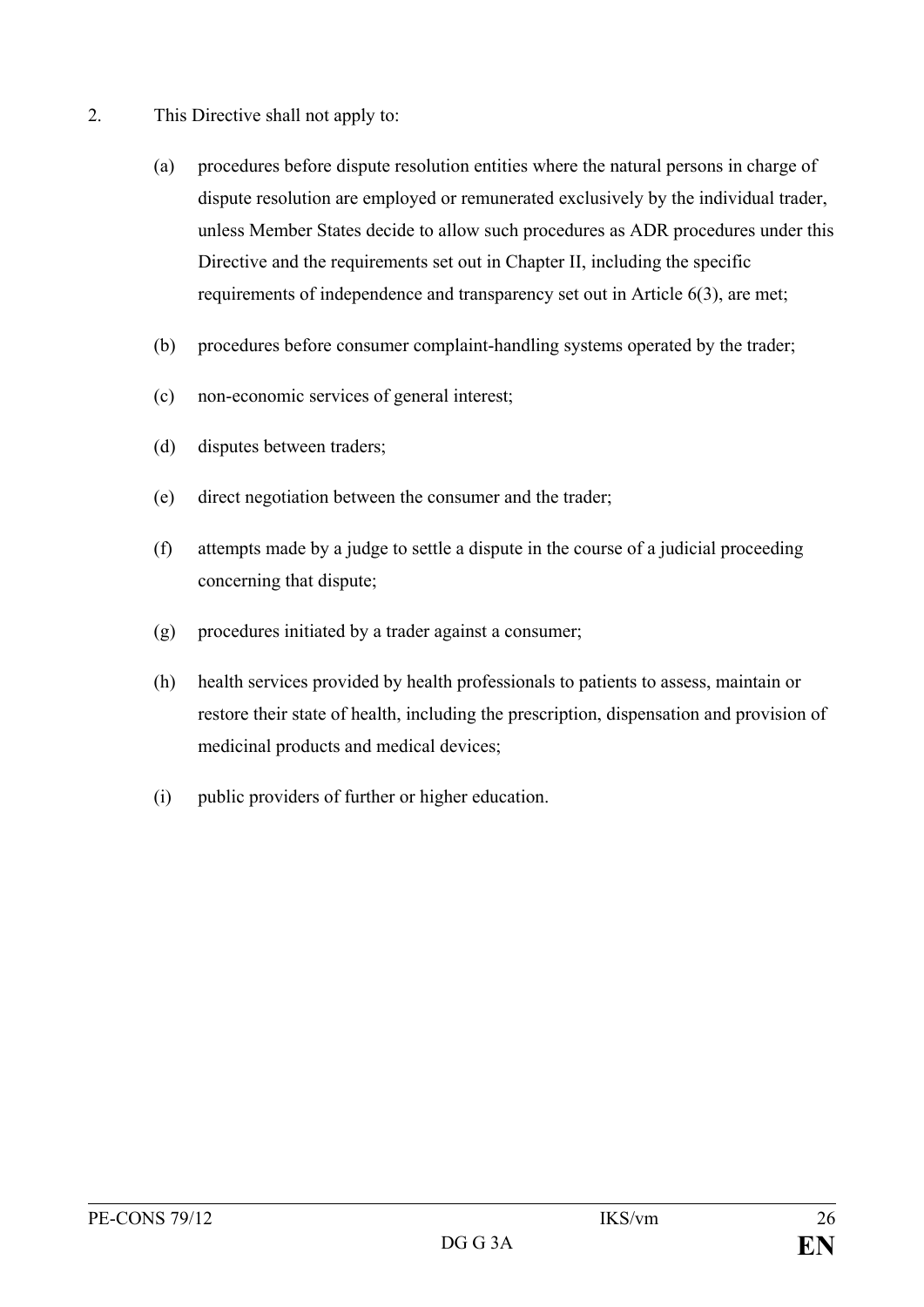- 3. This Directive establishes harmonised quality requirements for ADR entities and ADR procedures in order to ensure that, after its implementation, consumers have access to highquality, transparent, effective and fair out-of-court redress mechanisms no matter where they reside in the Union. Member States may maintain or introduce rules that go beyond those laid down by this Directive, in order to ensure a higher level of consumer protection.
- 4. This Directive acknowledges the competence of Member States to determine whether ADR entities established on their territories are to have the power to impose a solution.

### *Article 3 Relationship with other Union legal acts*

- 1. Save as otherwise set out in this Directive, if any provision of this Directive conflicts with a provision laid down in another Union legal act and relating to out-of-court redress procedures initiated by a consumer against a trader, the provision of this Directive shall prevail.
- 2. This Directive shall be without prejudice to Directive 2008/52/EC.
- 3. Article 13 of this Directive shall be without prejudice to provisions on consumer information on out-of-court redress procedures contained in other Union legal acts which shall apply in addition to that Article.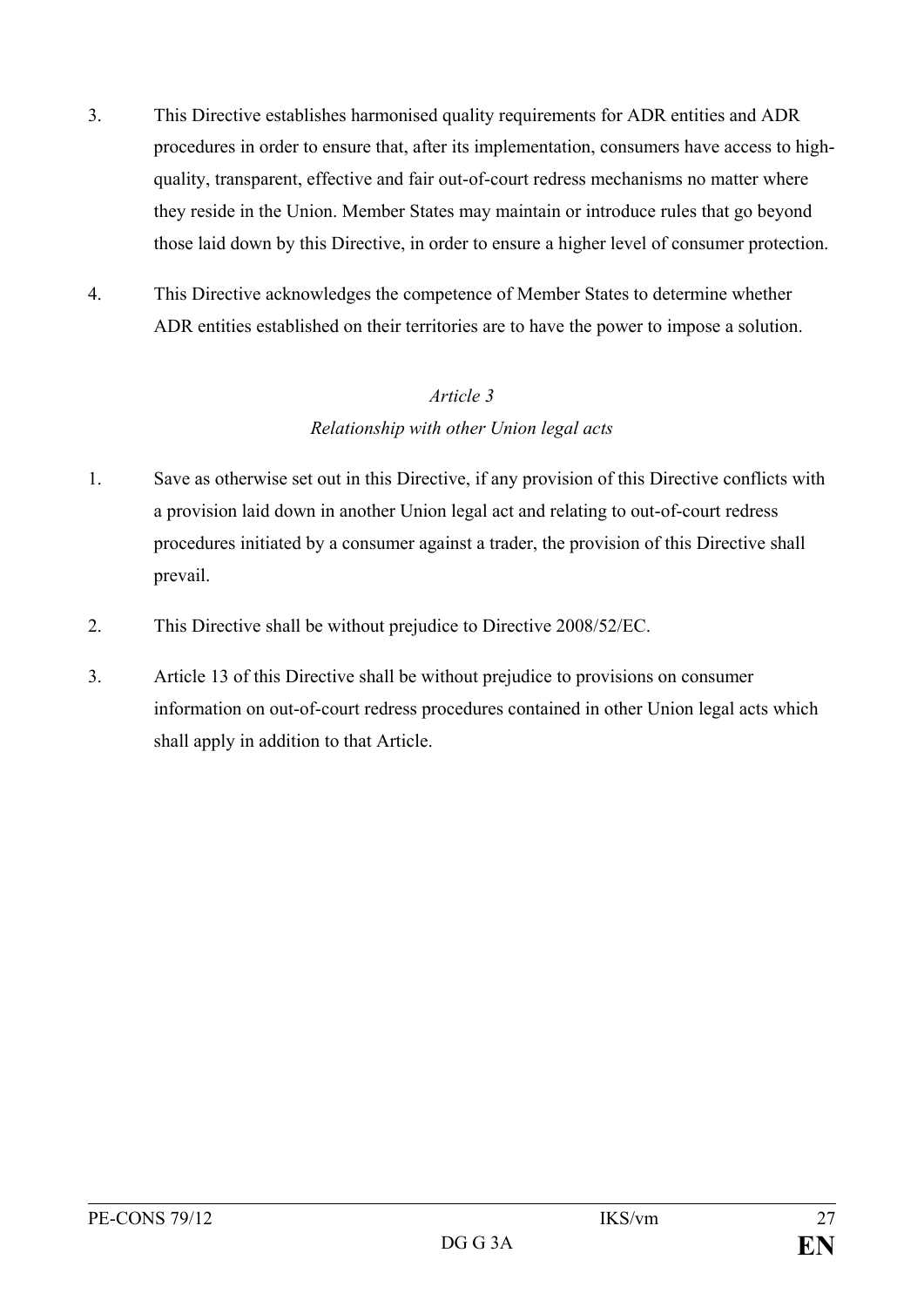# *Article 4 Definitions*

- 1. For the purposes of this Directive:
	- (a) "consumer" means any natural person who is acting for purposes which are outside his trade, business, craft or profession;
	- (b) "trader" means any natural persons, or any legal person irrespective of whether privately or publicly owned, who is acting, including through any person acting in his name or on his behalf, for purposes relating to his trade, business, craft or profession;
	- (c) "sales contract" means any contract under which the trader transfers or undertakes to transfer the ownership of goods to the consumer and the consumer pays or undertakes to pay the price thereof, including any contract having as its object both goods and services;
	- (d) "service contract" means any contract other than a sales contract under which the trader supplies or undertakes to supply a service to the consumer and the consumer pays or undertakes to pay the price thereof;
	- (e) "domestic dispute" means a contractual dispute arising from a sales or service contract where, at the time the consumer orders the goods or services, the consumer is resident in the same Member State as that in which the trader is established;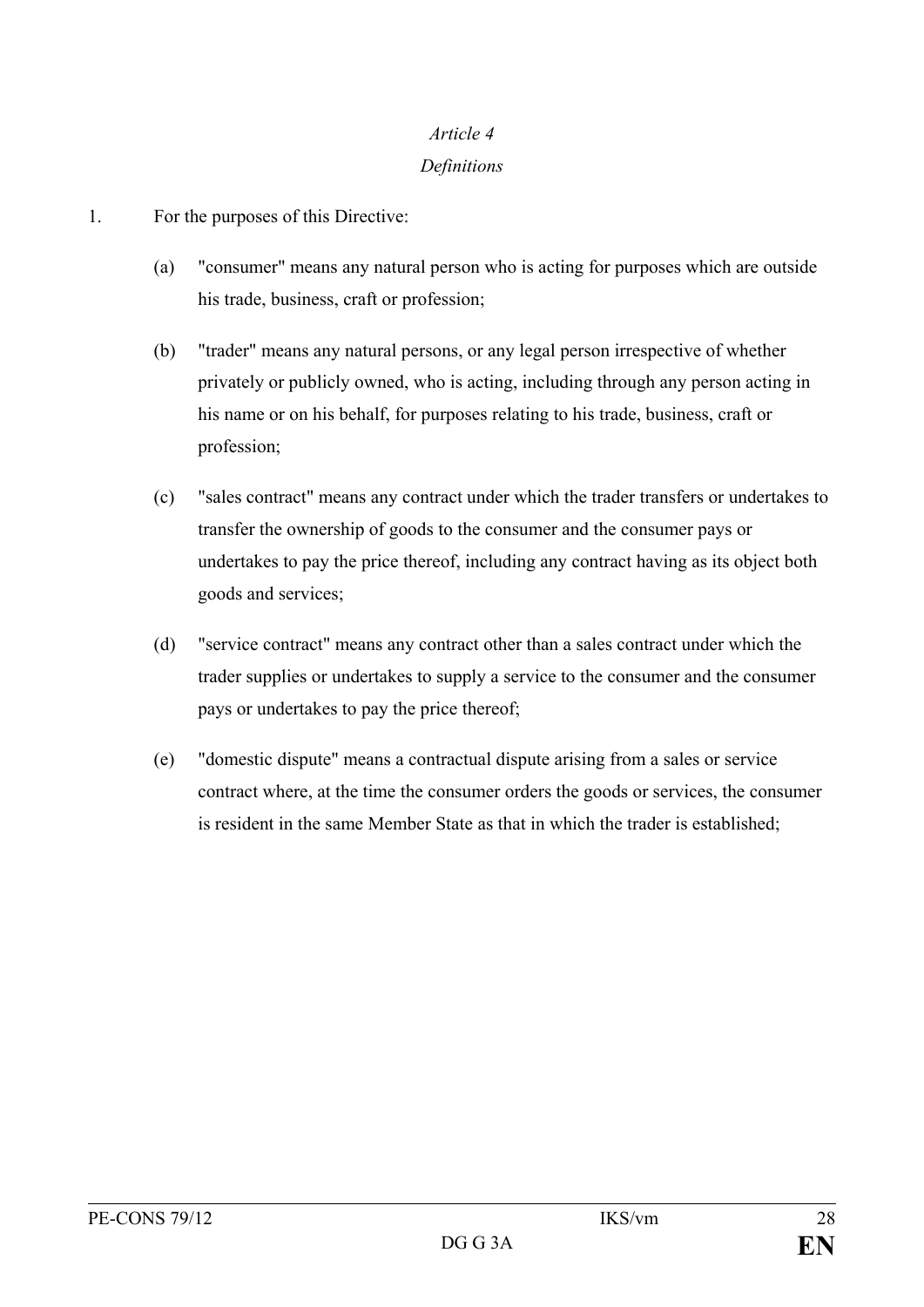- (f) "cross-border dispute" means a contractual dispute arising from a sales or service contract where, at the time the consumer orders the goods or services, the consumer is resident in a Member State other than the Member State in which the trader is established;
- (g) "ADR procedure" means a procedure, as referred to in Article 2, which complies with the requirements set out in this Directive and is carried out by an ADR entity;
- (h) "ADR entity" means any entity, however named or referred to, which is established on a durable basis and offers the resolution of a dispute through an ADR procedure and that is listed in accordance with Article 20(2);
- (i) "competent authority" means any public authority designated by a Member State for the purposes of this Directive and established at national, regional or local level.
- 2. A trader is established:
	- if the trader is a natural person, where he has his place of business;
	- if the trader is a company or other legal person or association of natural or legal persons, where it has its statutory seat, central administration or place of business, including a branch, agency or any other establishment.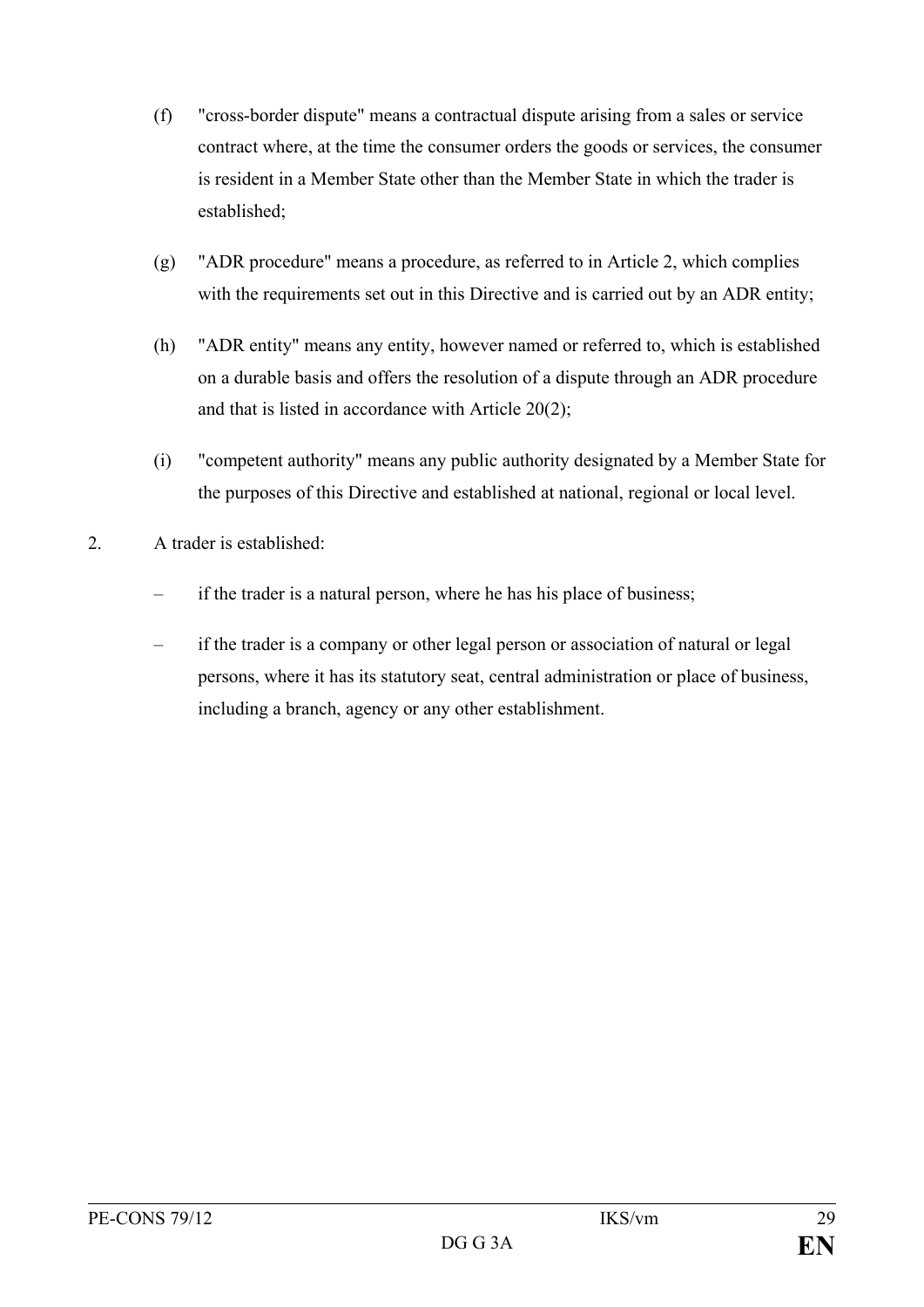- 3. An ADR entity is established:
	- if it is operated by a natural person, at the place where it carries out ADR activities;
	- if the entity is operated by a legal person or association of natural or legal persons, at the place where that legal person or association of natural or legal persons carries out ADR activities or has its statutory seat
	- if it is operated by an authority or other public body, at the place where that authority or other public body has its seat.

# **CHAPTER II ACCESS TO AND REQUIREMENTS APPLICABLE TO ADR ENTITIES AND ADR PROCEDURES**

#### *Article 5*

*Access to ADR entities and ADR procedures*

1. Member States shall facilitate access by consumers to ADR procedures and shall ensure that disputes covered by this Directive and which involve a trader established on their respective territories can be submitted to an ADR entity which complies with the requirements set out in this Directive.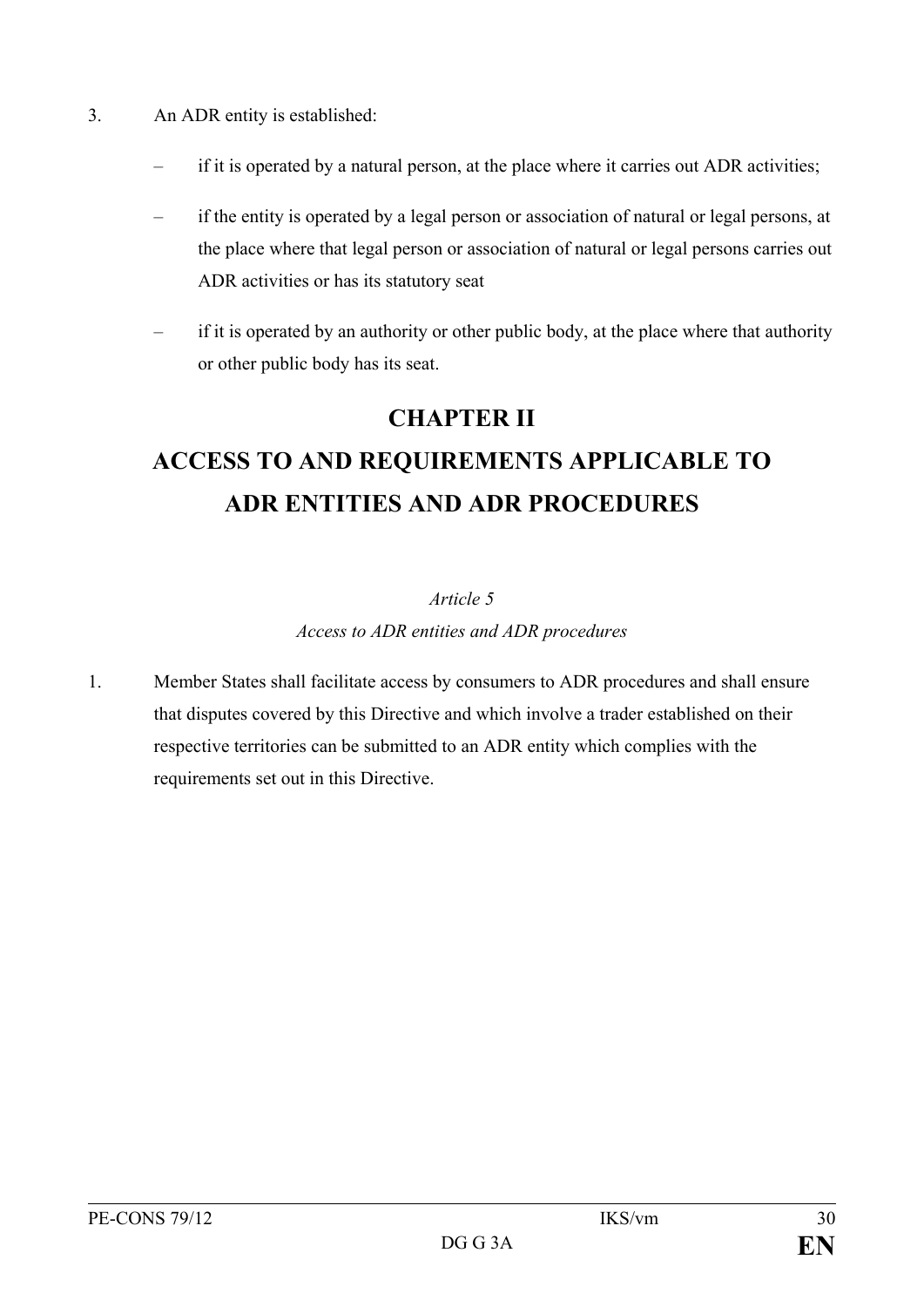- 2. Member States shall ensure that ADR entities:
	- (a) maintain an up-to-date website which provides the parties with easy access to information concerning the ADR procedure, and which enables consumers to submit a complaint and the requisite supporting documents online;
	- (b) provide the parties, at their request, with the information referred to in point (a) on a durable medium;
	- (c) where applicable, enable the consumer to submit a complaint off-line;
	- (d) enable the exchange of information between the parties via electronic means or, if applicable, by post;
	- (e) accept both domestic and cross-border disputes, including disputes covered by Regulation (EU) No.../2013<sup>[+](#page-31-0)</sup>; and
	- (f) when dealing with disputes covered by this Directive, take the necessary measures to ensure that the processing of personal data complies with the rules on the protection of personal data laid down in the national legislation implementing Directive 95/46/EC in the Member State in which the ADR entity is established.

<span id="page-31-0"></span><sup>+</sup> OJ: please insert the serial number of document PE-CONS 80/12.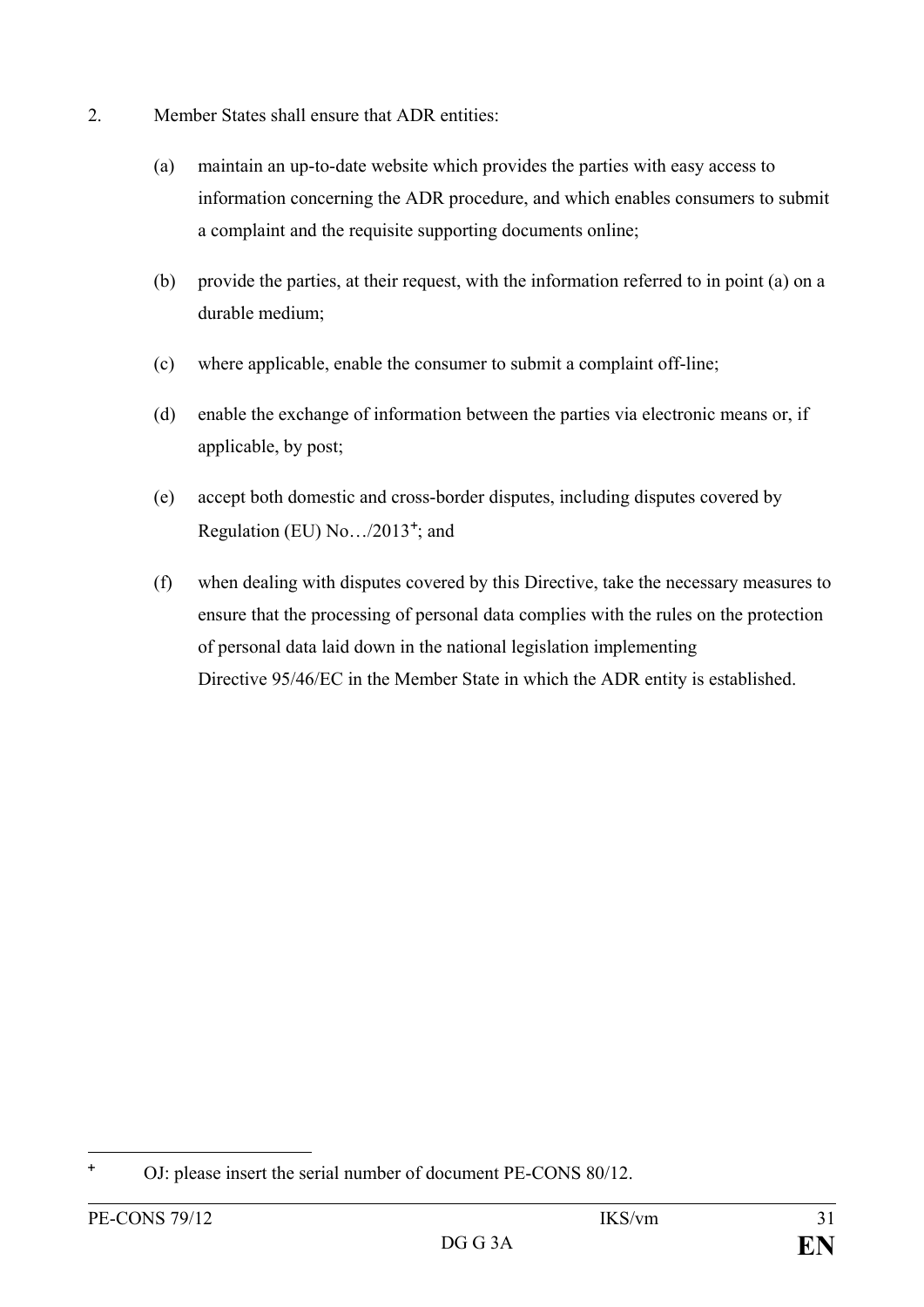- 3. Member States may fulfil their obligation under paragraph 1 by ensuring the existence of a residual ADR entity which is competent to deal with disputes as referred to in that paragraph for the resolution of which no existing ADR entity is competent. Member States may also fulfil that obligation by relying on ADR entities established in another Member State or regional, transnational or pan-European dispute resolution entities, where traders from different Member States are covered by the same ADR entity, without prejudice to their responsibility to ensure full coverage and access to ADR entities.
- 4. Member States may, at their discretion, permit ADR entities to maintain and introduce procedural rules that allow them to refuse to deal with a given dispute on the grounds that:
	- (a) the consumer did not attempt to contact the trader concerned in order to discuss his complaint and seek, as a first step, to resolve the matter directly with the trader;
	- (b) the dispute is frivolous or vexatious;
	- (c) the dispute is being or has previously been considered by another ADR entity or by a court;
	- (d) the value of the claim falls below or above a pre-specified monetary threshold;
	- (e) the consumer has not submitted the complaint to the ADR entity within a prespecified time limit, which shall not be set at less than one year from the date upon which the consumer submitted the complaint to the trader;
	- (f) dealing with such a type of dispute would otherwise seriously impair the effective operation of the ADR entity.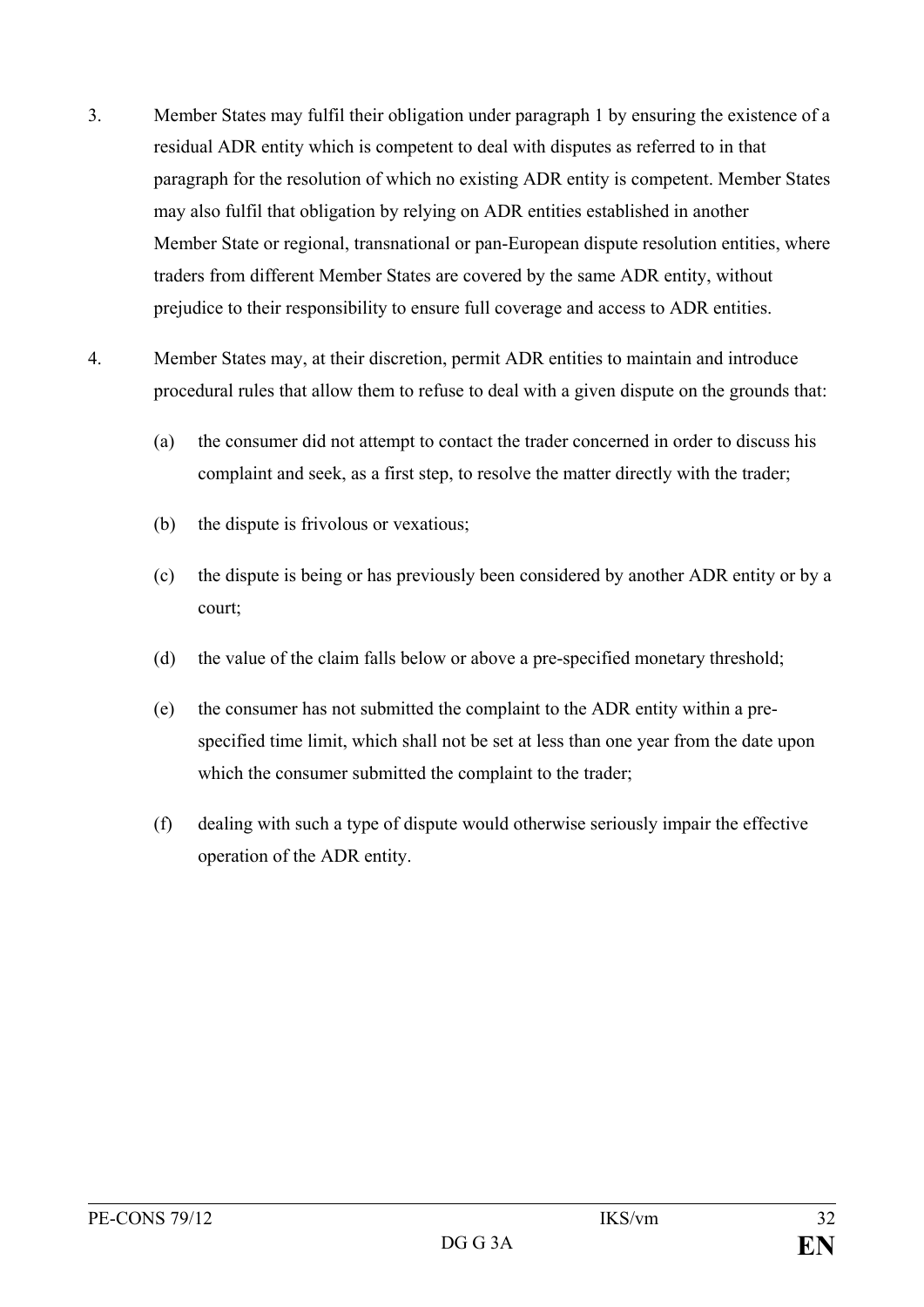Where, in accordance with its procedural rules, an ADR entity is unable to consider a dispute that has been submitted to it, that ADR entity shall provide both parties with a reasoned explanation of the grounds for not considering the dispute within three weeks of receiving the complaint file.

Such procedural rules shall not significantly impair consumers' access to ADR procedures, including in the case of cross-border disputes.

- 5. Member States shall ensure that, when ADR entities are permitted to establish prespecified monetary thresholds in order to limit access to ADR procedures, those thresholds are not set at a level at which they significantly impair the consumers' access to complaint handling by ADR entities.
- 6. Where, in accordance with the procedural rules referred to in paragraph 4, an ADR entity is unable to consider a complaint that has been submitted to it, a Member State shall not be required to ensure that the consumer can submit his complaint to another ADR entity.
- 7. Where an ADR entity dealing with disputes in a specific economic sector is competent to consider disputes relating to a trader operating in that sector but which is not a member of the organisation or association forming or funding the ADR entity, the Member State shall be deemed to have fulfilled its obligation under paragraph 1 also with respect to disputes concerning that trader.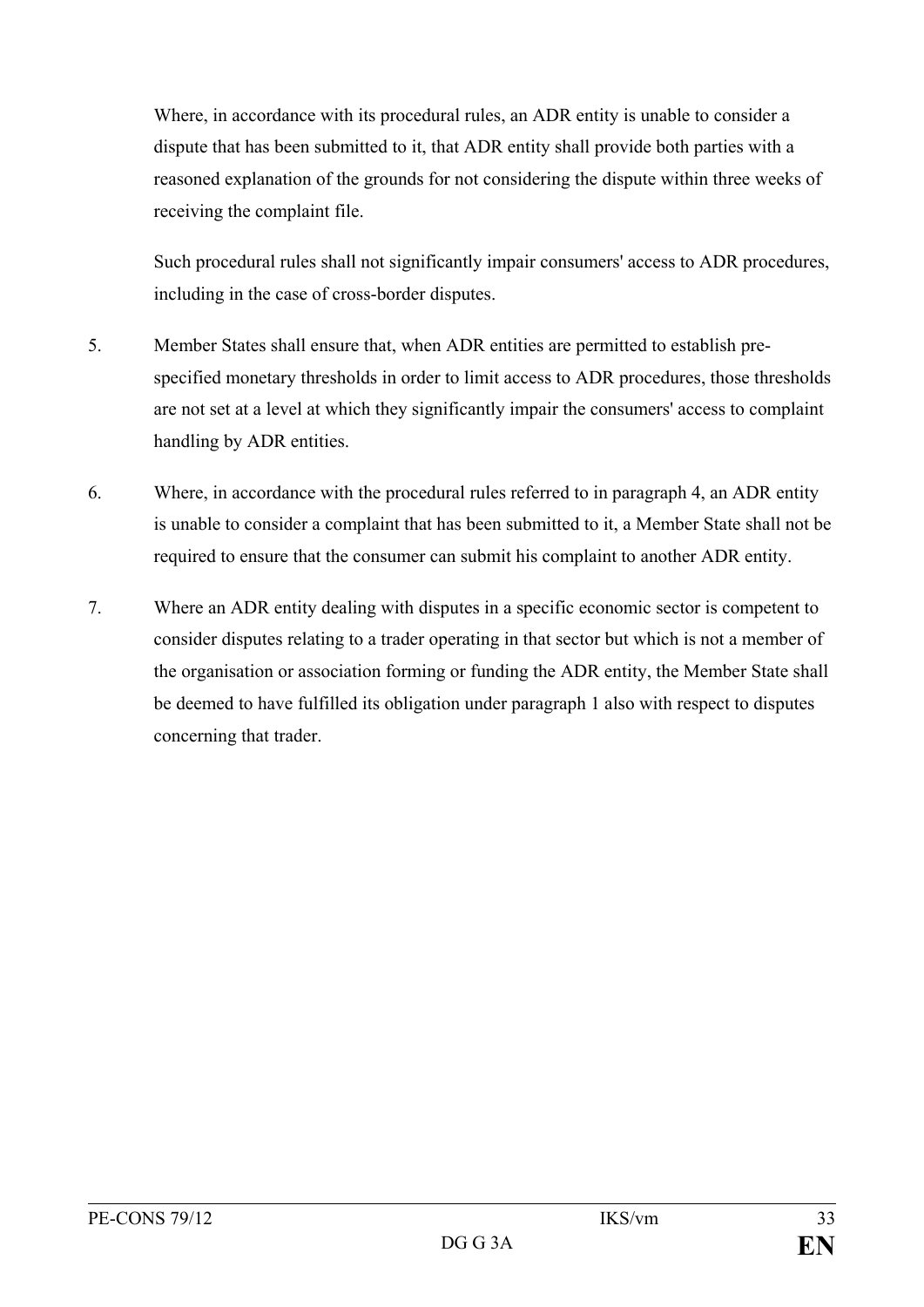#### *Expertise, independence and impartiality*

- 1. Member States shall ensure that the natural persons in charge of ADR possess the necessary expertise and are independent and impartial. This shall be guaranteed by ensuring that such persons:
	- (a) possess the necessary knowledge and skills in the field of alternative or judicial resolution of consumer disputes, as well as a general understanding of law;
	- (b) are appointed for a term of office of sufficient duration to ensure the independence of their actions, and are not liable to be relieved from their duties without just cause;
	- (c) are not subject to any instructions from either party or their representatives;
	- (d) are remunerated in a way that is not linked to the outcome of the procedure;
	- (e) without undue delay disclose to the ADR entity any circumstances that may, or may be seen to, affect their independence and impartiality or give rise to a conflict of interest with either party to the dispute they are asked to resolve. The obligation to disclose such circumstances shall be a continuing obligation throughout the ADR procedure. It shall not apply where the ADR entity comprises only one natural person.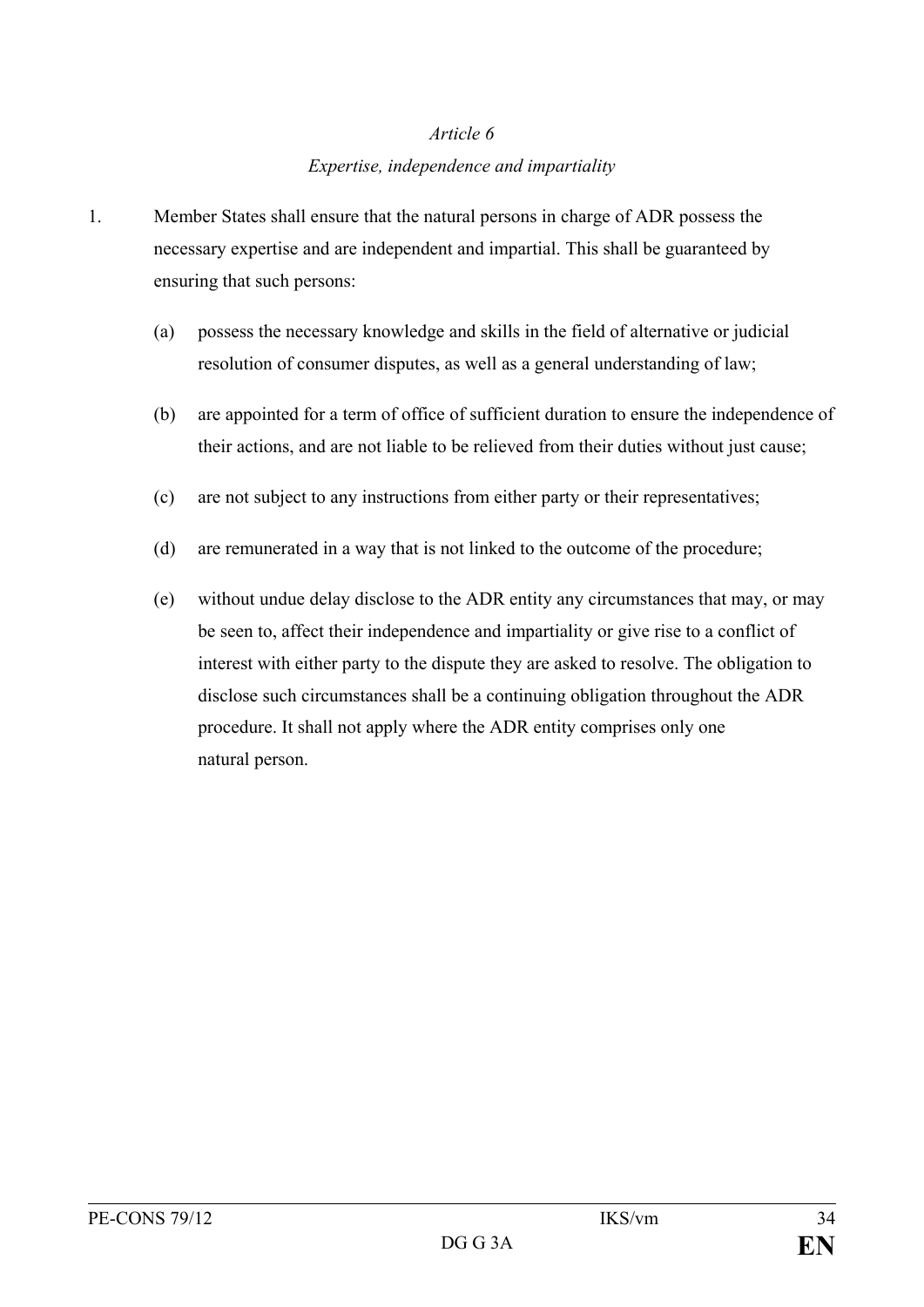- 2. Member States shall ensure that ADR entities have in place procedures to ensure that in the case of circumstances referred to in point (e) of paragraph 1:
	- (a) the natural person concerned is replaced by another natural person that shall be entrusted with conducting the ADR procedure; or failing that
	- (b) the natural person concerned refrains from conducting the ADR procedure and, where possible, the ADR entity proposes to the parties to submit the dispute to another ADR entity which is competent to deal with the dispute; or failing that
	- (c) the circumstances are disclosed to the parties and the natural person concerned is allowed to continue to conduct the ADR procedure only if the parties have not objected after they have been informed of the circumstances and their right to object.

This paragraph shall be without prejudice to point (a) of Article 9(2).

Where the ADR entity comprises only one natural person, only points (b) and (c) of the first subparagraph of this paragraph shall apply.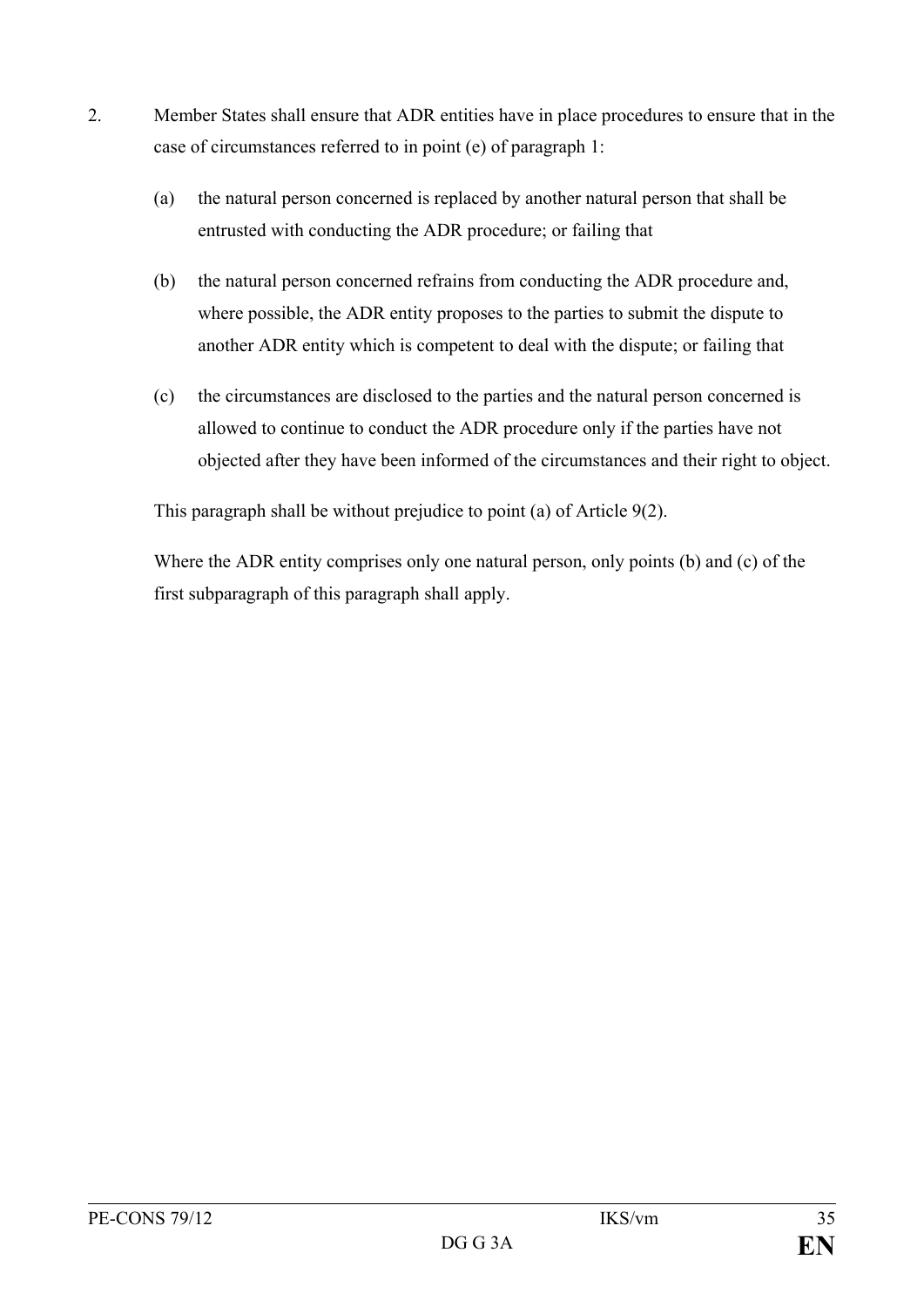- 3. Where Member States decide to allow procedures referred to in point (a) of Article 2(2) as ADR procedures under this Directive, they shall ensure that, in addition to the general requirements set out in paragraphs 1 and 5, those procedures comply with the following specific requirements:
	- (a) the natural persons in charge of dispute resolution are nominated by, or form part of, a collegial body composed of an equal number of representatives of consumer organisations and of representatives of the trader and are appointed as result of a transparent procedure;
	- (b) the natural persons in charge of dispute resolution are granted a period of office of a minimum of three years to ensure the independence of their actions;
	- (c) the natural persons in charge of dispute resolution commit not to work for the trader or a professional organisation or business association of which the trader is a member for a period of three years after their position in the dispute resolution entity has ended;
	- (d) the dispute resolution entity does not have any hierarchical or functional link with the trader and is clearly separated from the trader's operational entities and has a sufficient budget at its disposal, which is separate from the trader's general budget, to fulfil its tasks.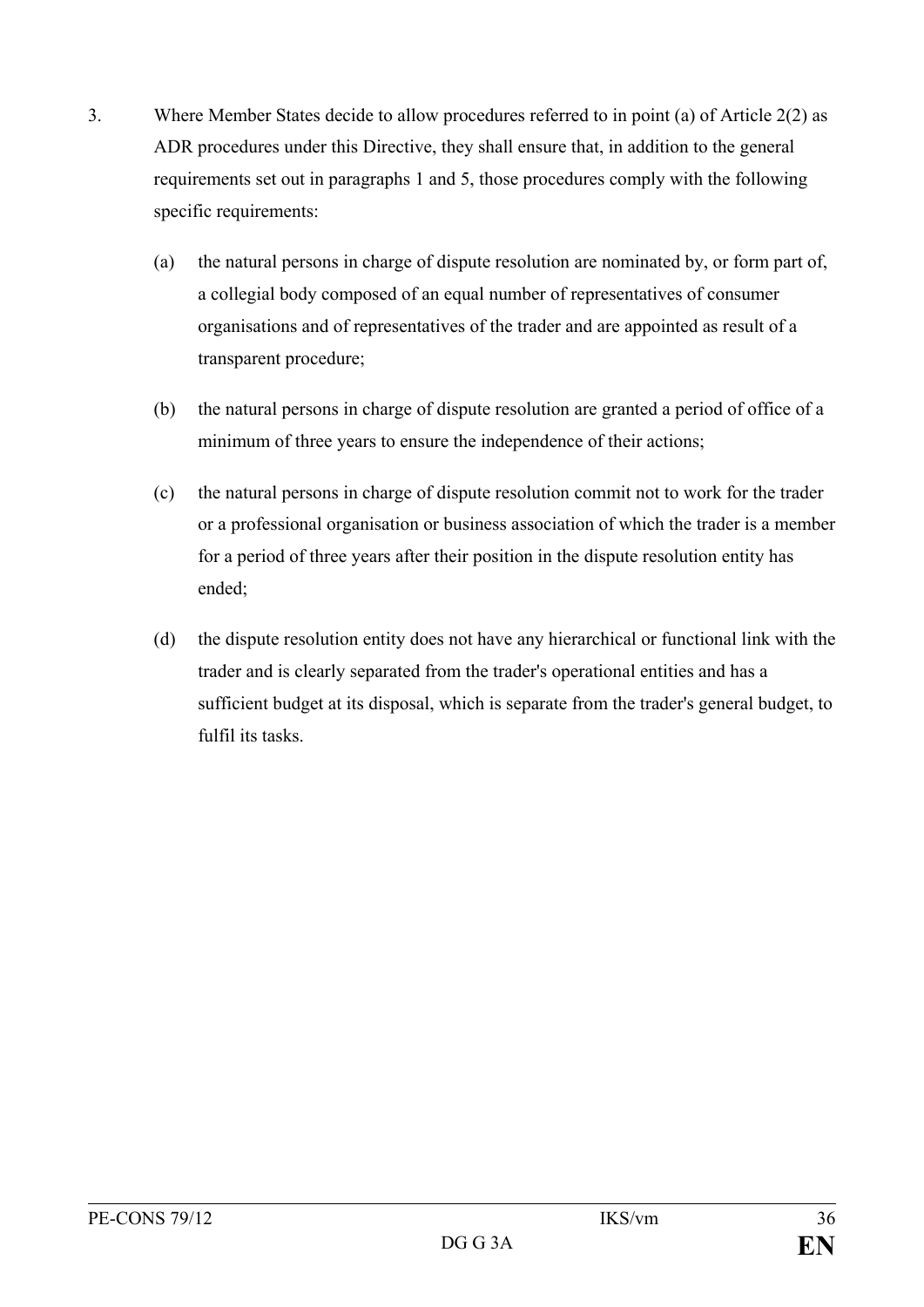4. Where the natural persons in charge of ADR are employed or remunerated exclusively by a professional organisation or a business association of which the trader is a member, Member States shall ensure that, in addition to the general requirements set out in paragraphs 1 and 5, they have a separate and dedicated budget at their disposal which is sufficient to fulfil their tasks.

This paragraph shall not apply where the natural persons concerned form part of a collegial body composed of an equal number of representatives of the professional organisation or business association by which they are employed or remunerated and of consumer organisations.

- 5. Member States shall ensure that ADR entities where the natural persons in charge of dispute resolution form part of a collegial body provide for an equal number of representatives of consumers' interests and of representatives of traders' interests in that body.
- 6. For the purposes of point (a) of paragraph 1, Member States shall encourage ADR entities to provide training for natural persons in charge of ADR. If such training is provided, competent authorities shall monitor the training schemes established by ADR entities, on the basis of information communicated to them in accordance with point (g) of Article 19(3).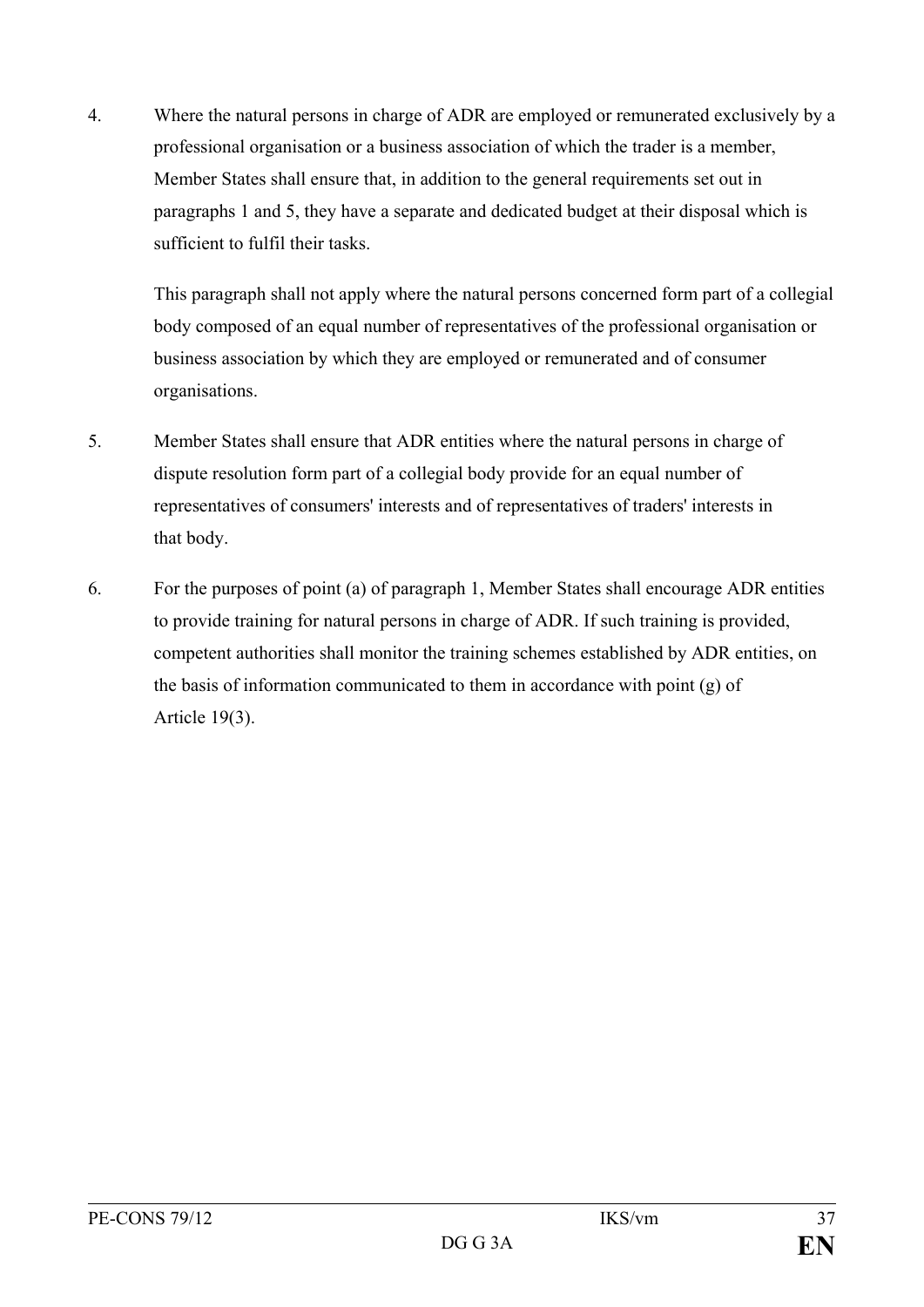#### *Transparency*

1. Member States shall ensure that ADR entities make publicly available on their websites, on a durable medium upon request, and by any other means they consider appropriate, clear and easily understandable information on:

- (a) their contact details, including postal address and e-mail address;
- (b) the fact that ADR entities are listed in accordance with Article 20(2);
- (c) the natural persons in charge of ADR, the method of their appointment and the length of their mandate;
- (d) the expertise, impartiality and independence of the natural persons in charge of ADR, if they are employed or remunerated exclusively by the trader;
- (e) their membership in networks of ADR entities facilitating cross-border dispute resolution, if applicable;
- (f) the types of disputes they are competent to deal with, including any threshold if applicable;
- (g) the procedural rules governing the resolution of a dispute and the grounds on which the ADR entity may refuse to deal with a given dispute in accordance with Article 5(4);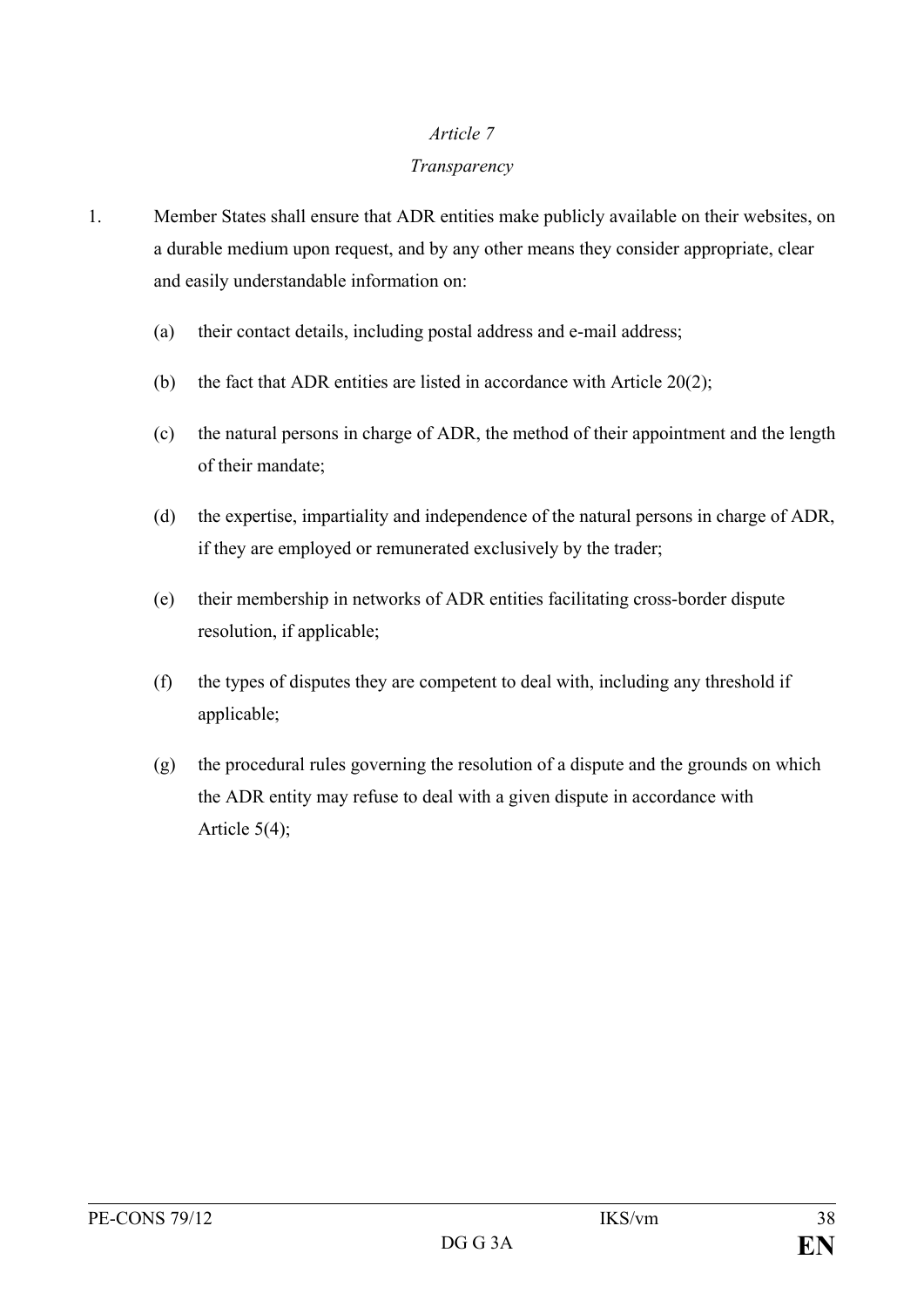- (h) the languages in which complaints can be submitted to the ADR entity and in which the ADR procedure is conducted;
- (i) the types of rules the ADR entity may use as a basis for the dispute resolution (for example legal provisions, considerations of equity, codes of conduct);
- (j) any preliminary requirements the parties may have to meet before an ADR procedure can be instituted, including the requirement that an attempt be made by the consumer to resolve the matter directly with the trader;
- (k) whether or not the parties can withdraw from the procedure;
- (l) the costs, if any, to be borne by the parties, including any rules on awarding costs at the end of the procedure;
- (m) the average length of the ADR procedure;
- (n) the legal effect of the outcome of the ADR procedure, including the penalties for non-compliance in the case of a decision having binding effect on the parties, if applicable;
- (o) the enforceability of the ADR decision, if relevant.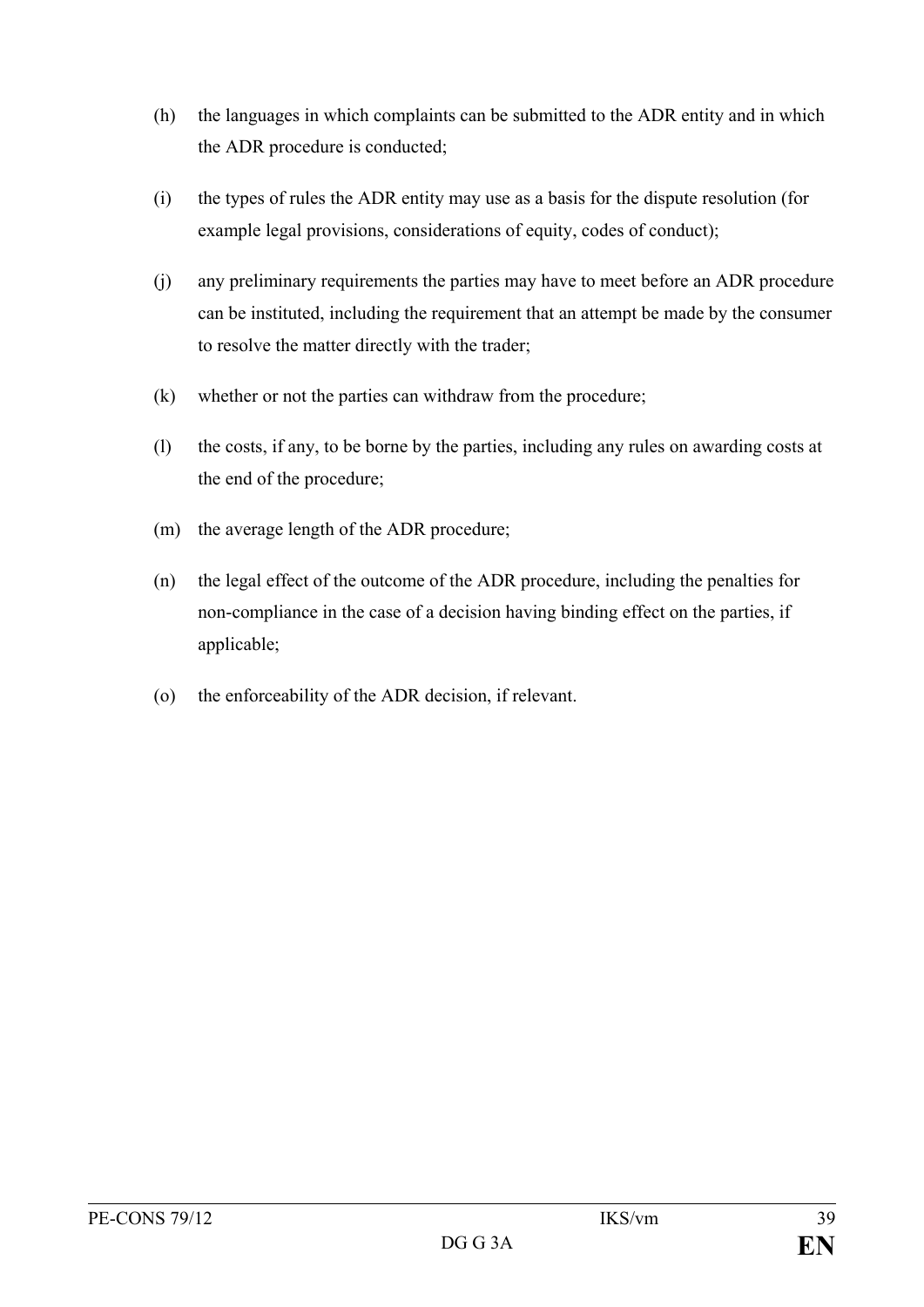- 2. Member States shall ensure that ADR entities make publicly available on their websites, on a durable medium upon request, and by any other means they consider appropriate, annual activity reports. Those reports shall include the following information relating to both domestic and cross-border disputes:
	- (a) the number of disputes received and the types of complaints to which they related;
	- (b) any systematic or significant problems that occur frequently and lead to disputes between consumers and traders; such information may be accompanied by recommendations as to how such problems can be avoided or resolved in future, in order to raise traders' standards and to facilitate the exchange of information and best practices;
	- (c) the rate of disputes the ADR entity has refused to deal with and the percentage share of the types of grounds for such refusal as referred to in Article 5(4);
	- (d) in the case of procedures referred to in point (a) of Article  $2(2)$ , the percentage shares of solutions proposed or imposed in favour of the consumer and in favour of the trader, and of disputes resolved by an amicable solution;
	- (e) the percentage share of ADR procedures which were discontinued and, if known, the reasons for their discontinuation;
	- (f) the average time taken to resolve disputes;
	- (g) the rate of compliance, if known, with the outcomes of the ADR procedures;
	- (h) cooperation of ADR entities within networks of ADR entities which facilitate the resolution of cross-border disputes, if applicable.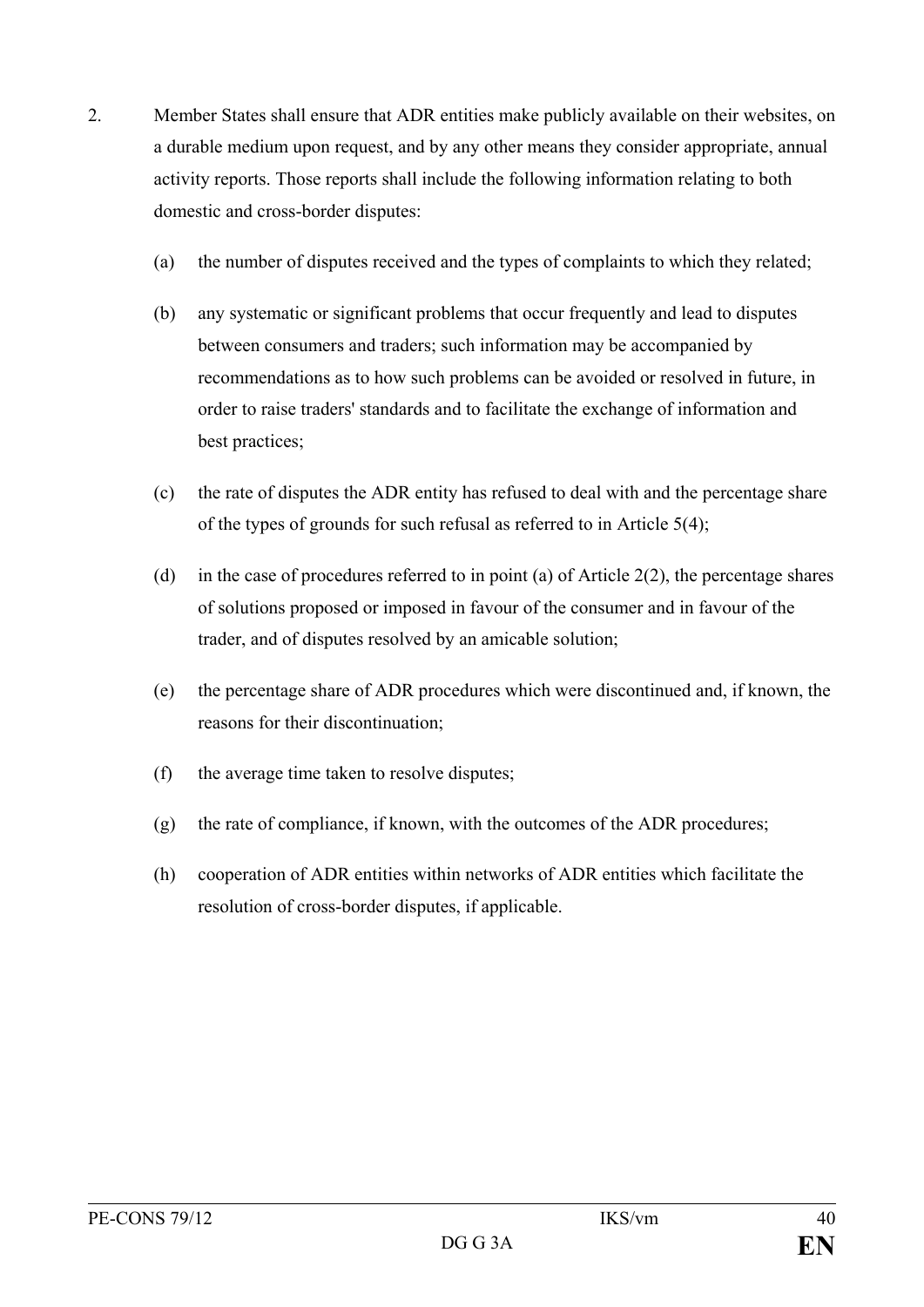#### *Effectiveness*

Member States shall ensure that ADR procedures are effective and fulfil the following requirements:

- (a) the ADR procedure is available and easily accessible online and offline to both parties irrespective of where they are;
- (b) the parties have access to the procedure without being obliged to retain a lawyer or a legal advisor, but the procedure shall not deprive the parties of their right to independent advice or to be represented or assisted by a third party at any stage of the procedure;
- (c) the ADR procedure is free of charge or available at a nominal fee for consumers;
- (d) the ADR entity which has received a complaint notifies the parties to the dispute as soon as it has received all the documents containing the relevant information relating to the complaint;
- (e) the outcome of the ADR procedure is made available within a period of 90 calendar days from the date on which the ADR entity has received the complete complaint file. In the case of highly complex disputes, the ADR entity in charge may, at its own discretion, extend the 90 calendar days' time period. The parties shall be informed of any extension of that period and of the expected length of time that will be needed for the conclusion of the dispute.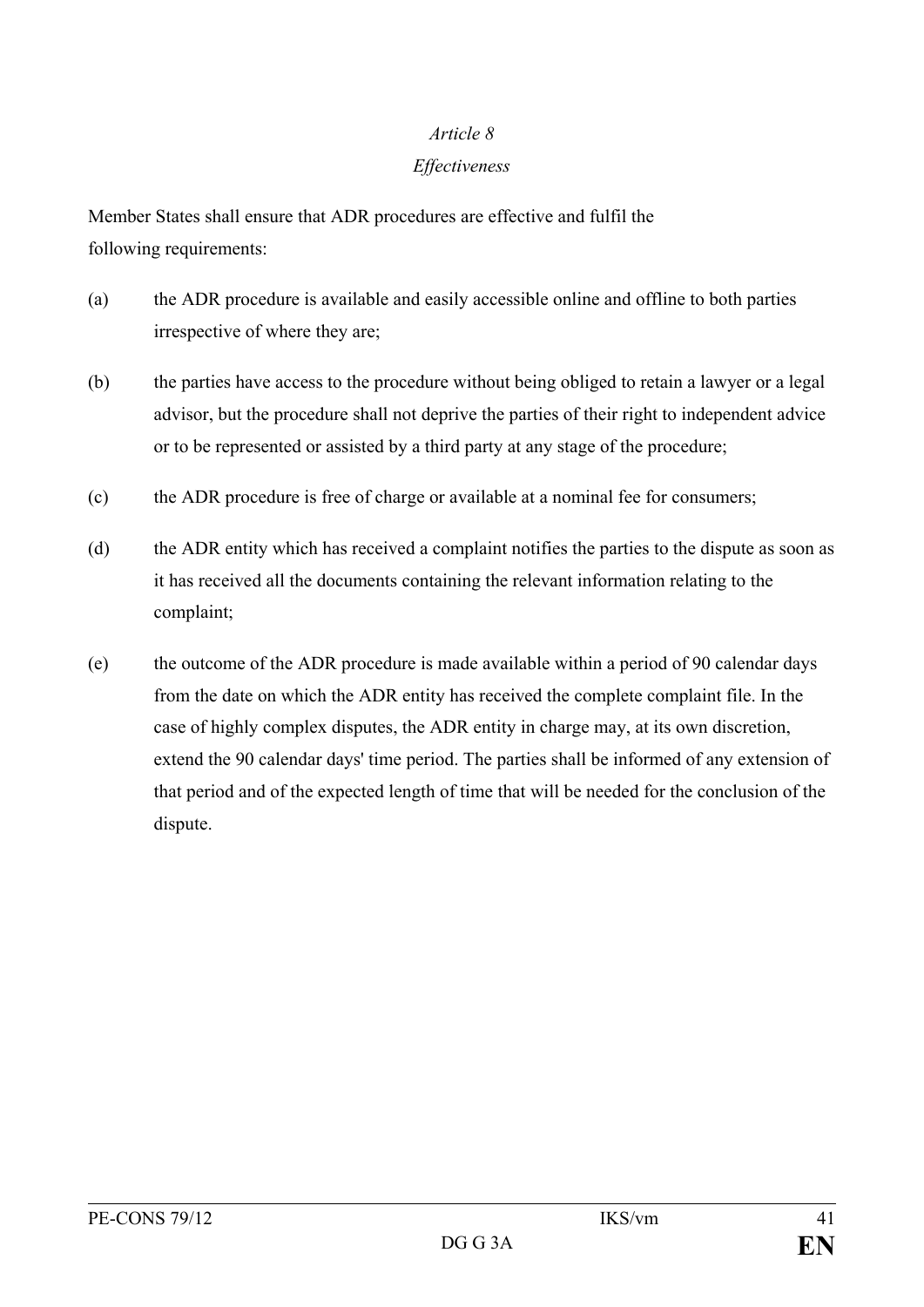#### *Article 9 Fairness*

#### 1. Member States shall ensure that in ADR procedures:

- (a) the parties have the possibility, within a reasonable period of time, of expressing their point of view, of being provided by the ADR entity with the arguments, evidence, documents and facts put forward by the other party, any statements made and opinions given by experts, and of being able to comment on them;
- (b) the parties are informed that they are not obliged to retain a lawyer or a legal advisor, but they may seek independent advice or be represented or assisted by a third party at any stage of the procedure;
- (c) the parties are notified of the outcome of the ADR procedure in writing or on a durable medium, and are given a statement of the grounds on which the outcome is based.
- 2. In ADR procedures which aim at resolving the dispute by proposing a solution, Member States shall ensure that:
	- (a) The parties have the possibility of withdrawing from the procedure at any stage if they are dissatisfied with the performance or the operation of the procedure. They shall be informed of that right before the procedure commences. Where national rules provide for mandatory participation by the trader in ADR procedures, this point shall apply only to the consumer.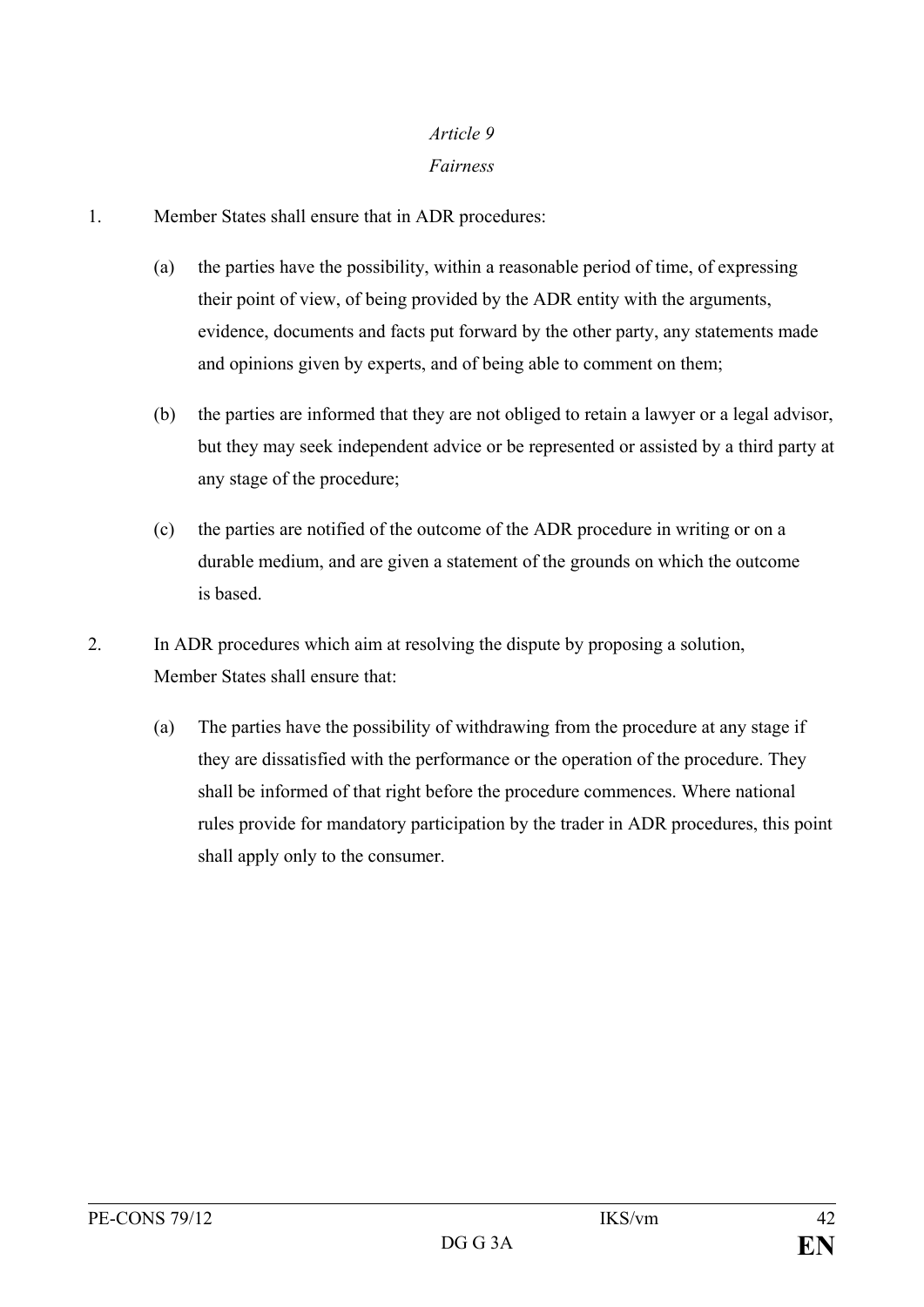- (b) The parties, before agreeing or following a proposed solution, are informed that:
	- (i) they have the choice as to whether or not to agree to or follow the proposed solution;
	- (ii) participation in the procedure does not preclude the possibility of seeking redress through court proceedings;
	- (iii) the proposed solution may be different from an outcome determined by a court applying legal rules.
- (c) the parties, before agreeing to or following a proposed solution, are informed of the legal effect of agreeing to or following such a proposed solution.
- (d) the parties, before expressing their consent to a proposed solution or amicable agreement, are allowed a reasonable period of time to reflect.
- 3. Where, in accordance with national law, ADR procedures provide that their outcome becomes binding on the trader once the consumer has accepted the proposed solution, Article 9(2) shall be read as applicable only to the consumer.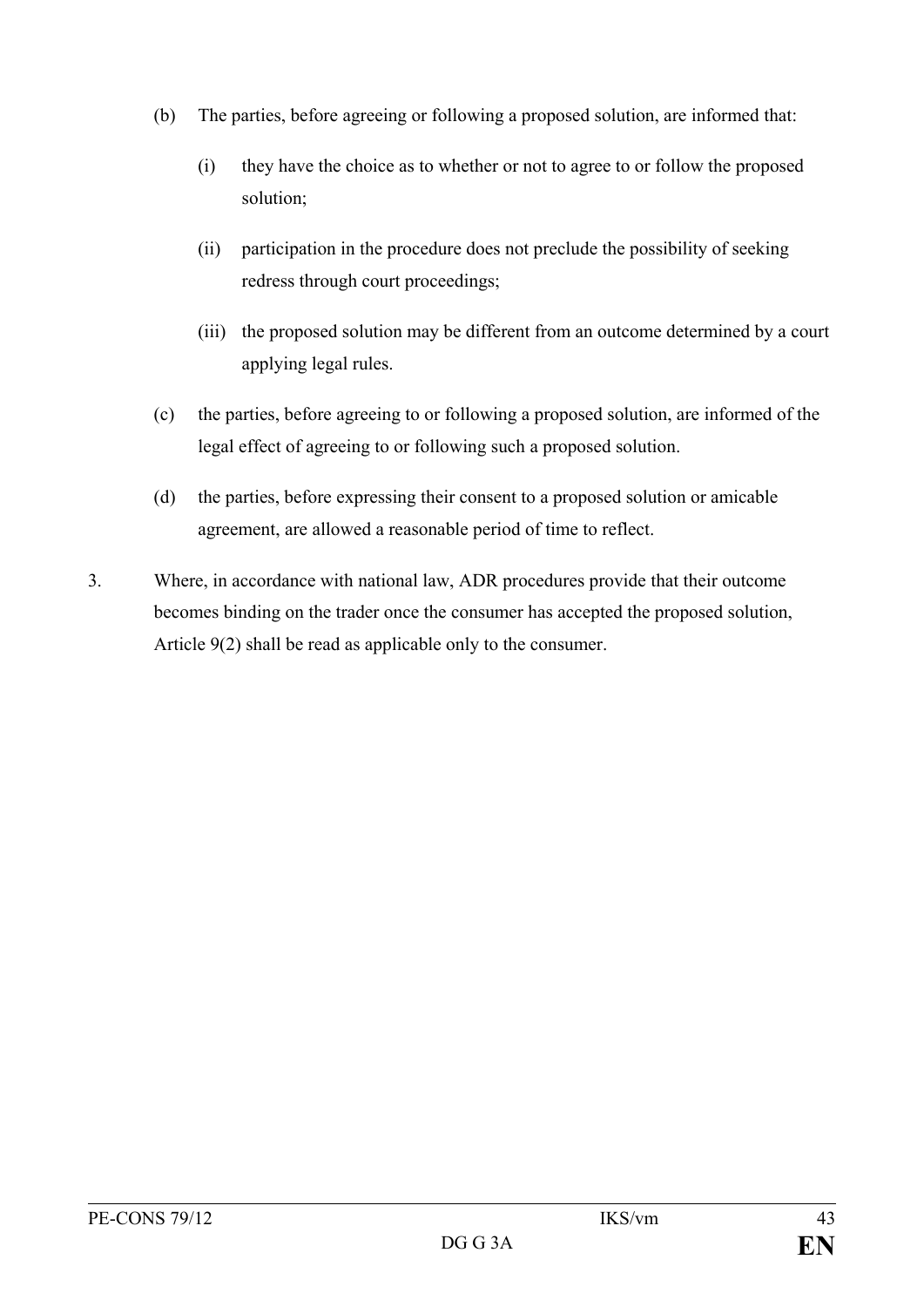# *Article 10 Liberty*

- 1. Member States shall ensure that an agreement between a consumer and a trader to submit complaints to an ADR entity is not binding on the consumer if it was concluded before the dispute has materialised and if it has the effect of depriving the consumer of his right to bring an action before the courts for the settlement of the dispute.
- 2. Member States shall ensure that in ADR procedures which aim at resolving the dispute by imposing a solution the solution imposed may be binding on the parties only if they were informed of its binding nature in advance and specifically accepted this. Specific acceptance by the trader is not required if national rules provide that solutions are binding on traders.

# *Article 11 Legality*

- 1. Member States shall ensure that in ADR procedures which aim at resolving the dispute by imposing a solution on the consumer:
	- (a) in a situation where there is no conflict of laws, the solution imposed shall not result in the consumer being deprived of the protection afforded to him by the provisions that cannot be derogated from by agreement by virtue of the law of the Member State where the consumer and the trader are habitually resident;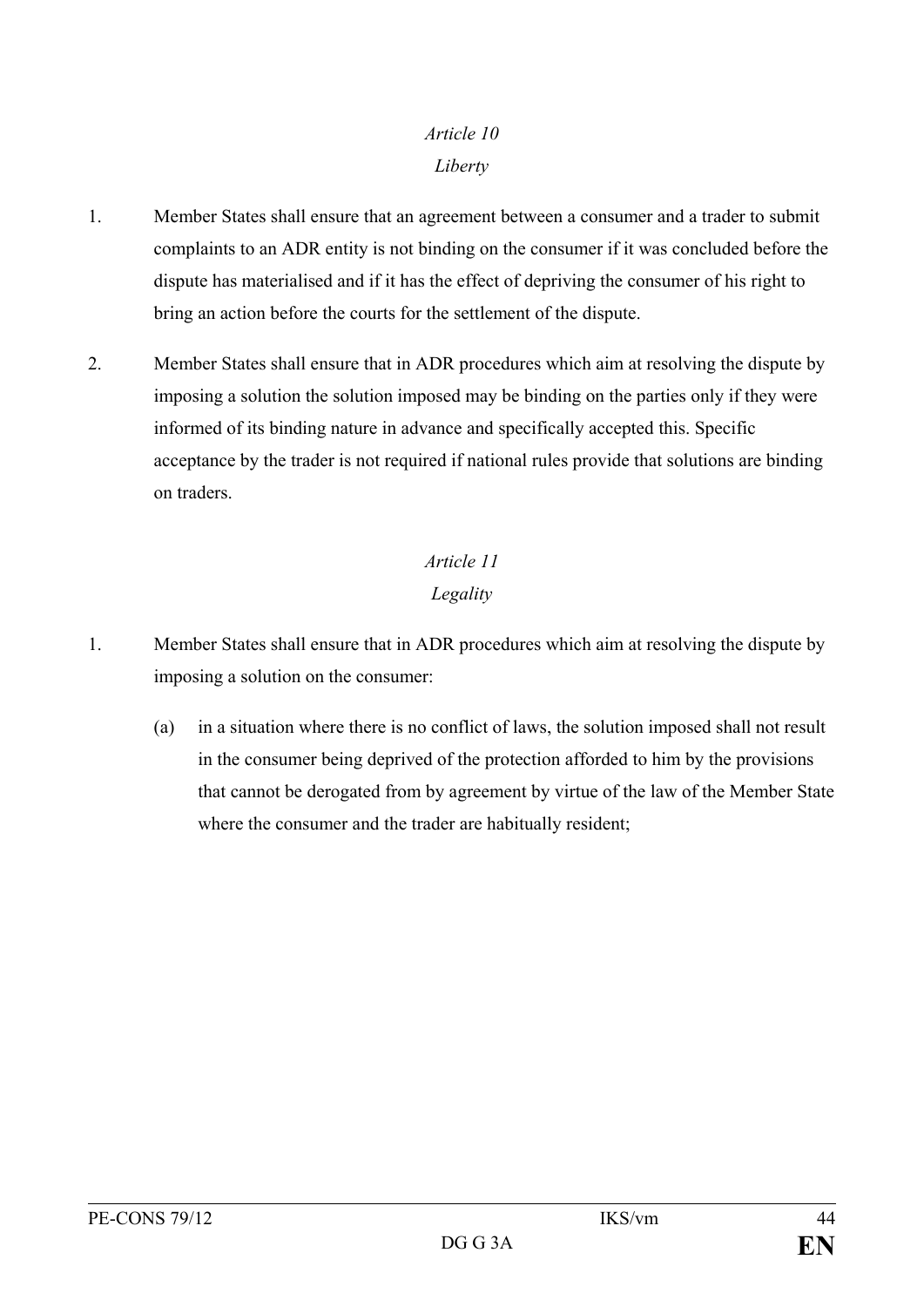- (b) in a situation involving a conflict of laws, where the law applicable to the sales or service contract is determined in accordance with Article 6(1) and (2) of Regulation (EC) No 593/2008, the solution imposed by the ADR entity shall not result in the consumer being deprived of the protection afforded to him by the provisions that cannot be derogated from by agreement by virtue of the law of the Member State in which he is habitually resident;
- (c) in a situation involving a conflict of laws, where the law applicable to the sales or service contract is determined in accordance with Article 5(1) to (3) of the Rome Convention of 19 June 1980 on the law applicable to contractual obligations, the solution imposed by the ADR entity shall not result in the consumer being deprived of the protection afforded to him by the mandatory rules of the law of the Member State in which he is habitually resident.
- 2. For the purposes of this Article, "habitual residence" shall be determined in accordance with Regulation (EC) No 593/2008.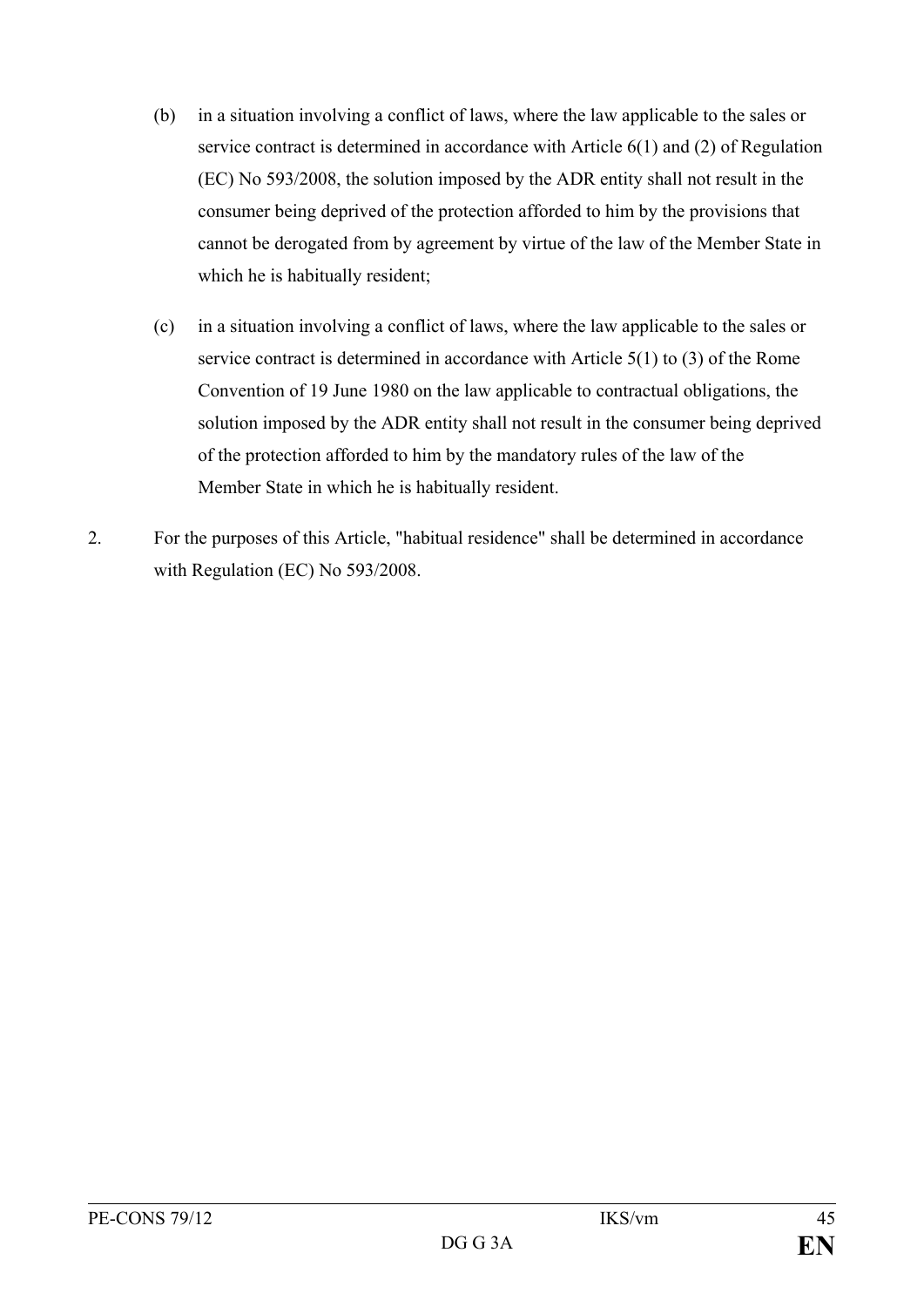#### *Effect of ADR procedures on limitation and prescription periods*

- 1. Member States shall ensure that parties who, in an attempt to settle a dispute, have recourse to ADR procedures the outcome of which is not binding, are not subsequently prevented from initiating judicial proceedings in relation to that dispute as a result of the expiry of limitation or prescription periods during the ADR procedure.
- 2. Paragraph 1 shall be without prejudice to provisions on limitation or prescription contained in international agreements to which Member States are party.

# **CHAPTER III INFORMATION AND COOPERATION**

*Article 13 Consumer information by traders*

1. Member States shall ensure that traders established on their territories inform consumers about the ADR entity or ADR entities by which those traders are covered, when those traders commit to or are obliged to use those entities to resolve disputes with consumers. That information shall include the website address of the relevant ADR entity or ADR entities.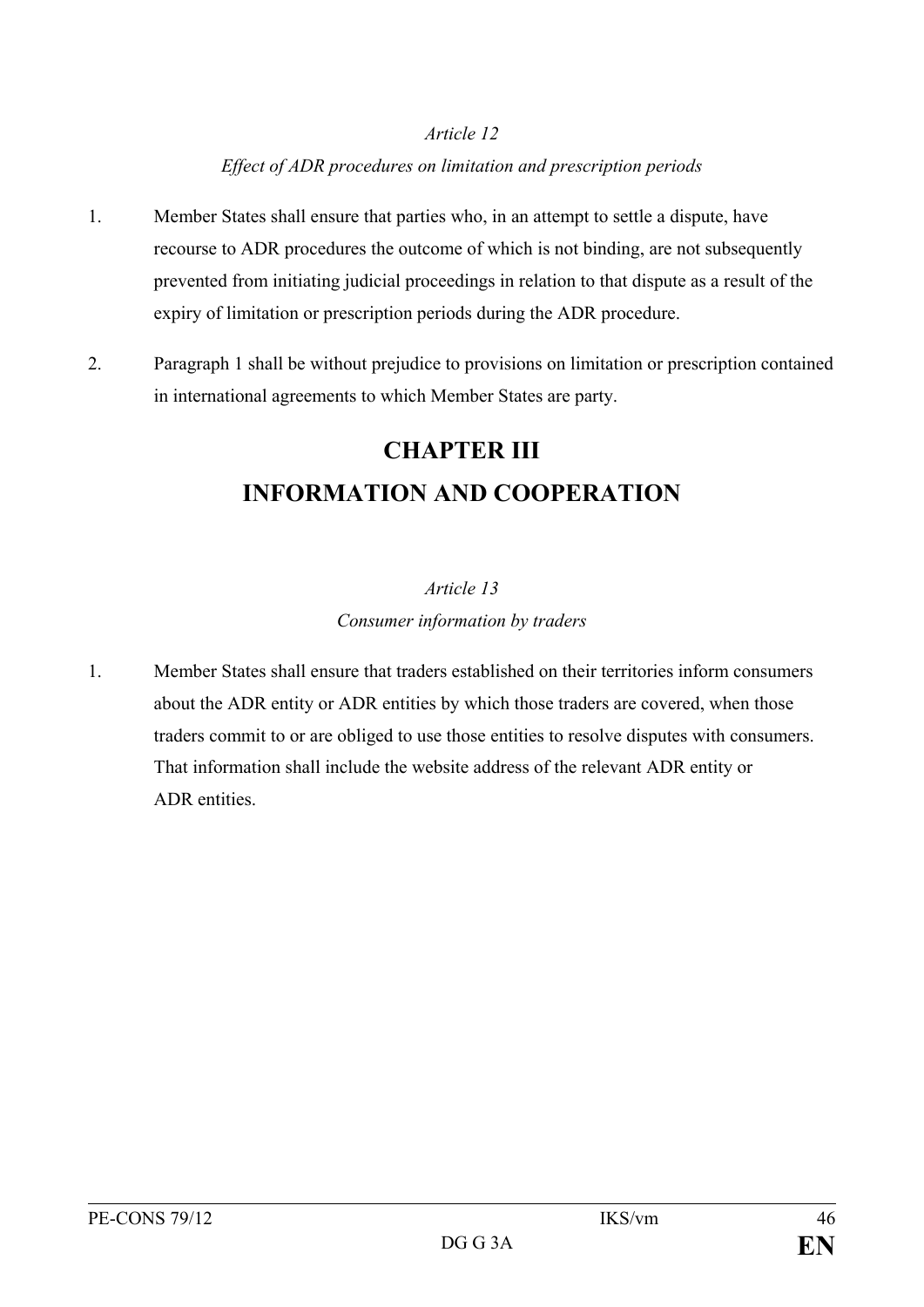- 2. The information referred to in paragraph 1 shall be provided in a clear, comprehensible and easily accessible way on the traders' website, where one exists and, if applicable, in the general terms and conditions of sales or service contracts between the trader and a consumer.
- 3. Member States shall ensure that, in cases where a dispute between a consumer and a trader established in their territory could not be settled further to a complaint submitted directly by the consumer to the trader, the trader provides the consumer with the information referred to in paragraph 1, specifying whether he will make use of the relevant ADR entities to settle the dispute. That information shall be provided on paper or on another durable medium.

# *Article 14 Assistance for consumers*

- 1. Member States shall ensure that, with regard to disputes arising from cross-border sales or service contracts, consumers can obtain assistance to access the ADR entity operating in another Member State which is competent to deal with their cross-border dispute.
- 2. Member States shall confer responsibility for the task referred to in paragraph 1 on their centres of the European Consumer Centre Network, on consumer organisations or on any other body.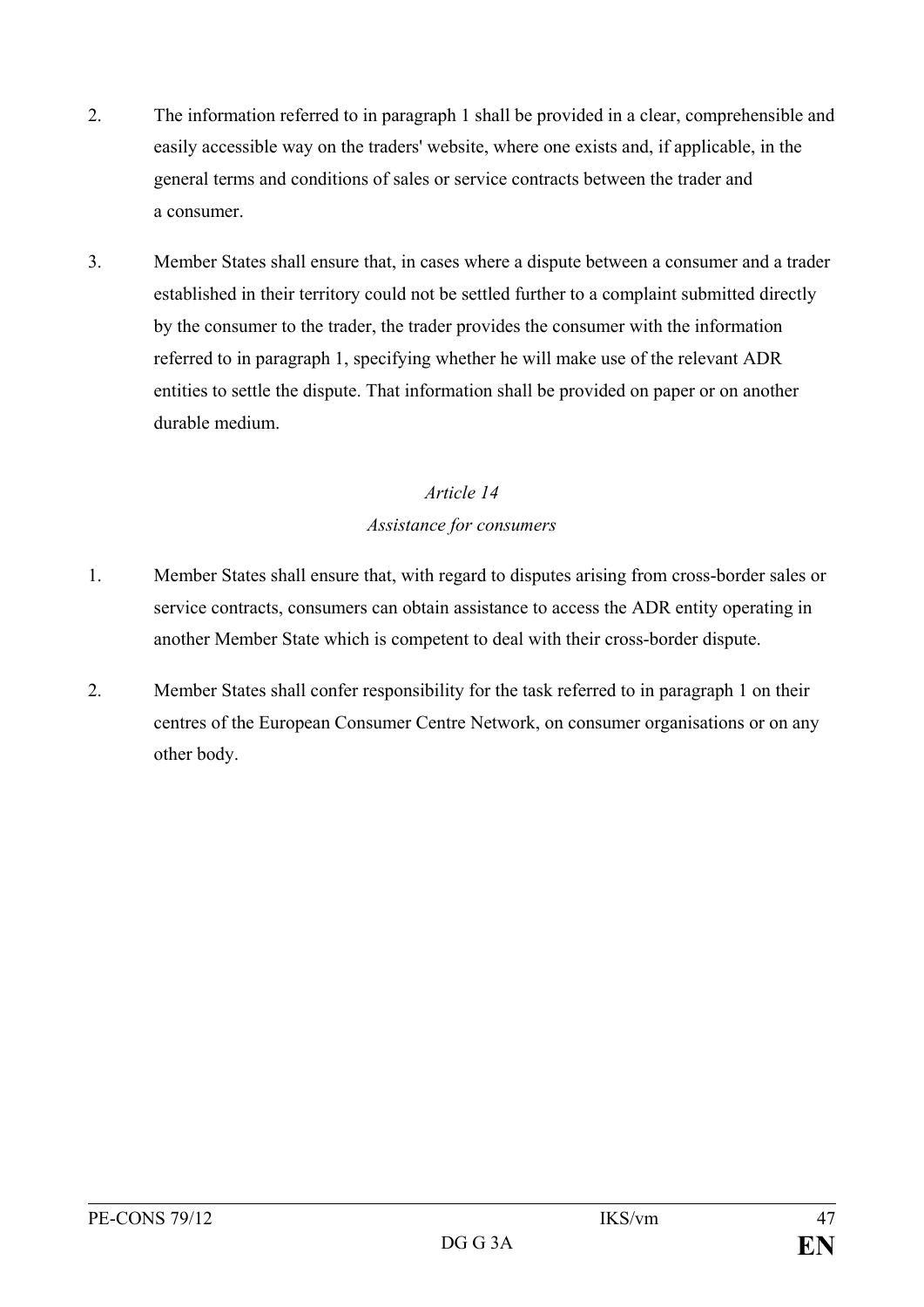# *Article 15 General information*

- 1. Member States shall ensure that ADR entities, the centres of the European Consumer Centre Network and, where appropriate, the bodies designated in accordance with Article 14(2), make publicly available on their websites by providing a link to the Commission's website, and whenever possible on a durable medium at their premises, the list of ADR entities referred to in Article 20(4).
- 2. Member States shall encourage relevant consumer organisations and business associations to make publicly available on their websites and, by any other means they consider appropriate the list of ADR entities referred to in Article 20(4).
- 3. The Commission and Member States shall ensure appropriate dissemination of information on how consumers can access ADR procedures for resolving disputes covered by this **Directive**
- 4. The Commission and the Member States shall take accompanying measures to encourage consumer organisations and professional organisations, at Union and at national level, to raise awareness of ADR entities and their procedures and to promote ADR take-up by traders and consumers. Those bodies shall also be encouraged to provide consumers with information about competent ADR entities when they receive complaints from consumers.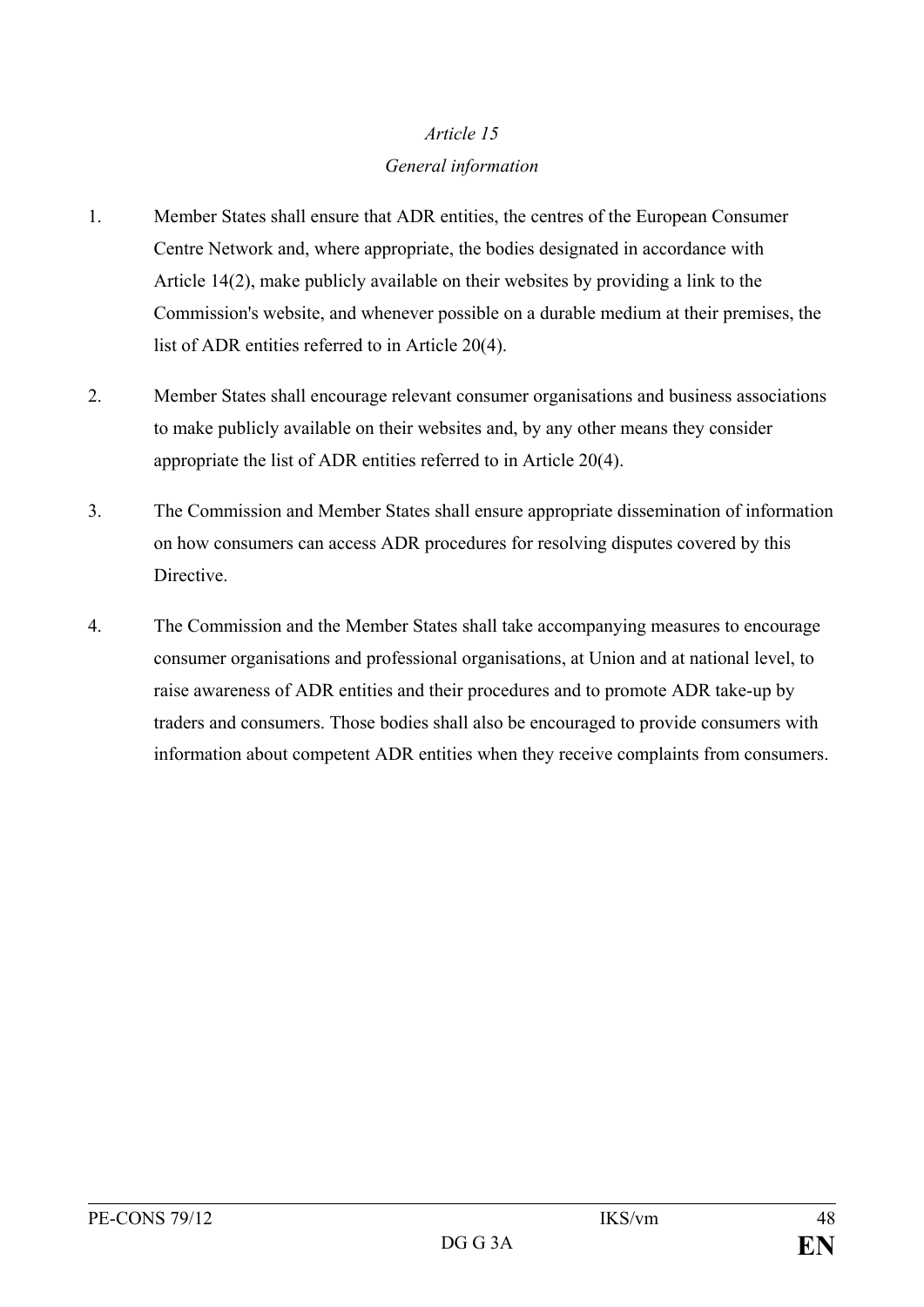#### *Cooperation and exchanges of experience between ADR entities*

- 1. Member States shall ensure that ADR entities cooperate in the resolution of cross-border disputes and conduct regular exchanges of best practices as regards the settlement of both cross-border and domestic disputes.
- 2. The Commission shall support and facilitate the networking of national ADR entities and the exchange and dissemination of their best practices and experiences.
- 3. Where a network of ADR entities facilitating the resolution of cross-border disputes exists in a sector-specific area within the Union, Member States shall encourage ADR entities that deal with disputes in that area to become a member of that network.
- 4. The Commission shall publish a list containing the names and contact details of the networks referred to in paragraph 3. The Commission shall, when necessary, update this list.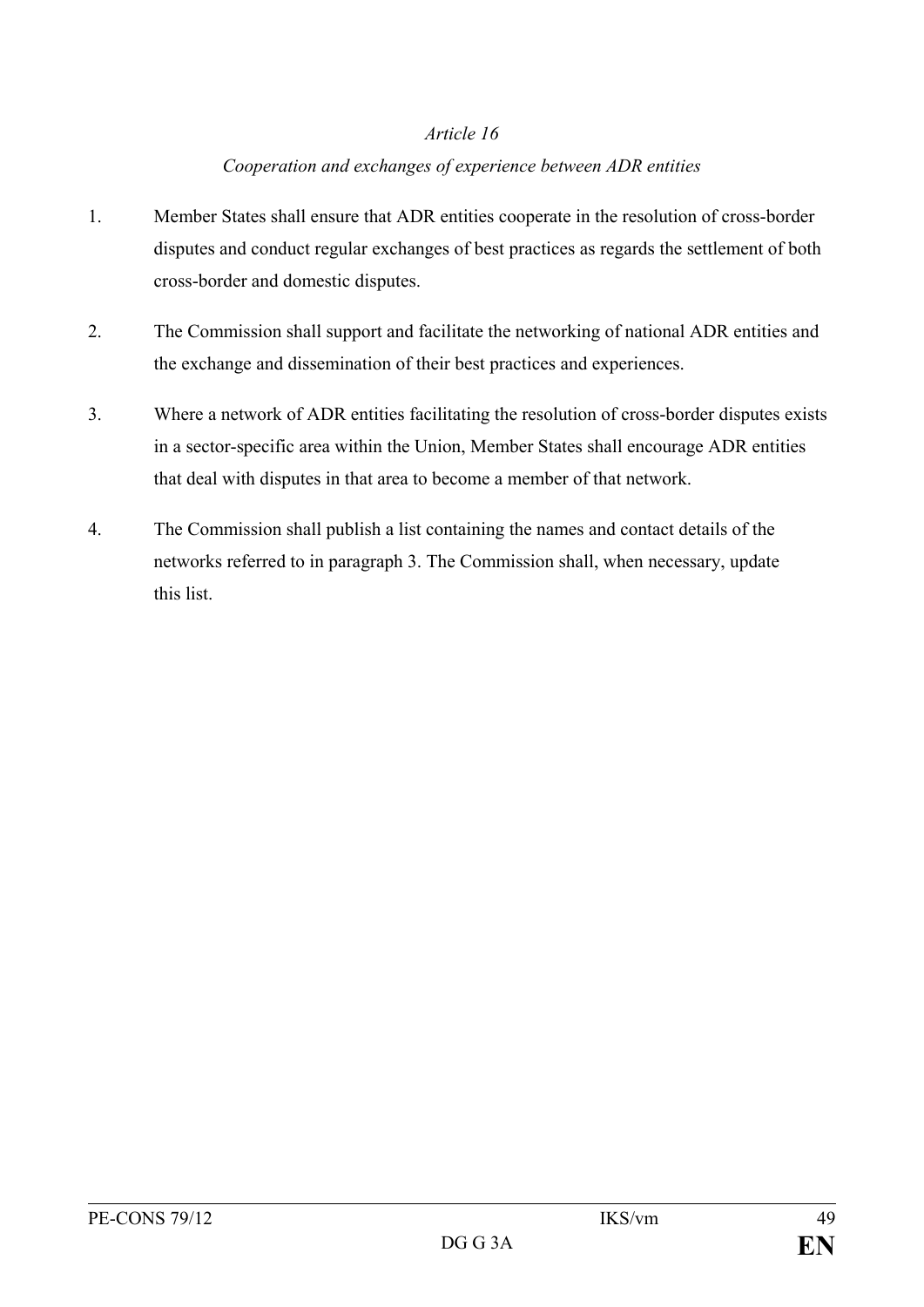### *Cooperation between ADR entities and national authorities enforcing Union legal acts on consumer protection*

- 1. Member States shall ensure cooperation between ADR entities and national authorities entrusted with the enforcement of Union legal acts on consumer protection.
- 2. This cooperation shall in particular include mutual exchange of information on practices in specific business sectors about which consumers have repeatedly lodged complaints. It shall also include the provision of technical assessment and information by such national authorities to ADR entities where such assessment or information is necessary for the handling of individual disputes and is already available.
- 3. Member States shall ensure that cooperation and mutual information exchanges referred to in paragraphs 1 and 2 comply with the rules on the protection of personal data laid down in Directive 95/46/EC.
- 4. This Article shall be without prejudice to provisions on professional and commercial secrecy which apply to the national authorities enforcing Union legal acts on consumer protection. ADR entities shall be subject to rules of professional secrecy or other equivalent duties of confidentiality laid down in the legislation of the Member States where they are established.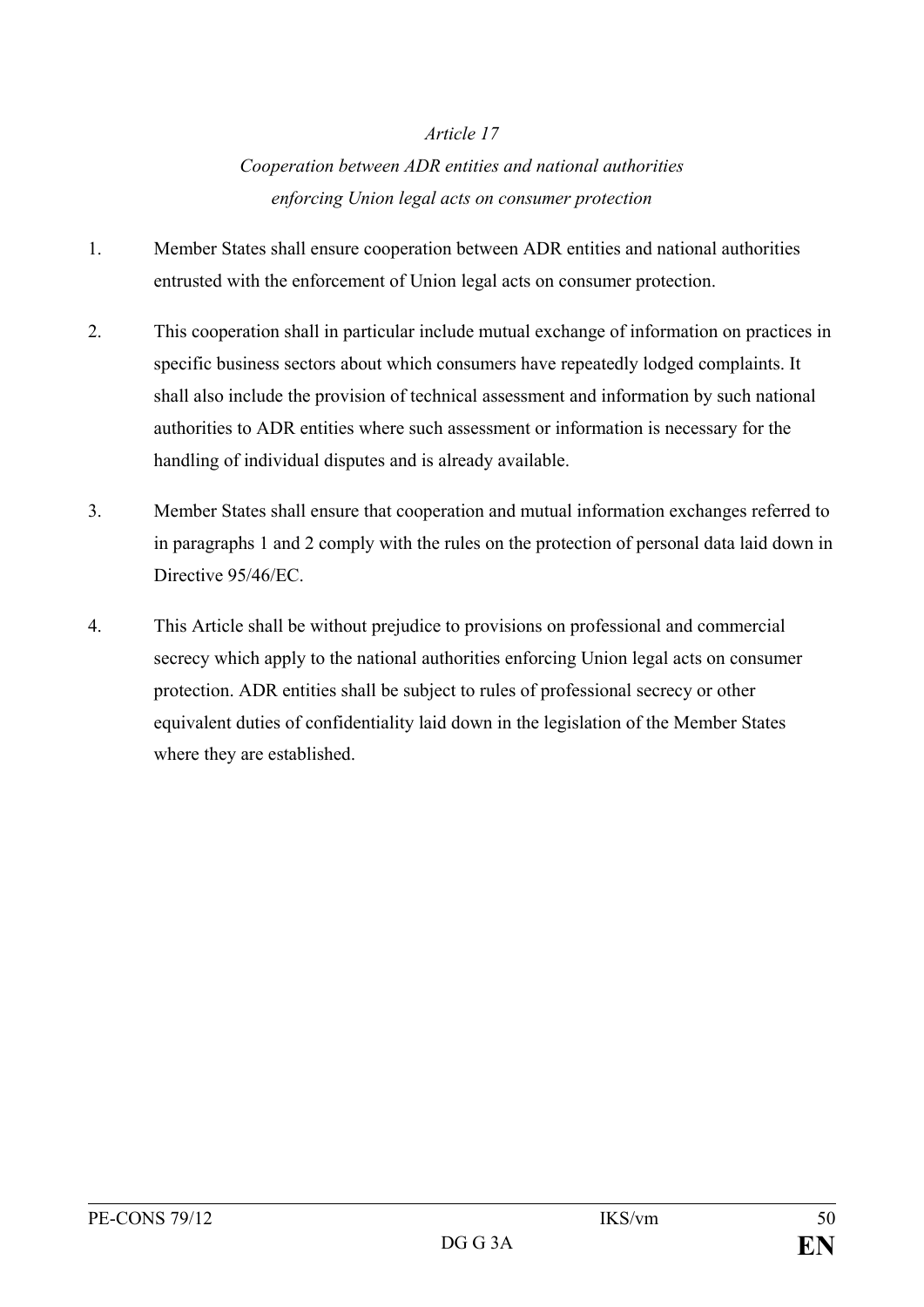# **CHAPTER IV THE ROLE OF COMPETENT AUTHORITIES AND THE COMMISSION**

#### *Article 18*

*Designation of competent authorities*

- 1. Each Member State shall designate a competent authority which shall carry out the functions set out in Articles 19 and 20. Each Member State may designate more than one competent authority. If a Member State does so, it shall determine which of the competent authorities designated is the single point of contact for the Commission. Each Member State shall communicate the competent authority or, where appropriate, the competent authorities, including the single point of contact it has designated, to the Commission.
- 2. The Commission shall establish a list of the competent authorities including, where appropriate, the single point of contact communicated to it in accordance with paragraph 1, and publish that list in the *Official Journal of the European Union*.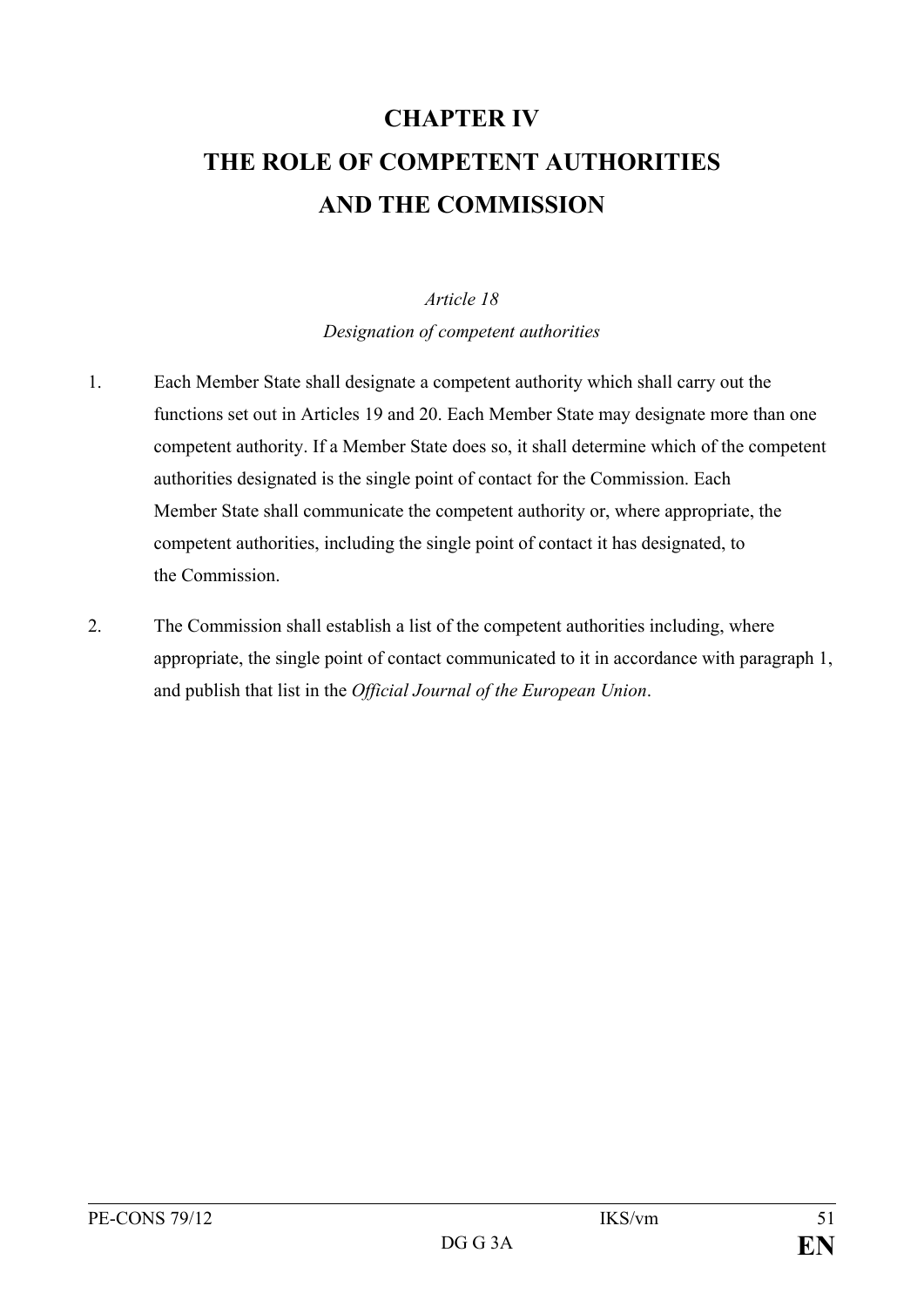#### *Information to be notified to competent authorities by dispute resolution entities*

- 1. Member States shall ensure that dispute resolution entities established on their territories, which intend to qualify as ADR entities under this Directive and be listed in accordance with Article 20(2), notify to the competent authority the following:
	- (a) their name, contact details and website address;
	- (b) information on their structure and funding, including information on the natural persons in charge of dispute resolution, their remuneration, term of office and by whom they are employed;
	- (c) their procedural rules;
	- (d) their fees, if applicable;
	- (e) the average length of the dispute resolution procedures;
	- (f) the language or languages in which complaints can be submitted and the dispute resolution procedure conducted;
	- (g) a statement on the types of disputes covered by the dispute resolution procedure;
	- (h) the grounds on which the dispute resolution entity may refuse to deal with a given dispute in accordance with Article 5(4);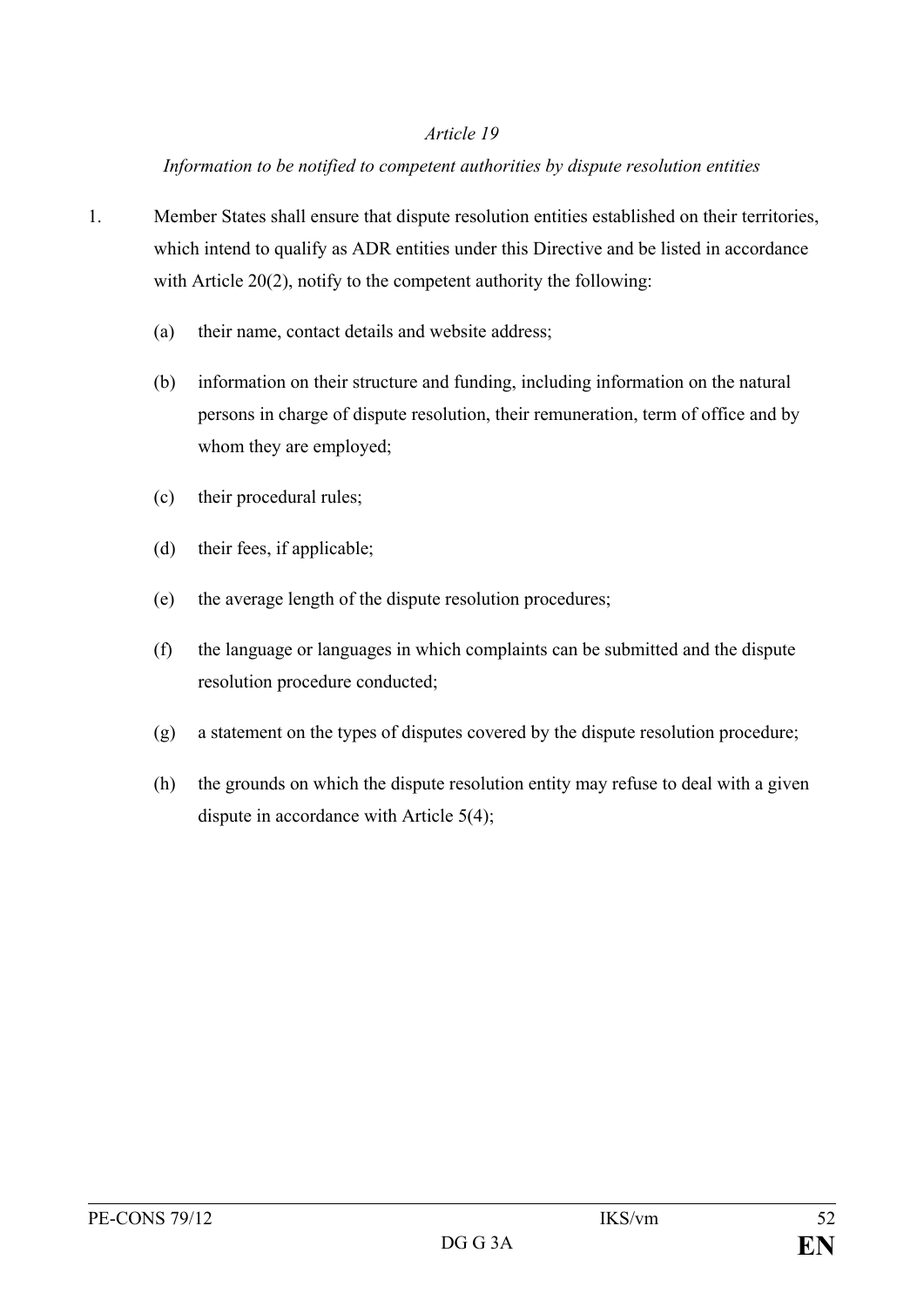(i) a reasoned statement on whether the entity qualifies as an ADR entity falling within the scope of this Directive and complies with the quality requirements set out in Chapter II.

In the event of changes to the information referred to in points (a) to (h), ADR entities shall without undue delay notify those changes to the competent authority.

- 2. Where Member States decide to allow procedures as referred to in point (a) of Article 2(2), they shall ensure that ADR entities applying such procedures notify to the competent authority, in addition to the information and statements referred to in paragraph 1, the information necessary to assess their compliance with the specific additional requirements of independence and transparency set out in Article 6(3).
- 3. Member States shall ensure that ADR entities communicate to the competent authorities every two years information on:
	- (a) the number of disputes received and the types of complaints to which they related;
	- (b) the percentage share of ADR procedures which were discontinued before an outcome was reached;
	- (c) the average time taken to resolve the disputes received;
	- (d) the rate of compliance, if known, with the outcomes of the ADR procedures;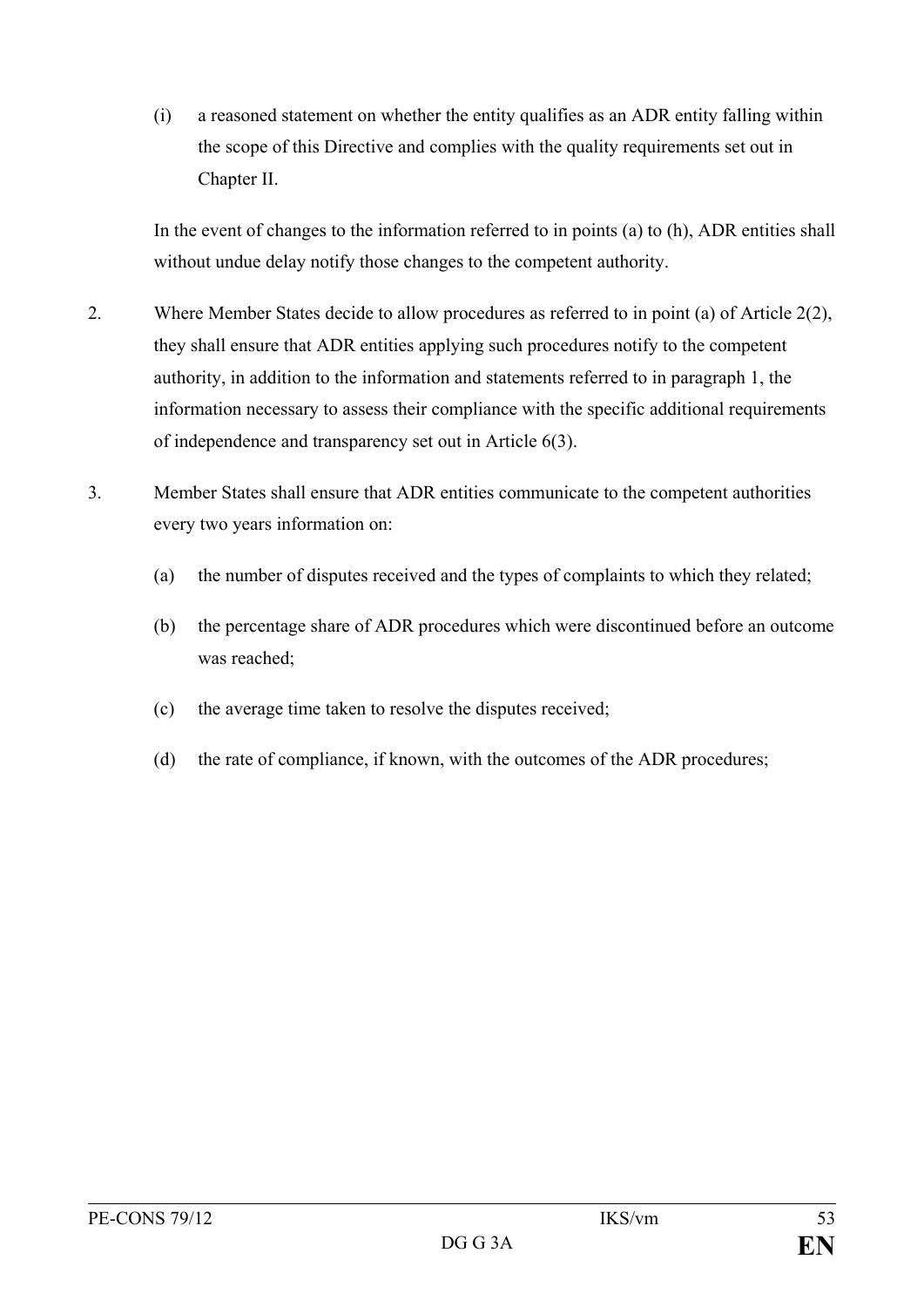- (e) any systematic or significant problems that occur frequently and lead to disputes between consumers and traders. The information communicated in this regard may be accompanied by recommendations as to how such problems can be avoided or resolved in future;
- (f) where applicable, an assessment of the effectiveness of their cooperation within networks of ADR entities facilitating the resolution of cross-border disputes;
- (g) where applicable, the training provided to natural persons in charge of ADR in accordance with Article 6(6);
- (h) an assessment of the effectiveness of the ADR procedure offered by the entity and of possible ways of improving its performance.

#### *Role of the competent authorities and of the Commission*

1. Each competent authority shall assess, in particular on the basis of the information it has received in accordance with Article 19(1), whether the dispute resolution entities notified to it qualify as ADR entities falling within the scope of this Directive and comply with the quality requirements set out in Chapter II and in national provisions implementing it, including national provisions going beyond the requirements of this Directive, in conformity with Union law.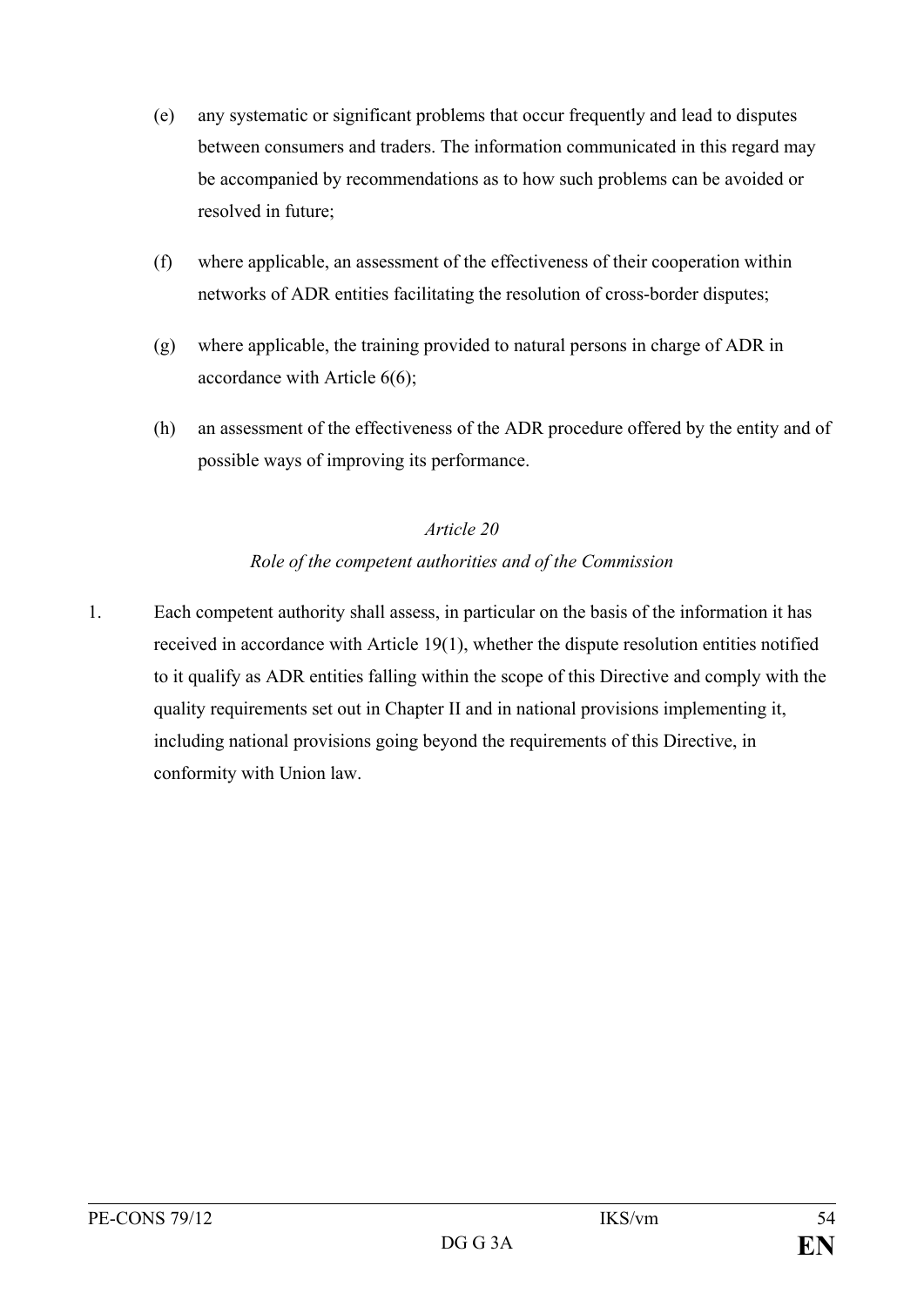2. Each competent authority shall, on the basis of the assessment referred to in paragraph 1, list all the ADR entities that have been notified to it and fulfil the conditions set out in paragraph 1.

That list shall include the following:

- (a) the name, the contact details and the website addresses of the ADR entities referred to in the first subparagraph;
- (b) their fees, if applicable;
- (c) the language or languages in which complaints can be submitted and the ADR procedure conducted;
- (d) the types of disputes covered by the ADR procedure;
- (e) the sectors and categories of disputes covered by each ADR entity;
- (f) the need for the physical presence of the parties or of their representatives, if applicable, including a statement by the ADR entity on whether the ADR procedure is or can be conducted as an oral or a written procedure;
- (g) the binding or non-binding nature of the outcome of the procedure; and
- (h) the grounds on which the ADR entity may refuse to deal with a given dispute in accordance with Article 5(4).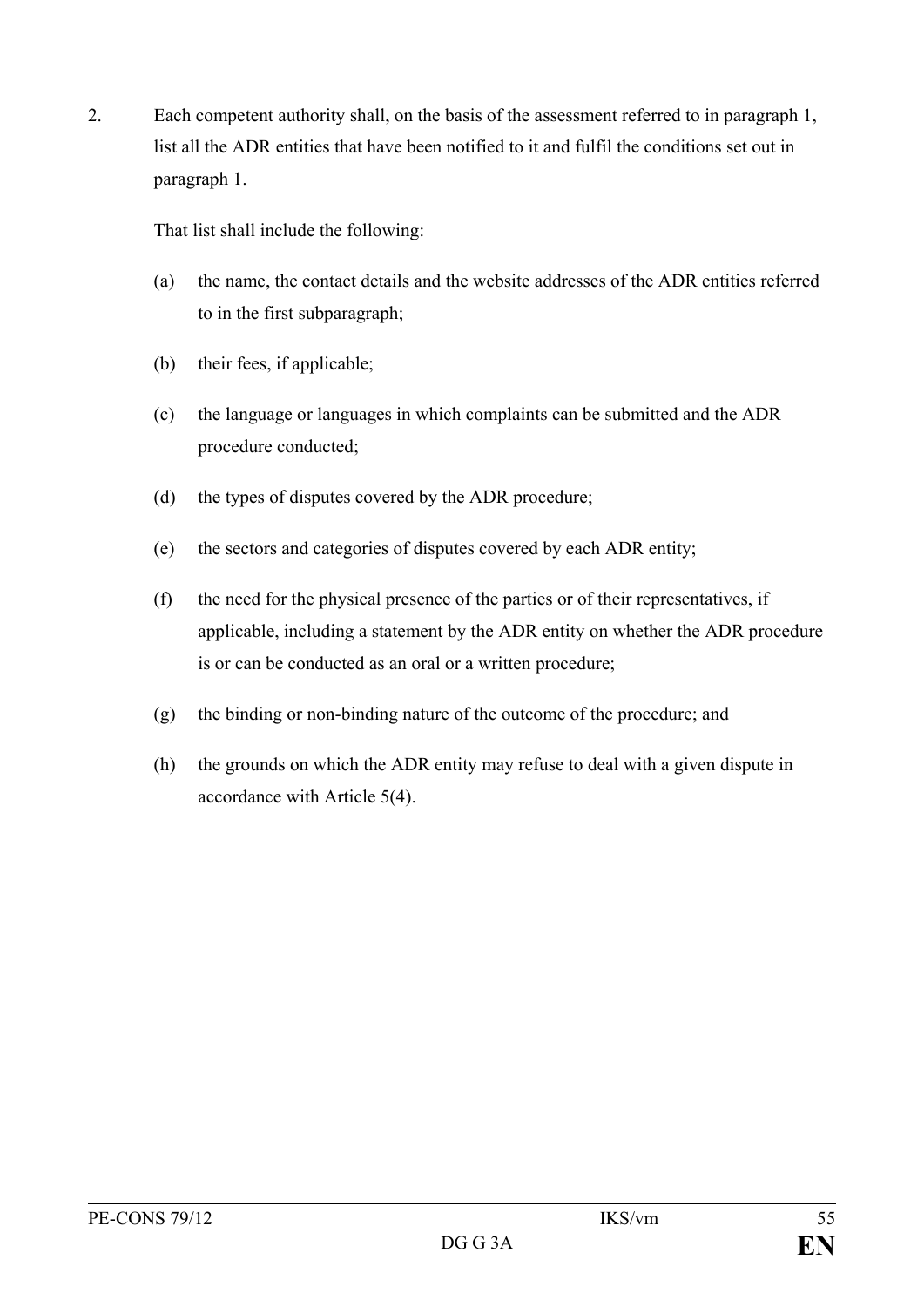Each competent authority shall notify the list referred to in the first subparagraph of this paragraph to the Commission. If any changes are notified to the competent authority in accordance with the second subparagraph of Article 19(1), that list shall be updated without undue delay and the relevant information notified to the Commission.

If a dispute resolution entity listed as ADR entity under this Directive no longer complies with the requirements referred to in paragraph 1, the competent authority concerned shall contact that dispute resolution entity, stating the requirements the dispute resolution entity fails to comply with and requesting it to ensure compliance immediately. If the dispute resolution entity after a period of three months still does not fulfil the requirements referred to in paragraph 1, the competent authority shall remove the dispute resolution entity from the list referred to in the first subparagraph of this paragraph. That list shall be updated without undue delay and the relevant information notified to the Commission.

3. If a Member State has designated more than one competent authority, the list and its updates referred to in paragraph 2 shall be notified to the Commission by the single point of contact referred to in Article 18(1). That list and those updates shall relate to all ADR entities established in that Member State.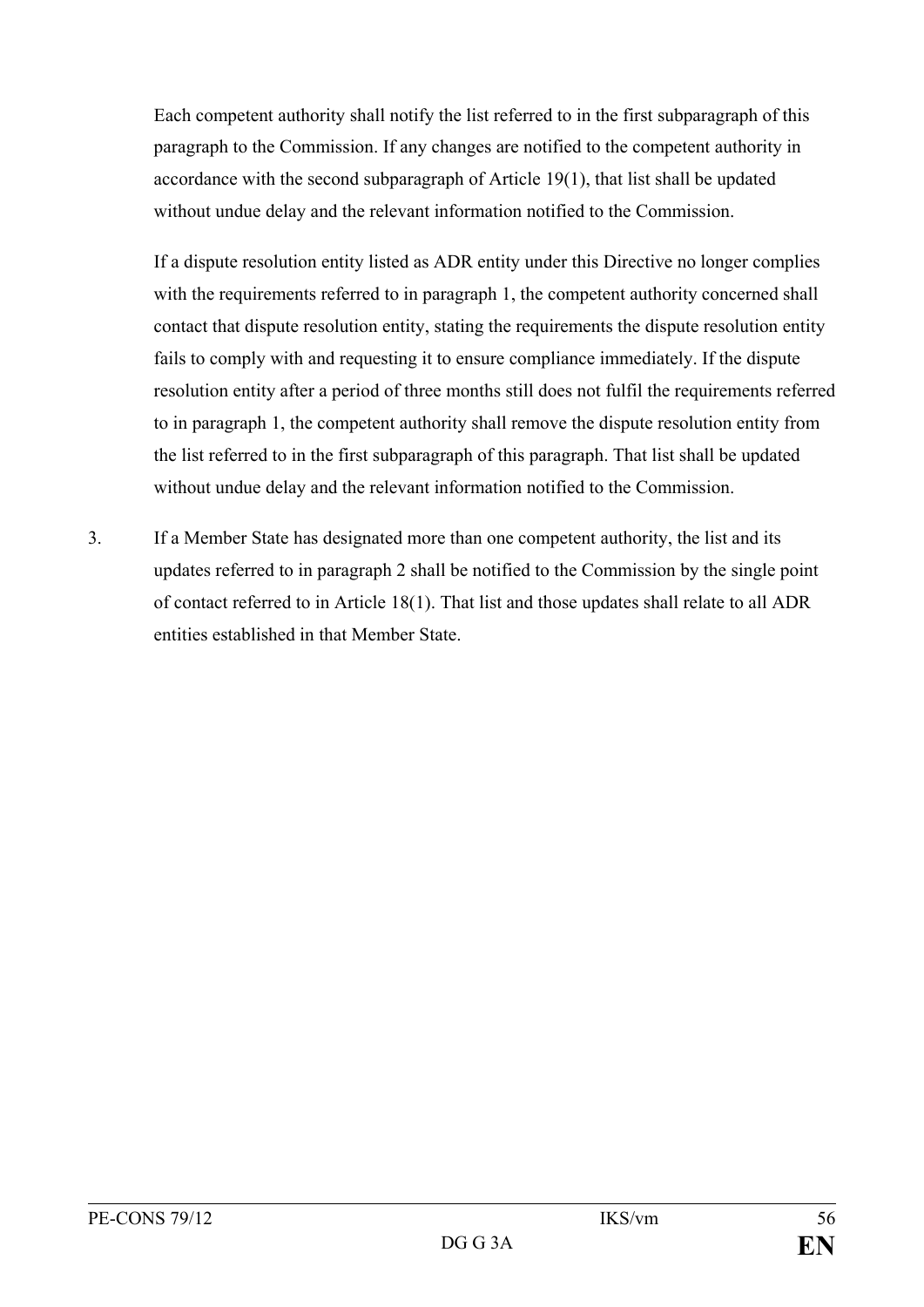- 4. The Commission shall establish a list of the ADR entities notified to it in accordance with paragraph 2 and update that list whenever changes are notified to the Commission. The Commission shall make publicly available that list and its updates on its website and on a durable medium. The Commission shall transmit that list and its updates to the competent authorities. Where a Member State has designated a single point of contact in accordance with Article 18(1), the Commission shall transmit that list and its updates to the single point of contact.
- 5. Each competent authority shall make publicly available the consolidated list of ADR entities referred to in paragraph 4 on its website by providing a link to the relevant Commission website. In addition, each competent authority shall make publicly available that consolidated list on a durable medium.
- 6. By... **[\\*](#page-57-0)** and every four years thereafter, each competent authority shall publish and send to the Commission a report on the development and functioning of ADR entities. That report shall in particular:
	- (a) identify best practices of ADR entities;
	- (b) point out the shortcomings, supported by statistics, that hinder the functioning of ADR entities for both domestic and cross-border disputes, where appropriate;
	- (c) make recommendations on how to improve the effective and efficient functioning of ADR entities, where appropriate.

<span id="page-57-0"></span>**\*** OJ please insert date: Five years after entry into force of this Directive.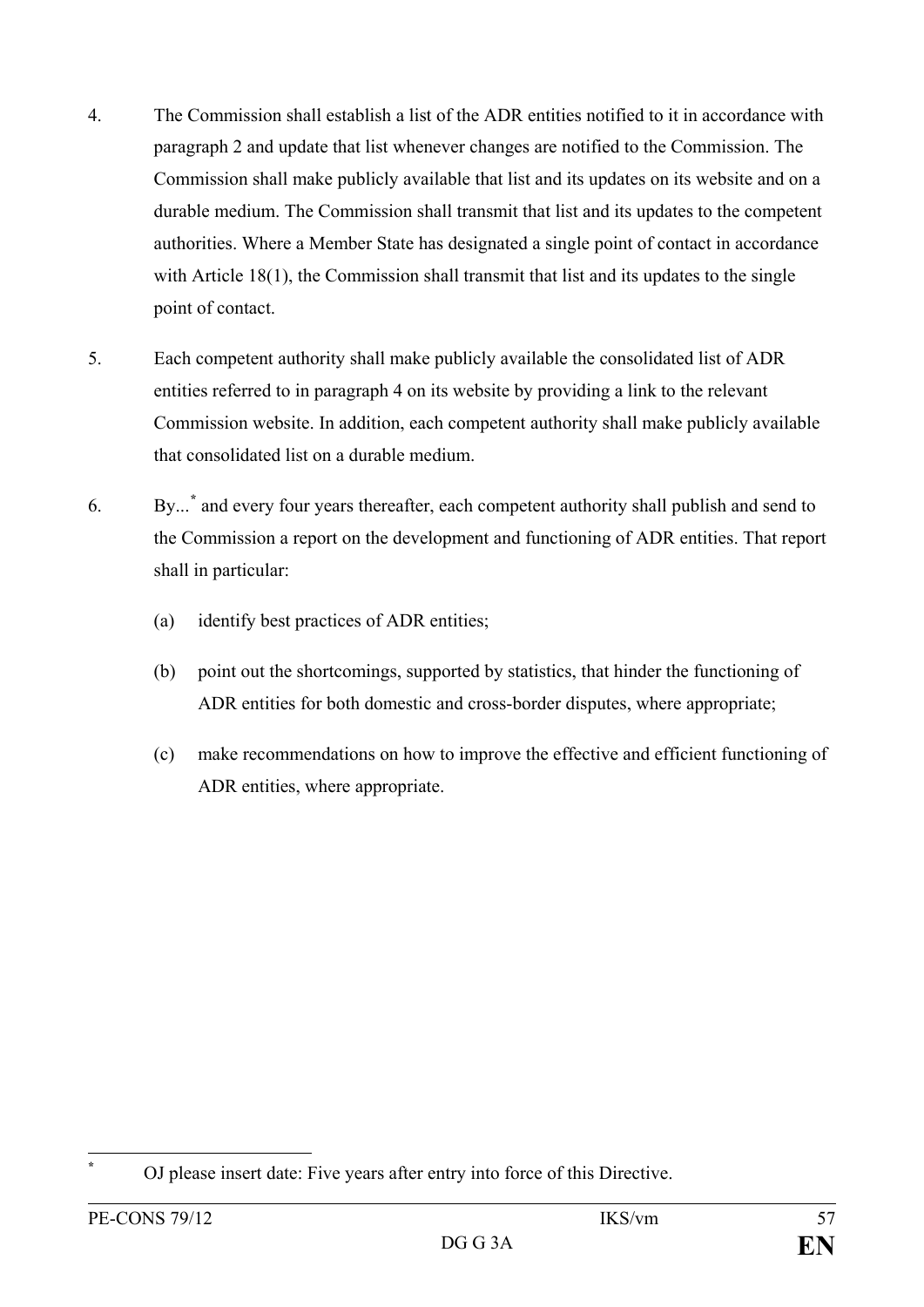7. If a Member State has designated more than one competent authority in accordance with Article 18(1), the report referred to in paragraph 6 of this Article shall be published by the single point of contact referred to in Article 18(1). That report shall relate to all ADR entities established in that Member State.

# **CHAPTER V FINAL PROVISIONS**

#### *Article 21*

#### *Penalties*

Member States shall lay down the rules on penalties applicable to infringements of the national provisions adopted in particular pursuant to Article 13 and shall take all measures necessary to ensure that they are implemented. The penalties provided for shall be effective, proportionate and dissuasive.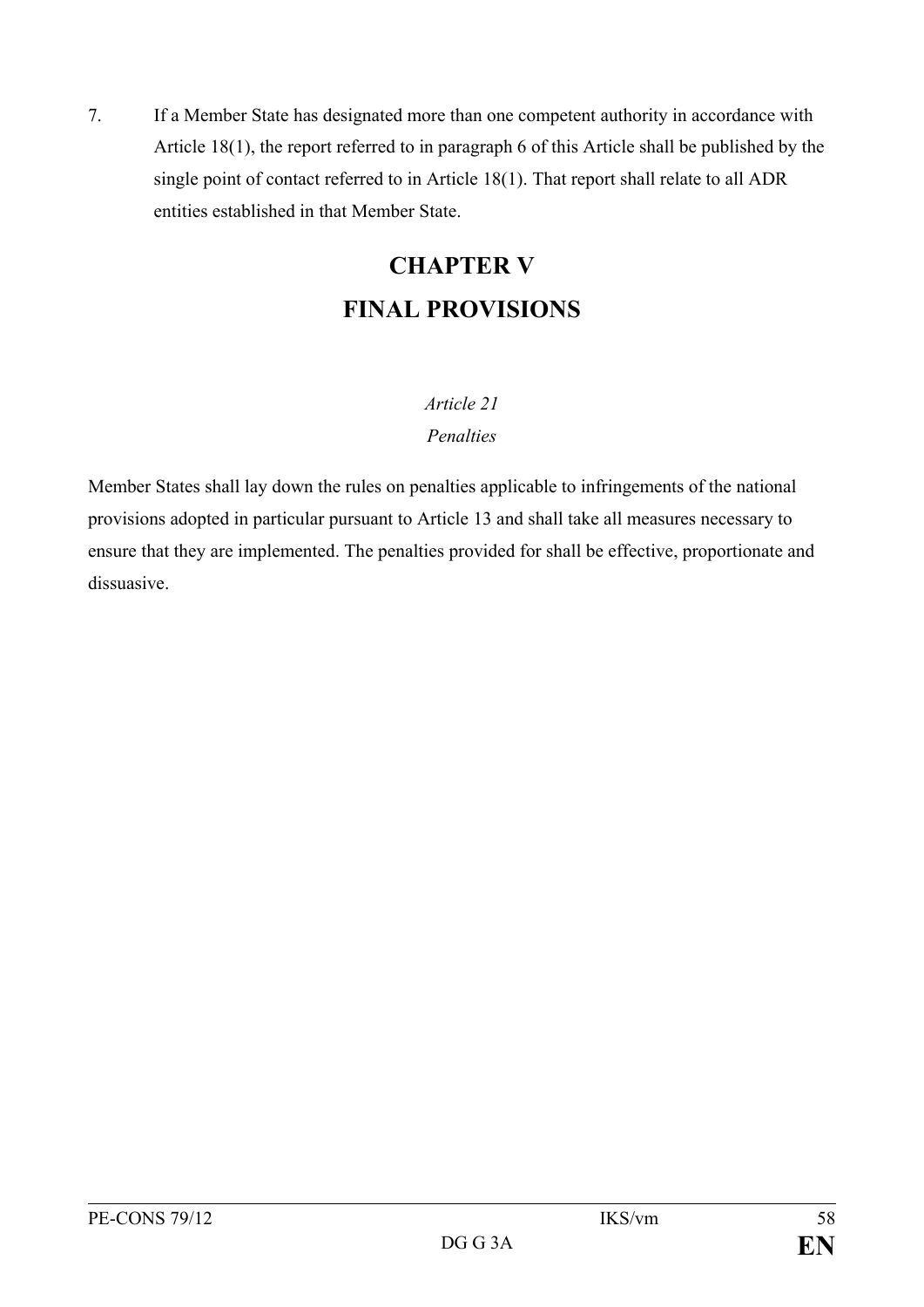#### *Amendment to Regulation (EC) No 2006/2004*

In the Annex to Regulation (EC) No 2006/2004, the following point is added:

"20. Directive 2013/.../EU<sup>[+](#page-59-0)</sup> of the European Parliament and of the Council of ...<sup>[++](#page-59-1)</sup> on alternative dispute resolution for consumer disputes (OJ L..., ..., p. ...)<sup>[+++](#page-59-2)</sup>: Article 13."

#### *Article 23*

#### *Amendment to Directive 2009/22/EC*

In Annex I to Directive 2009/22/EC the following point is added:

"14. Directive 2013/…/EU**<sup>+</sup>** of the European Parliament and of the Council of …**++** on alternative dispute resolution for consumer disputes  $(OJ L..., m, p, ...)^{+++}$ : Article 13."

<span id="page-59-0"></span><sup>&</sup>lt;sup>+</sup> **b** OJ: Please insert the serial number of this Directive.<br>
<sup>++</sup> **b** OJ: Please insert the publication data of this Directive.

<span id="page-59-1"></span>

<span id="page-59-2"></span>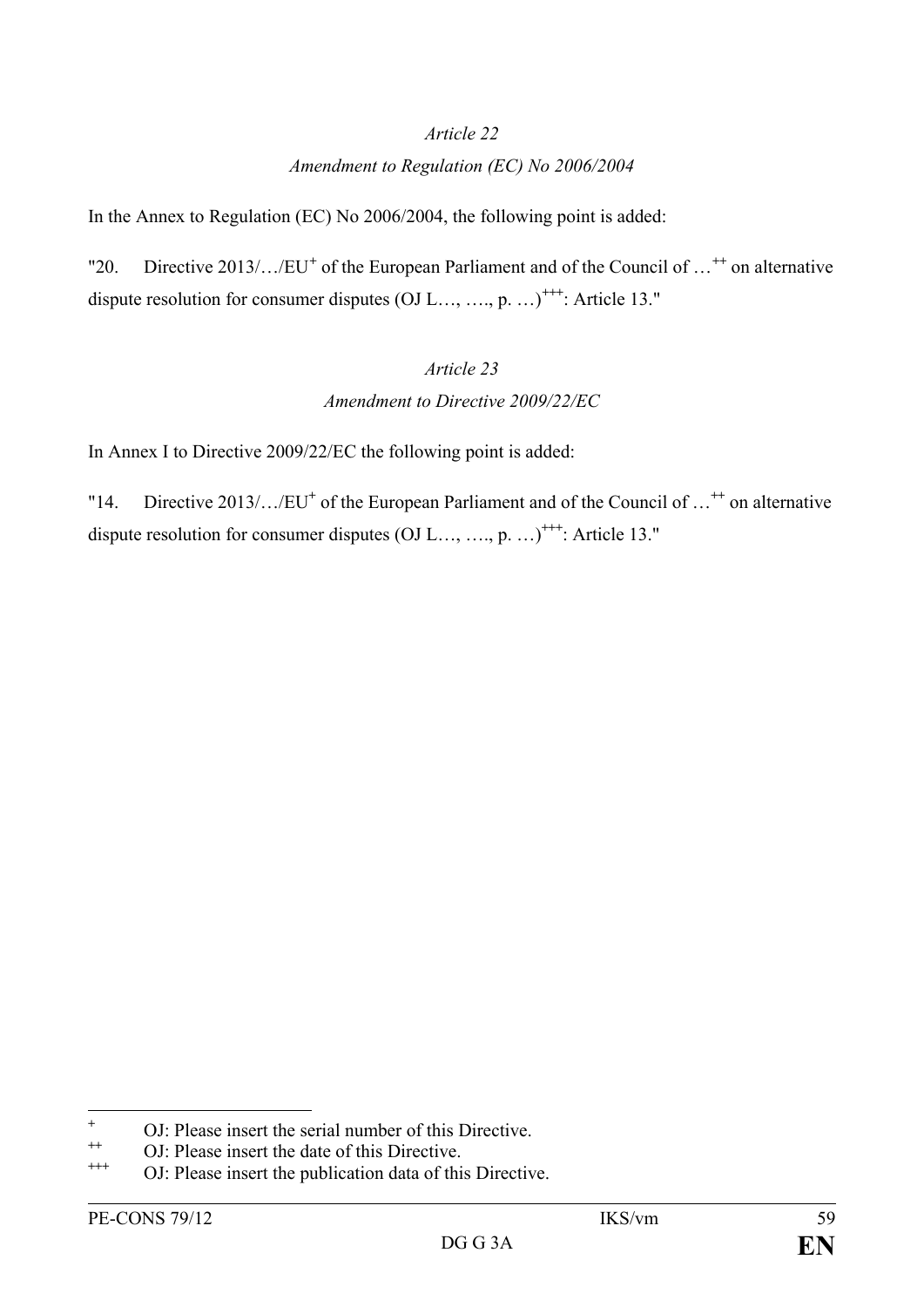#### *Communication*

- 1. By …**[\\*](#page-60-0)** Member States shall communicate to the Commission:
	- (a) where appropriate, the names and contact details of the bodies designated in accordance with Article 14(2); and
	- (b) the competent authorities including, where appropriate, the single point of contact, designated in accordance with Article 18(1).

Member States shall inform the Commission of any subsequent changes to this information.

- 2. By …**[\\*\\*](#page-60-1)**, Member States shall communicate to the Commission the first list referred to in Article 20(2).
- 3. The Commission shall transmit to the Member States the information referred to in point (a) of paragraph 1.

<span id="page-60-1"></span><span id="page-60-0"></span><sup>&</sup>lt;sup>\*</sup> OJ: Please insert date two years after entry into force of this Directive.<br>
<sup>\*\*</sup> OJ: Please insert date two years and six months after entry into force of this Directive.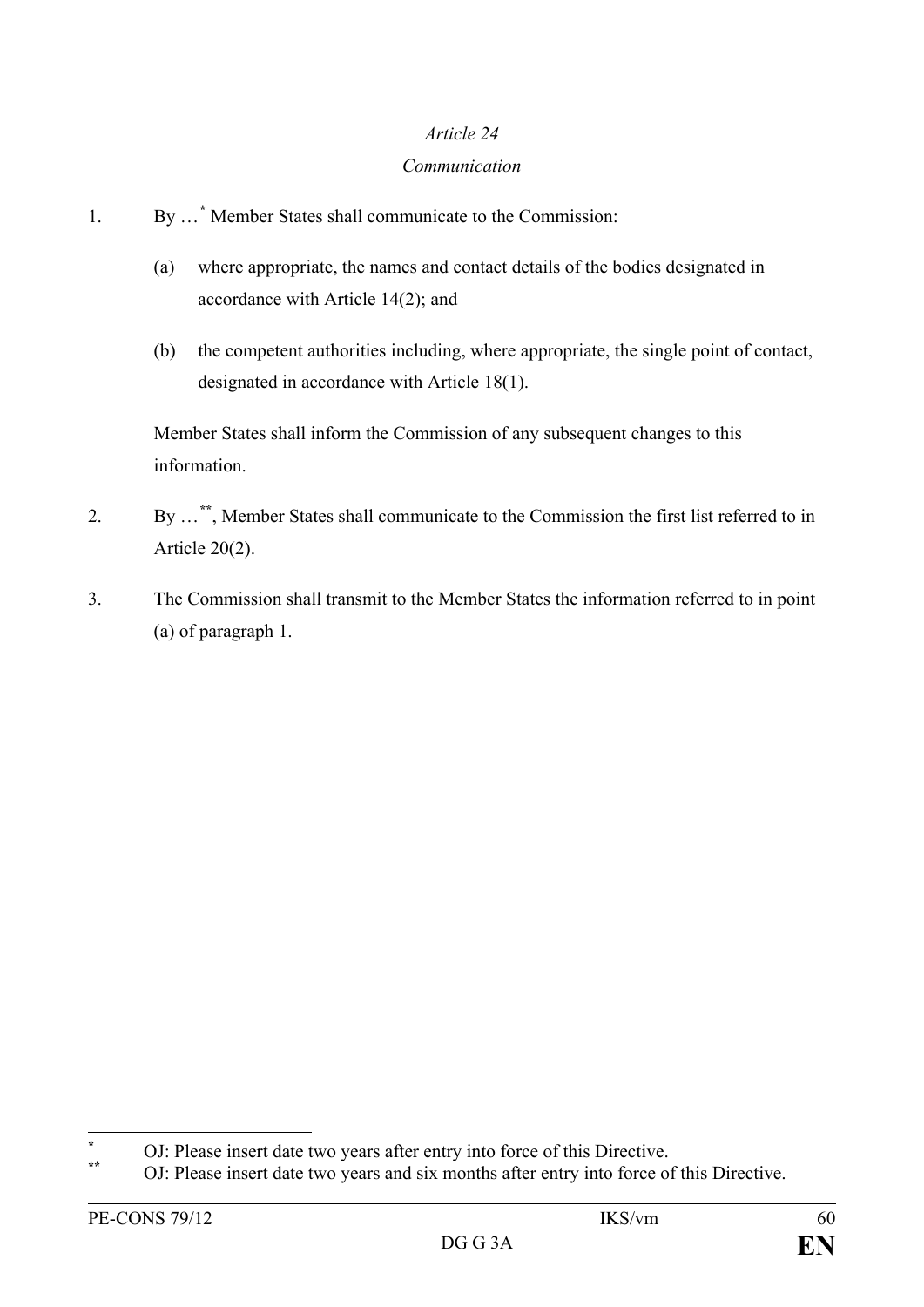#### *Transposition*

1. Member States shall bring into force the laws, regulations and administrative provisions necessary to comply with this Directive by …**[\\*](#page-61-0)** . They shall forthwith communicate to the Commission the text of those provisions.

When Member States adopt those provisions, they shall contain a reference to this Directive or be accompanied by such a reference on the occasion of their official publication. Member States shall determine how such reference is to be made.

2. Member States shall communicate to the Commission the text of the main provisions of national law which they adopt in the field covered by this Directive.

# *Article 26 Report*

By …**[\\*\\*](#page-61-1)**, and every four years thereafter, the Commission shall submit to the European Parliament, the Council and the European Economic and Social Committee a report on the application of this Directive. That report shall consider the development and the use of ADR entities and the impact of this Directive on consumers and traders, in particular on the awareness of consumers and the level of adoption by traders. That report shall be accompanied, where appropriate, by proposals for amendment of this Directive.

<span id="page-61-0"></span><sup>&</sup>lt;sup>\*</sup> OJ: two years after entry into force of this Directive.<br>
<sup>\*\*</sup> OJ: six years after entry into force of this Directive.

<span id="page-61-1"></span>